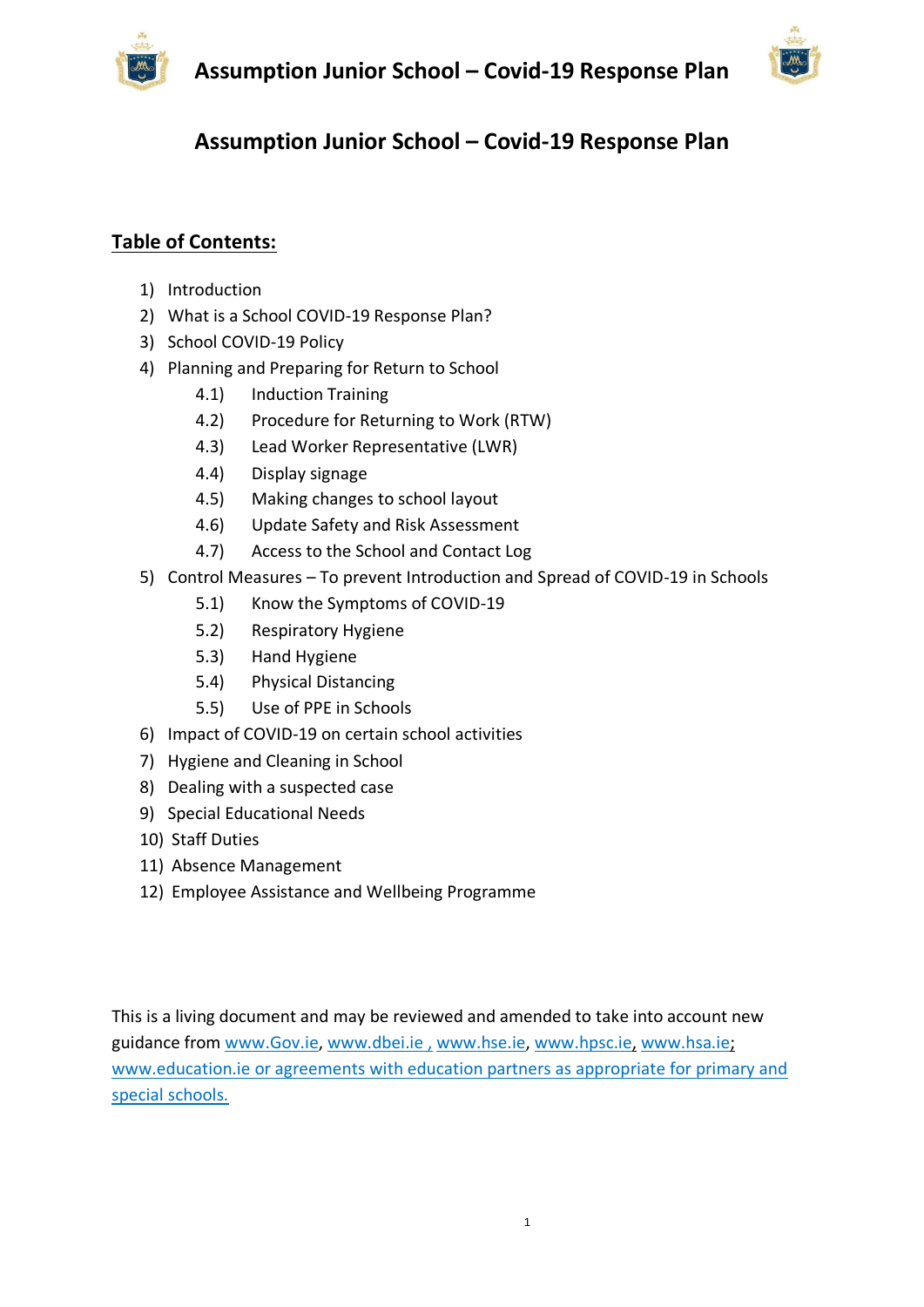



# **Appendices**

| <b>Appendix 1</b> | Assumption Junior School COVID-19 School Policy Statement |
|-------------------|-----------------------------------------------------------|
| <b>Appendix 2</b> | Assumption JS Pre-Return to Work Questionnaire COVID-19   |
| <b>Appendix 3</b> | Lead Worker Representative                                |
| <b>Appendix 4</b> | <b>Risk Assessment</b>                                    |
| <b>Appendix 5</b> | <b>School Contact Tracing Log</b>                         |
| <b>Appendix 6</b> | <b>Checklist for School Managers</b>                      |
| <b>Appendix 7</b> | Checklist for Managing a Suspected Case of COVID-19       |
| <b>Appendix 8</b> | <b>Checklist for Lead Worker Representative</b>           |
| <b>Appendix 9</b> | <b>Checklist for Cleaning</b>                             |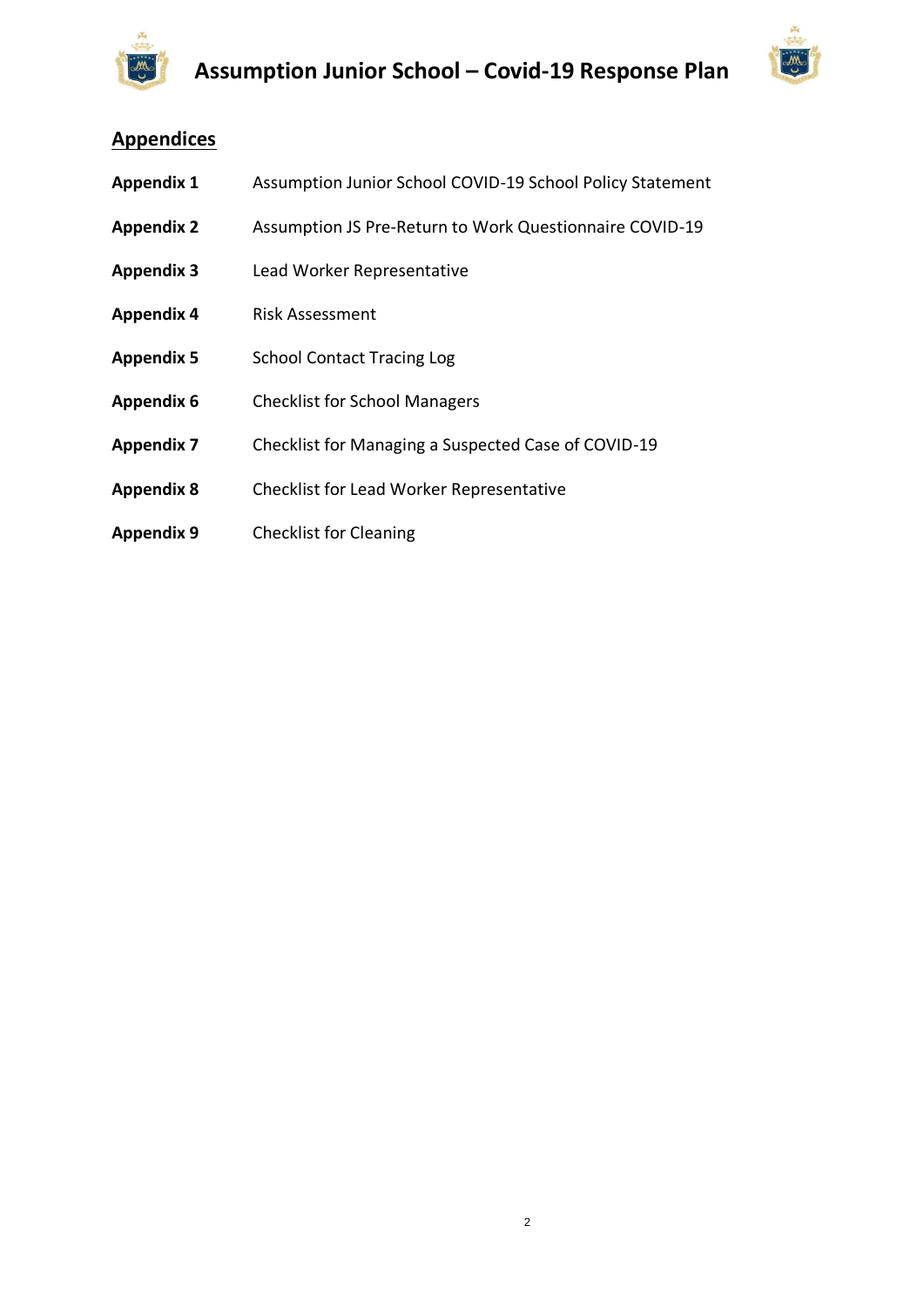



# **1) Introduction**

This response plan was reviewed and ratified by the Board of Management of Assumption Junior School at a meeting of the Board on 12<sup>th</sup> of October 2021. It adheres strictly to the Department of Education & Skill's 'Roadmap for the Full Return to School' and follows on from previous versions of our plan in August 2020 and February 2021.

In accordance with the Work Safety Protocol each workplace is required to have a COVID-19 Response Plan. In addition to being places of learning, schools are also places of work.

The purpose of this document is to provide clear and helpful guidance for the safe operation through the prevention, early detection and control of COVID-19 in primary and special schools. It provides key messages to minimise the risk of COVID-19 for staff, pupils, families and the wider community while recognising the importance of education for the health and wellbeing of pupils and society as a whole.

This document focuses on the practical steps which can be taken in primary and special schools to minimise the risk of the introduction of infection into schools while recognising that no interpersonal activity is without risk of transmission of infection at any time. The documentation and templates in this booklet are supported by the public health advice provided by the Health Protection Surveillance Centre (HPSC) for the safe reopening of schools and educational facilities. That report is available [here.](https://assets.gov.ie/78748/8796d60e-790e-4007-add1-de18e509a3c1.pdf)

One of the key challenges is to balance the need for a practical and sensible level of caution with the need to provide a supportive environment for teaching and learning. This document identifies the steps schools can take to do everything practical to avoid the introduction of COVID-19 into the school and the steps that can be taken to reduce the likelihood of the spread within the school itself.

The Department has worked intensively with the education partners to develop consistent plans, advice, protocols and guidance for schools, including the School COVID-19 Response plan. There is a suite of documentation available to support schools to continue to operate safely and fully including guidance on learning, school programmes and wellbeing for the 2021/22 school year. There is also information on funding, staffing and resources to schools to support COVID-19 measures. Schools are advised to familiarise themselves with these documents. All of the documents will be available at **[gov.ie/backtoschool](http://www.gov.ie/backtoschool)**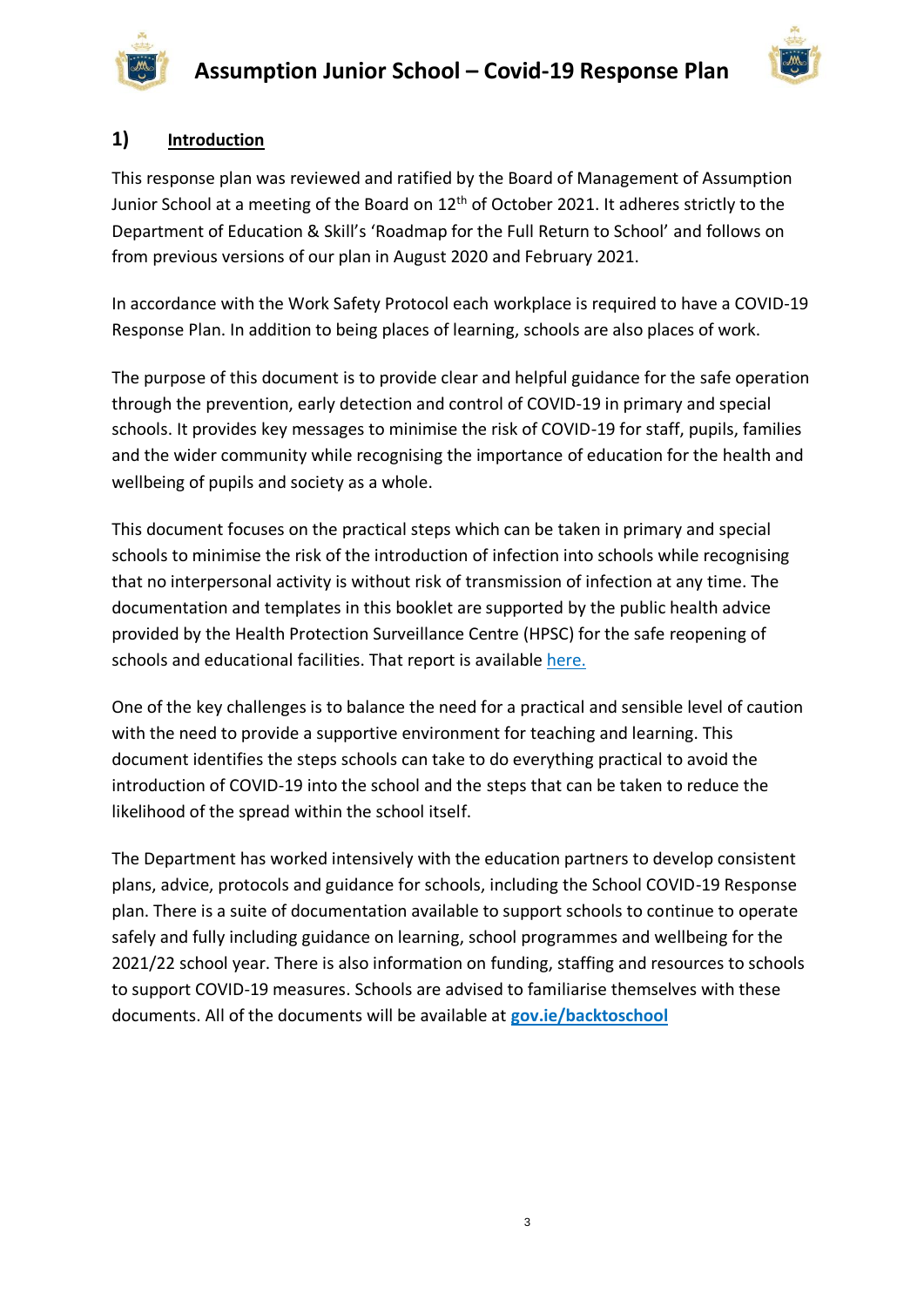



# **2) What is a COVID-19 Response Plan?**

A Covid-19 Response Plan is designed to support the staff and Board of Management (BOM) in putting measures in place that aim to prevent the spread of Covid-19 in the school environment.

The Covid-19 Response Plan details the policies and practices necessary for a school to meet the Government's '*Return to Work Safely Protocol'*, the Department of Education plan for school reopening and to prevent the introduction and spread of Covid-19 in the school environment.

It is important that the resumption of school-based teaching and learning and the reopening of school facilities complies with the public health advice and guidance documents prepared by the Department. Doing so minimises the risk to pupils, staff and others. The response plan supports the sustainable reopening of Assumption Junior School where the overriding objective is to protect the health of staff and pupils while promoting the educational and development needs of the pupils in the school. The COVID-19 response plan is a living document and will be updated in line with the public health advice as appropriate for primary schools.

The assistance and cooperation of all staff, pupils, parents, contractors and visitors is critical to the success of the plan.

# **3) School COVID-19 Policy**

A COVID-19 policy outlines the commitment of the school to implement the plan and help prevent the spread of the virus. The policy will be signed and dated by the chairperson and principal of the BOM and brought to the attention of the staff, pupils, parents and others. Schools must have a COVID-19 policy in place prior to the reopening of schools for the 2020/21 school year. A copy of Assumption Junior School's COVID-19 policy can be found at *Appendix 1.*

# **4) Planning and Preparing for Return to School**

The BOM aims to facilitate the continuation of school-based teaching and learning and a safe working environment for staff. The operation of schools must be done safely and in strict adherence to the public health advice and any guidance issued by the Department of Education.

Details for the safe operation of a school facility and the applicable controls are outlined in this document.

Assumption Junior School has processes in place to include the following: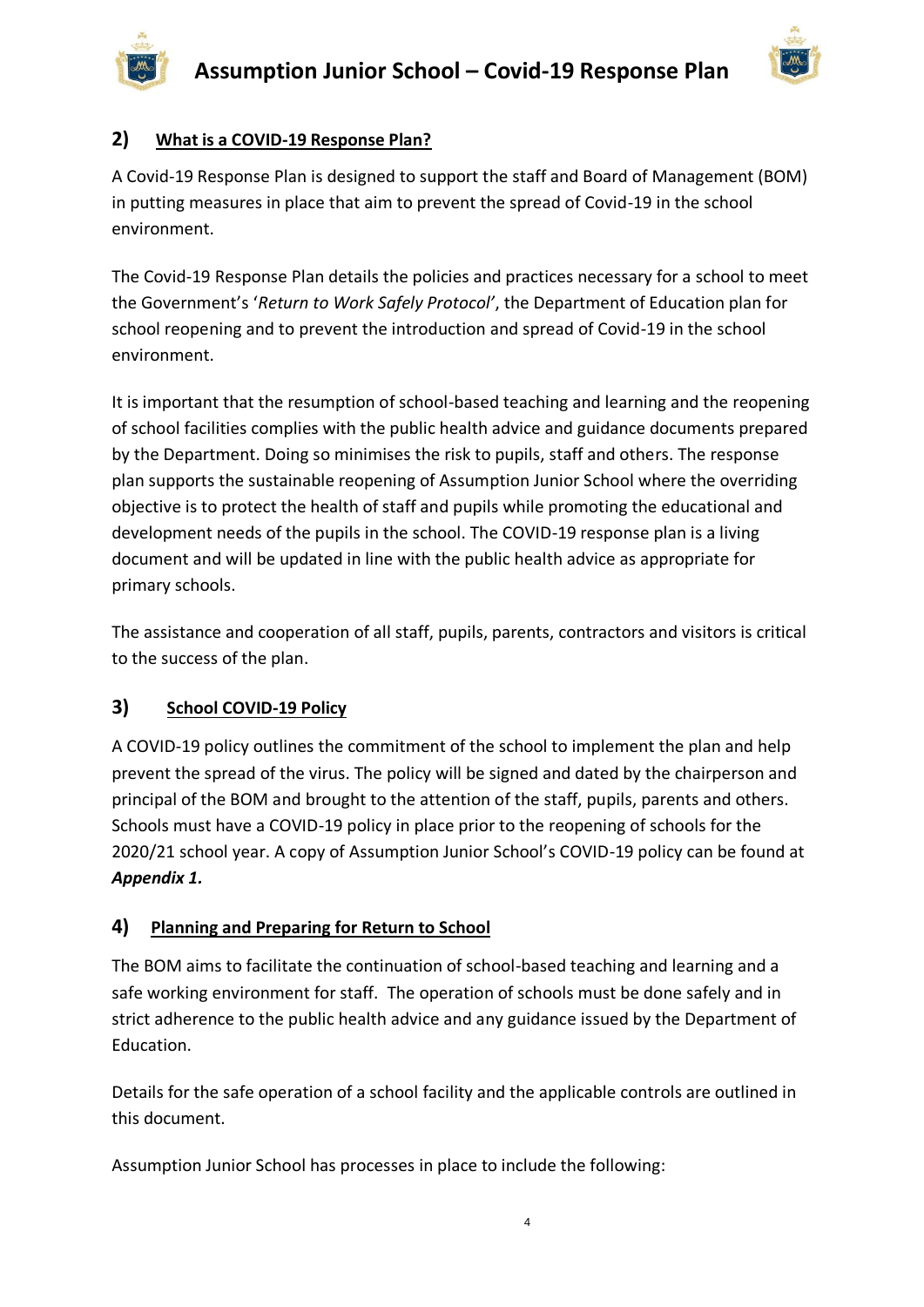



- Arrangements to keep up to date with public health advice, changes to any Government plans for the safe reopening of society and Department of Education updates;
- Arrangements to pass on this information in a timely manner to staff, pupils, parents and others as required;
- Ensured that staff have reviewed the training materials provided by the Department of Education *(details at Section 4.1);*
- Provided staff with access to the Return to Work (RTW) form (*details at Section 4.2);*
- Identified a Lead Worker Representative and a Deputy Lead Worker Representative *(details at Section 4.3);*
- Displayed posters and other signage to prevent introduction and spread of COVID-19 *(details at Section 4.4);*
- Made the necessary changes to the school or classroom layout support physical distancing *(details at Section 4.5);*
- Removed unnecessary clutter to facilitate ongoing cleaning of the school taking into account the importance of having educational materials to create a stimulating learning environment;
- Updated the health and safety risk assessment *(details at Section 4.6);*
- Made necessary arrangements to limit access to the school to necessary visitors and maintain records of contacts to the school *(details at 4.7)*;
- Reviewed the school buildings to check the following:
	- Does the water system need flushing at outlets following low usage to prevent Legionella disease;
	- Has school equipment and mechanical ventilation been checked for signs of deterioration or damage before being used again;
	- Have bin collections and other essential services resumed.

# **4.1) Induction Training**

All staff will undertake and complete Covid-19 Induction Training prior to returning to the school building. The aim of such training is to ensure that staff have full knowledge and understanding of the following:

- Latest up to-date advice and guidance on public health;
- Covid-19 symptoms;
- What to do if a staff member or pupil develops symptoms of Covid-19 while at school;
- Outline of the Covid-19 response plan.

Staff will be kept fully informed of the control measures in place in the school and their duties and responsibilities in preventing the spread of Covid-19 and will be updated with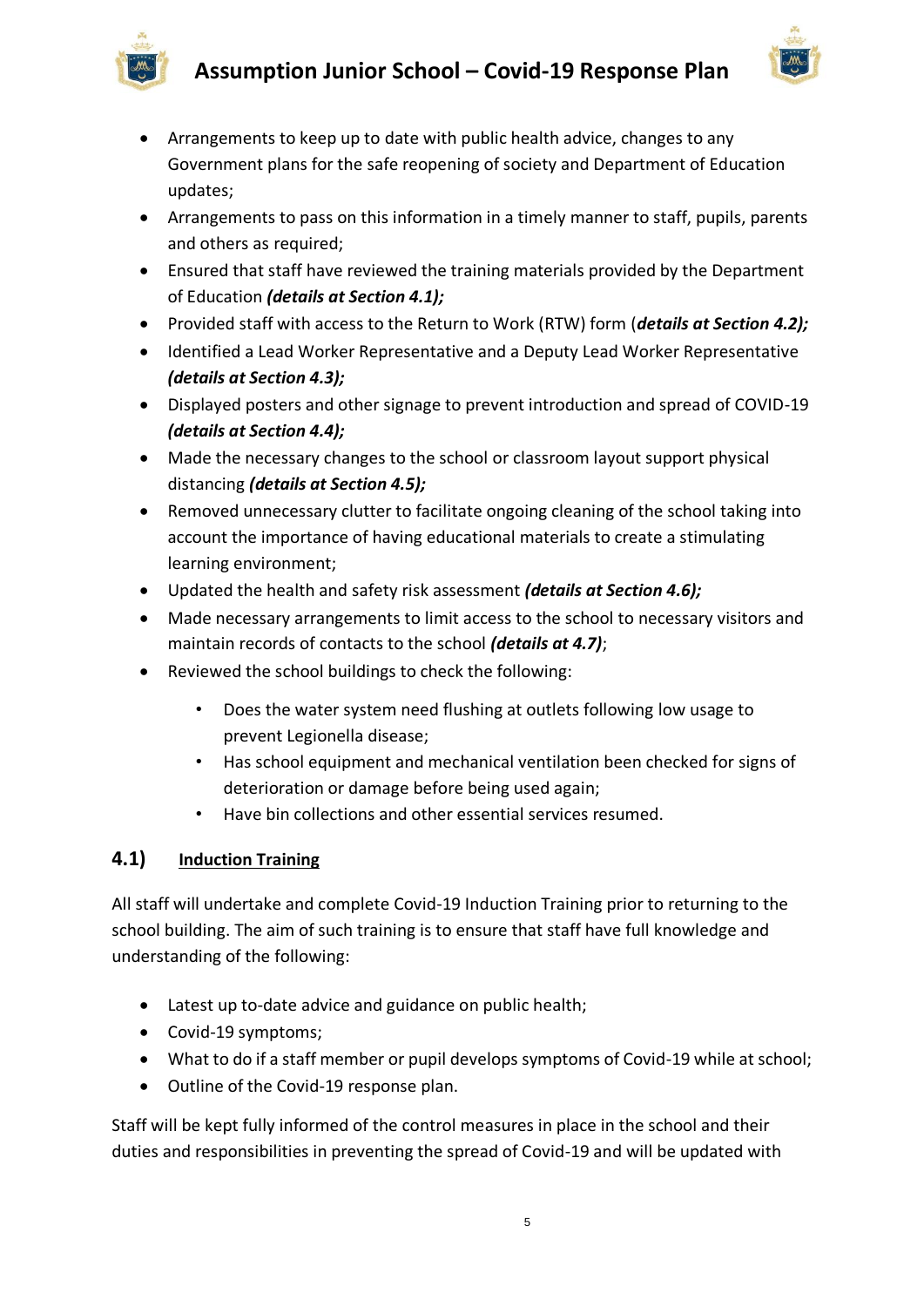

any changes to the control measures or guidance available from the public health authorities.

If a staff member is unsure about any aspect of the Covid-19 Response Plan, the associated control measures, or his/her duties, he/she should immediately seek guidance from the Principal, who is supported in this role by the BOM.

# **4.2) Procedure for Returning to Work (RTW)**

In order to return to the workplace, staff must complete a **Return to Work (RTW)** form, which is available from the principal. A copy is attached also at *Appendix 2.*

The principal will request staff to confirm that the details in the Return to Work Form remain unchanged following subsequent periods of closure such as school holidays.

The principal will also provide details of the **Induction Training** for completion by staff and details of any additional health and safety measures in place in the school to facilitate the staff member's return to the school facility.

Details of the working arrangements that apply to the very high risk school staff, is in accordance with those applying for the public service generally, and is detailed in the relevant Department of Education circulars available on the Department's website.

# **4.3) Lead Worker Representative**

The Protocol provides for the appointment of a Lead Worker Representative (LWR) in each workplace. The LWR will work in collaboration with the employer to assist in the implementation of measures to prevent the spread of COVID -19 and monitor adherence to those measures and to be involved in communicating the health advice around COVID-19 in the workplace.

This section sets out how the provisions will operate in schools. The process for appointment of the lead worker representative in schools has been agreed centrally between the Department of Education and the education partners.

Responsibility for the development and implementation of the Covid-19 Response Plan and the associated control measures lies primarily with the Board of Management and school management.

Strong communication and a shared collaborative approach is key to protecting against the spread of COVID-19 in schools, and looking after the health, safety and wellbeing of staff and students. Adherence to the Return to Work Protocol will only be achieved if everyone has a shared responsibility in implementing the measures contained within the Protocol in their place of work.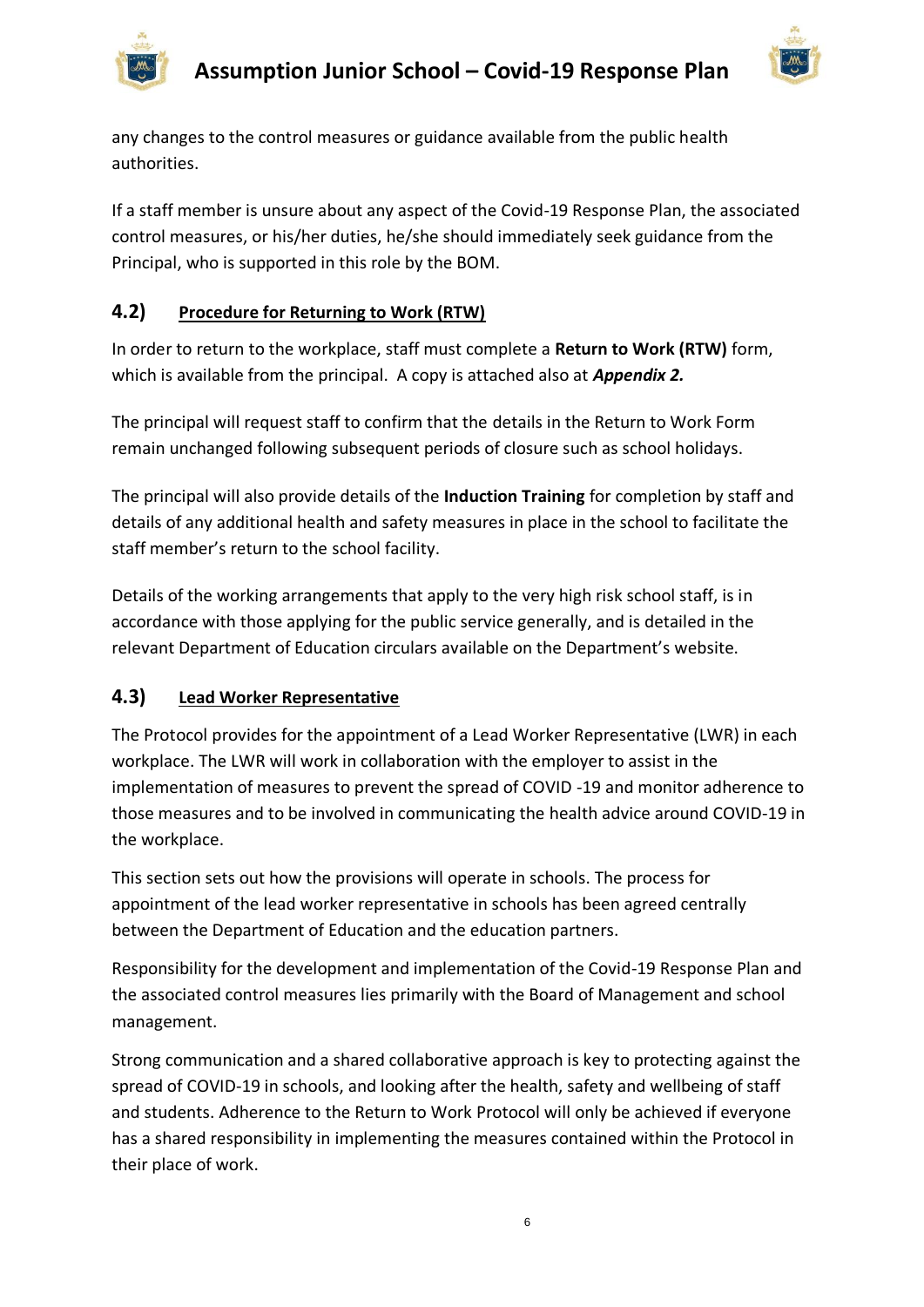



If a staff member has any concerns or observations in relation to the Covid-19 Response Plan, control measures or the adherence to such measures by staff, pupils or others he/she should contact the lead worker(s) who will engage with the principal/BOM.

#### **Role of the Lead Worker Representative**

In summary, the role of the LWR is to:

- Represent all staff in the workplace regardless of role, and be aware of specific issues that may arise in respect of different staff cohorts;
- Work collaboratively with school management to ensure, so far as is reasonably practicable, the safety, health and welfare of employees in relation to COVID-19;
- Keep up to date with the latest COVID-19 public health advice;
- In conjunction with school management, promote good hygiene practices such as washing hands regularly and maintaining good respiratory etiquette along with maintaining social distancing in accordance with public health advice;
- Assist school management with the implementation of measures to suppress COVID-19 in the workplace in line with the Return to Work Safely Protocol and current public health advice;
- In conjunction with school management, monitor adherence to measures put in place to prevent the spread of COVID-19;
- Conduct regular reviews of safety measures;
- Report any issues of concern immediately to school management and keep records of such issues and actions taken to rectify them;
- Consult with the school management on the school's COVID-19 Response Plan in the event of someone developing COVID-19 while in school including the location of an isolation area and a safe route to that area;
- Following any incident, assess with the school management any follow up action that is required;
- Consult with colleagues on matters relating to COVID-19 in the workplace;
- Make representations to school management on behalf of their colleagues on matters relating to COVID-19 in the workplace.

Every school will appoint one Lead Worker Representative.

As a school with 30 or more staff Assumption Junior School will also appoint an Assistant Lead Worker Representative in addition to the LWR. The role of the Assistant LWR will be to:

- assist the LWR in their duties as set out above; and
- deputise as LWR where the LWR is absent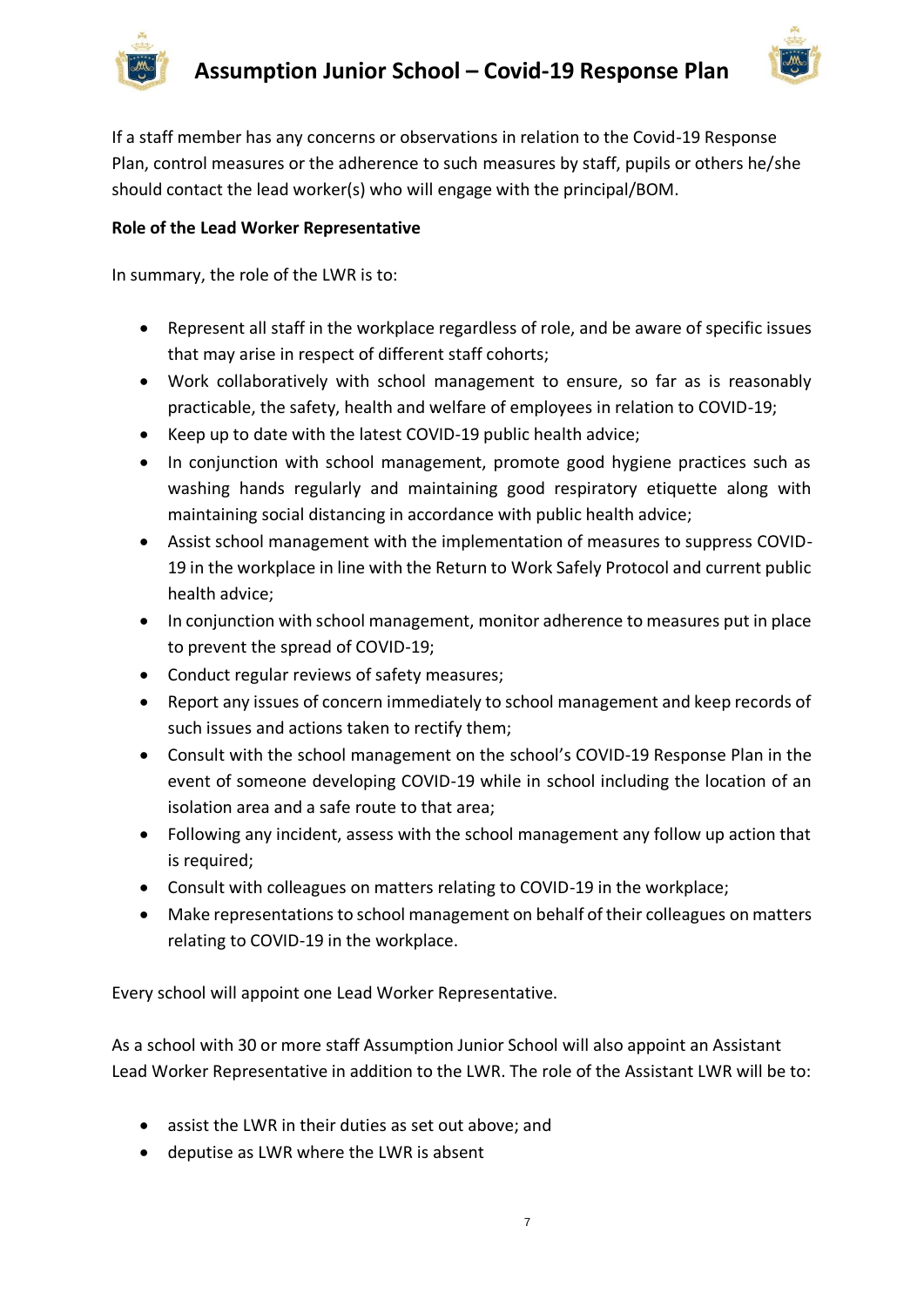



| Name(s) of lead worker representative: | <b>Contact details:</b> |
|----------------------------------------|-------------------------|
| Ellen O'Sullivan                       | Available to staff      |
| Angela Cranmer                         | Available to staff      |

All staff, pupils, parents, contractors and visitors have a responsibility both as individuals and collectively to have due regard for their own health and safety and that of others and to assist with the implementation of the Covid-19 Response Plan and associated control measures.

Full details of the arrangements which will apply for the LWR in primary and special schools is set out at *Appendix 3.*

# **4.4) Signage**

The BOM has arranged for the display of signage outlining the signs and symptoms of COVID-19 and to support good hand and respiratory hygiene.

# **4.5) Making Changes to School Layout**

Maintaining physical distancing in the school environment is recommended as one of the key control measures to minimize the risk of the introduction and spread of COVID-19.

Assumption Junior School has reconfigured classrooms and other areas as necessary to support physical distancing in line with the guidance in advance of school reopening.

# **4.6) Health and Safety Risk Assessment**

COVID-19 represents a hazard in the context of health and safety in the school environment.

Assumption Junior School's risk assessment to identify the control measures required to mitigate the risk of COVID-19 in our school setting is attached at *Appendix 4.*

# **First Aid/Emergency Procedure**

The standard First Aid/emergency procedure shall continue to apply in Assumption Junior School. In an emergency or in case of a serious incident, the school will call for an ambulance or the fire brigade on 112/999 giving details of location and type of medical incident.

# **4.7) Access to School and Contact Log**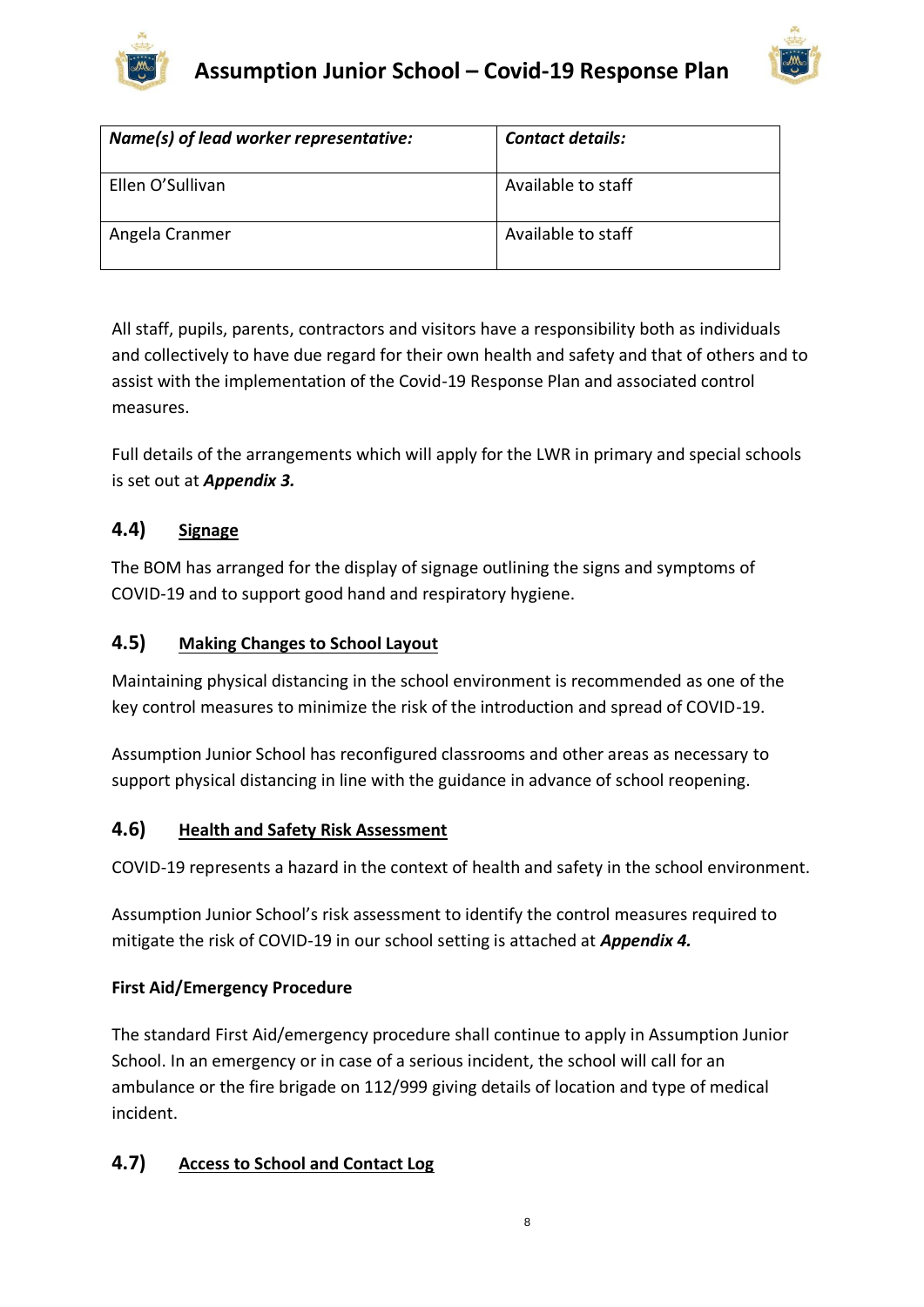



Access to the school building will be strictly limited to pupils and staff unless an appointment has been made in advance with the Principal. All visitors on site will be restricted to essential purposes only and must wear face coverings when within the school building.

The prompt identification and isolation of potentially infectious individuals is a crucial step in restricting the spread of the virus and protecting the health and safety of the individuals themselves and other staff, contractors and visitors at the workplace. A detailed, GDPR compliant sign in/sign out log of those entering the school facilities will be maintained.

# **5) Control Measures - To prevent Introduction and Spread of COVID-19 in Schools**

One of the key messages to manage the risks of COVID-19 is to do everything practical to avoid the introduction of COVID-19 into the school. If infection is not introduced it cannot be spread. The risk of spreading the infection once introduced exists in all interpersonal interactions; student-student, teacher-teacher and teacher-student and must be managed in all settings.

A range of essential control measures have been implemented to reduce the risk of the spread of Covid-19 virus and to protect the safety, health and welfare of staff, pupils, parents and visitors as far as possible within the school. The control measures shall continue to be reviewed and updated as required on an ongoing basis.

It is critical that staff, pupils, parents and visitors are aware of, and adhere to, the control measures outlined and that they fully cooperate with all health and safety requirements.

*Staff should note that they have a legal obligation under Section 13 of the Safety, Health and Welfare at Work Act 2005 to comply with health and safety requirements and to take reasonable care for the health and safety of themselves, their colleagues and other parties within the workplace.* 

# *The BOM of Assumption Junior School will take the actions to minimise the risk of introduction of COVID-19 into the school:*

Promote awareness of COVID-19 symptoms (*details at Section 5.1*);

- Advise staff and pupils that have symptoms not to attend school, to phone their doctor and to follow HSE guidance on self-isolation;
- Advise staff and pupils to self-isolate or restrict their movements at home if they display any signs or symptoms of COVID-19 and contact their family doctor to arrange a test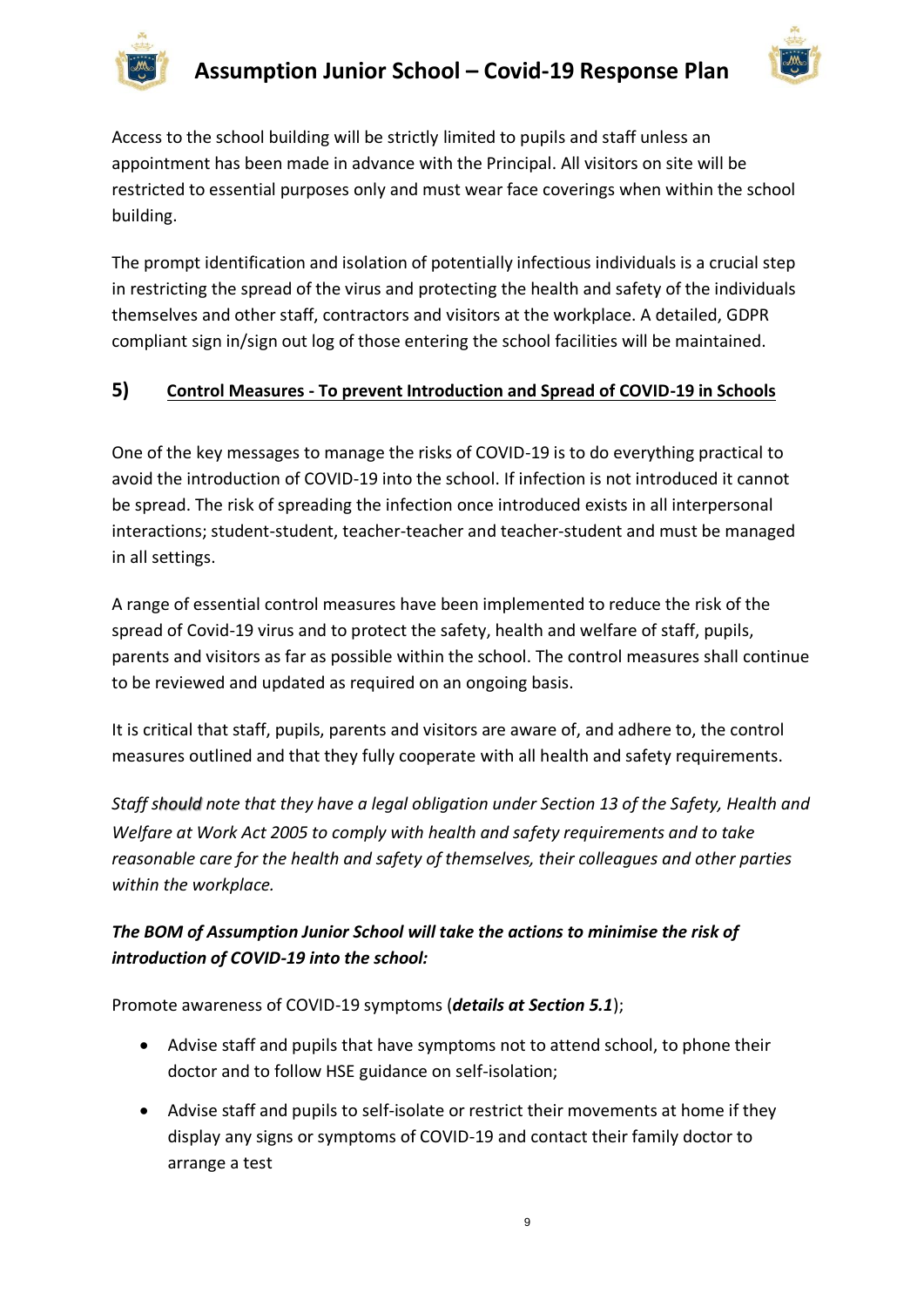

- - Advise staff and pupils, to follow the HSE advice if they are a close contact of a suspected/ confirmed case of Covid-19.
	- If they have travelled outside of Ireland; in such instances staff and pupils are advised to consult and follow latest Government advices in relation to foreign travel.
	- Advise staff and pupils that develop symptoms at school to bring this to the attention of the Principal promptly;
	- Ensure that staff and pupils know the protocol for managing a suspected case of COVID-19 in school *(details at Section 8);*
	- Advise staff and pupils to cooperate with any public health officials and the school for contact tracing purposes and follow any public health advice in the event of a case or outbreak in the school;
	- Everyone entering the school building needs to perform hand hygiene with a hand sanitiser;
	- Visitors to the school during the day should be by prior arrangement and should be received at a specific contact point;
	- Physical distancing (of 2m) should be maintained between staff and visitors where possible.

# **5.1) Know the Symptoms of COVID-19**

In order to prevent the spread of COVID-19 it is important to know and recognise the symptoms of coronavirus (which includes the DELTA variant).

Common symptoms of coronavirus include:

- a fever (high temperature 38 degrees Celsius or above).
- a new cough this can be any kind of cough, not just dry.
- shortness of breath or breathing difficulties.
- loss or change in your sense of smell or taste this means you've noticed you cannot smell or taste anything, or things smell or taste different to normal
- Fatigue
- Aches and Pains

Other uncommon symptoms of coronavirus include: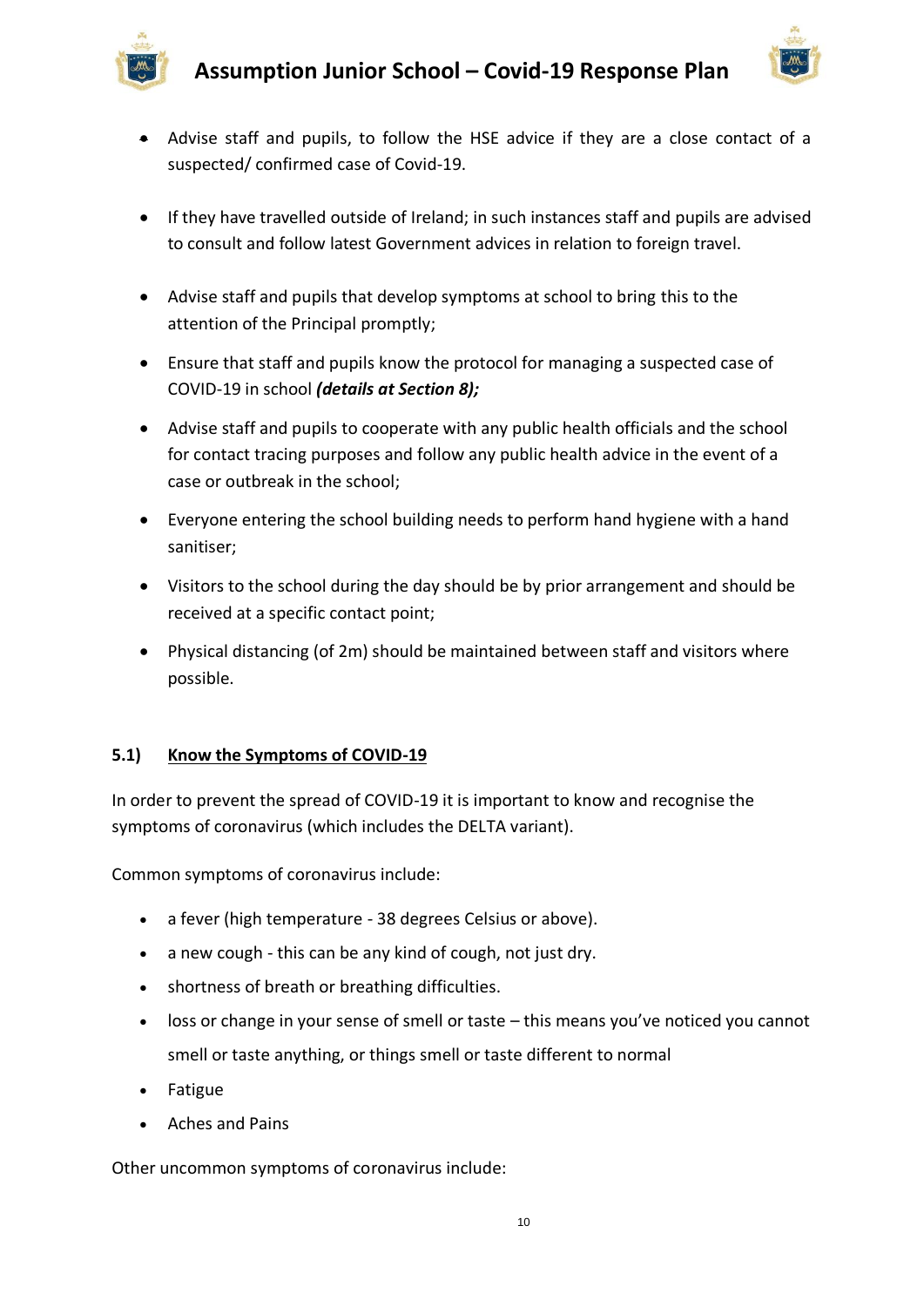

- sore throat
- headaches
- runny or stuffy noses
- feeling sick or vomiting
- diarrhoea

Infection with the virus that causes COVID-19 can cause illness, ranging from mild to severe, and, in some cases, can be fatal. It can take up to 14 days for symptoms to show. They can be similar to symptoms of [cold](https://www2.hse.ie/conditions/common-cold.html) and [flu.](https://www2.hse.ie/conditions/flu/flu-symptoms-and-diagnosis.html)

If you have any symptoms of COVID-19 (coronavirus), [self-isolate](https://www2.hse.ie/conditions/coronavirus/self-isolation/how-to-self-isolate.html) (stay in your room) and phone your family doctor straight away to see if you need [a free COVID-19 test.](https://www2.hse.ie/conditions/coronavirus/testing/how-to-get-tested.html)

Getting an early diagnosis means, you can get the help you need and take steps to avoid spreading the virus, if you have it.

For the complete list of symptoms, please refer to the HSE [Website.](https://www2.hse.ie/conditions/coronavirus/symptoms.html) Symptoms may be subject to change so regular review of the HSE Website is advised. If you **do not** have symptoms, you can get a free COVID-19 (coronavirus) test at a [COVID-19 walk-in test centre.](https://www2.hse.ie/conditions/coronavirus/testing/covid-19-walk-in-test-centres.html)

# **COVID-19 Tracker App**

COVID Tracker app is a free and easy-to-use mobile phone app that will:

- alert you if you have been in [close contact](https://www2.hse.ie/conditions/coronavirus/close-contact-and-casual-contact.html) with someone who has tested positive for COVID-19 (coronavirus)
- keep other app users safe by alerting them if you test positive for COVID-19
- give you advice on what to do if you have symptoms

You can download the free app from [Apple's AppStore](https://apps.apple.com/ie/app/covid-tracker-ireland/id1505596721) or the [GooglePlay store](https://play.google.com/store/apps/details?id=com.covidtracker.hse)

**Employers and workers must keep themselves up to date on Public Health information as this can be updated on a regular basis.** Public Health information on [close contacts, casual](https://www2.hse.ie/conditions/coronavirus/close-contact-and-casual-contact.html)  [contacts and testing](https://www2.hse.ie/conditions/coronavirus/close-contact-and-casual-contact.html) is available from the HSE website.

# **5.2) Respiratory Hygiene**

All persons in Assumption Junior School should follow good respiratory hygiene. This means covering your mouth and nose with a tissue or your bent elbow when you cough or sneeze. Then dispose of the used tissue immediately and safely into a nearby bin.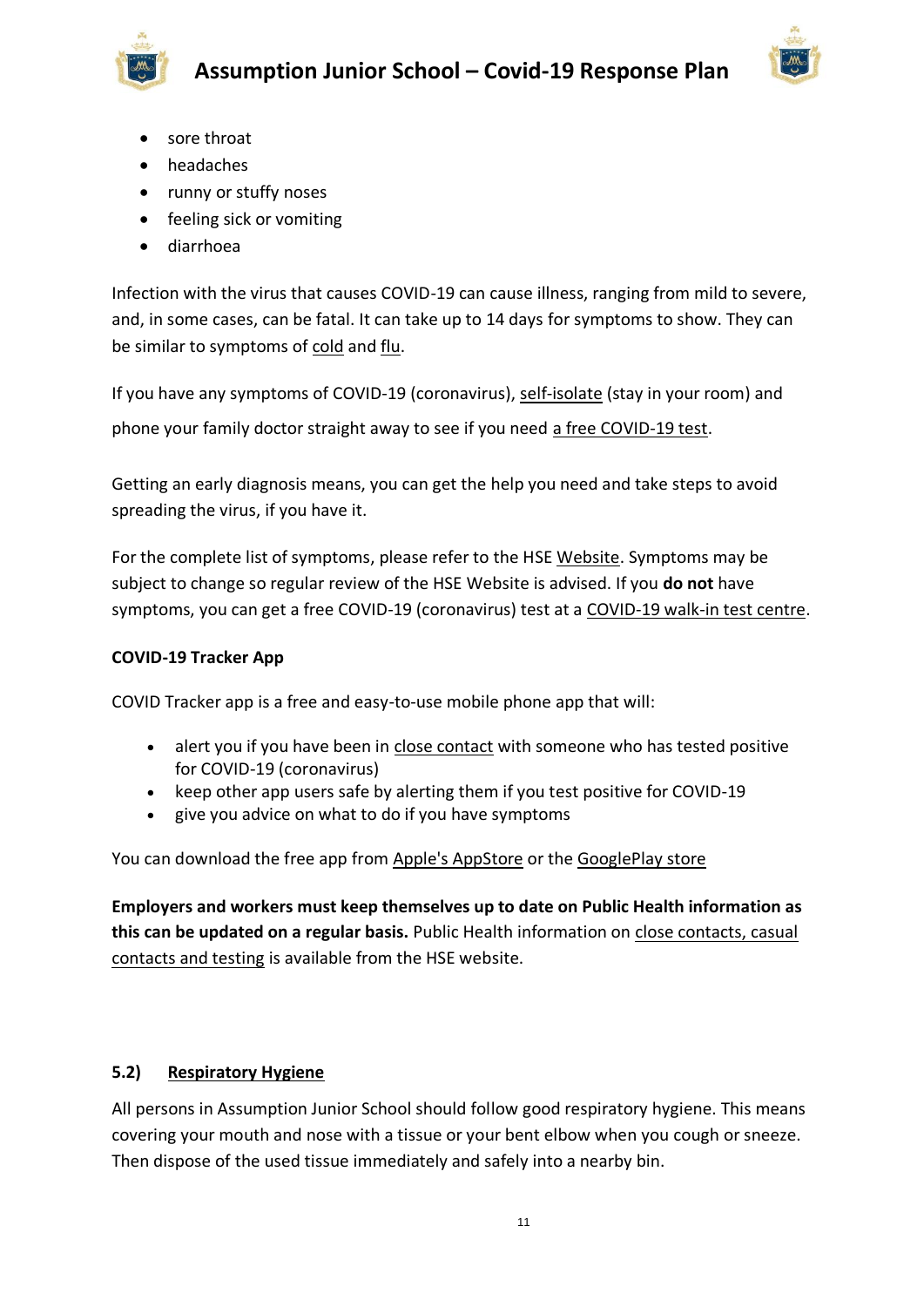

By following good respiratory hygiene, you protect the people around you from viruses such as cold, flu and Covid-19.

#### **5.3) Hand Hygiene**

Assumption Junior School staff and pupils should understand why hand hygiene is important as well as when and how to wash their hands.

Staff will receive training on proper handwashing technique through the DES return to work induction videos. Pupils will receive training on proper handwashing technique from their teachers. Parents will be expected to work on proper handwashing technique with their children at home.

Assumption Junior School will promote good hygiene and display posters throughout the schools on how to wash your hands.

Hand sanitiser dispensers will be placed in all classrooms, SEN rooms and at various locations throughout the school building.

Use of hand hygiene facilities including wash hand basins will to be managed so as to avoid congregation of people waiting to use wash hand basins and hand sanitisers.

There is a requirement for access to hand washing facilities after activities that are likely to soil hands, for example playing outside or certain sporting activities as hand sanitiser does not work on dirty hands.

Wash hand basins, running water, liquid soap and hand drying facilities will be provided in all toilets, kitchens and any food preparation areas.

Hand washing facilities will be maintained in good condition and supplies of soap and towels will be topped up regularly to encourage everyone to use them.

Posters displaying hand washing techniques and promoting hand washing will be placed on walls adjacent to washing facilities.

Hand sanitiser is suitable for use for hand hygiene when hands are not visibly soiled (look clean).

Alcohol-based sanitiser must not be stored or used near heat or naked flame.

#### **Frequency of Hand Hygiene**

Pupils and staff should perform hand hygiene:

- Before they leave their home;
- On arrival at school;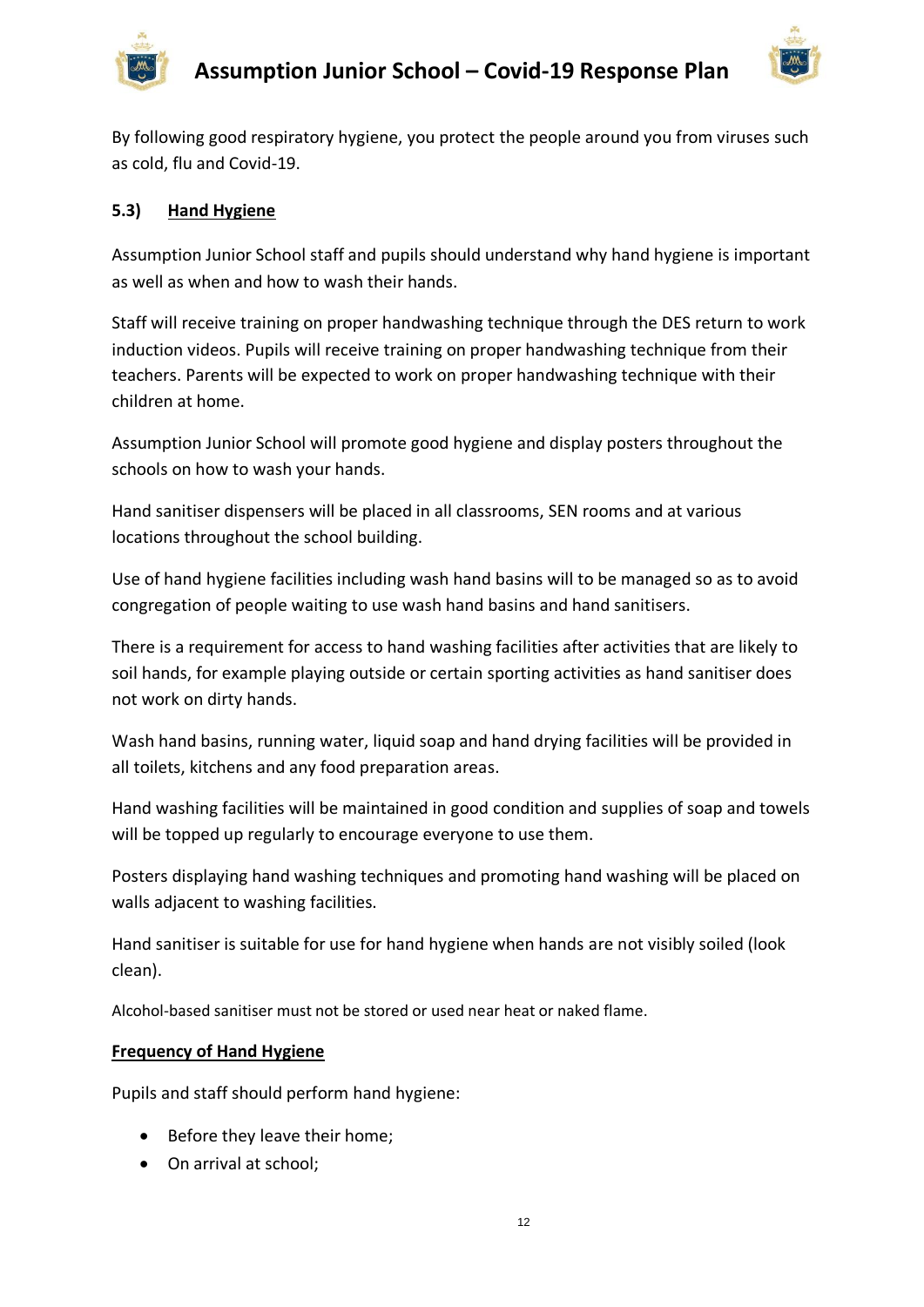



- Before eating or drinking;
- After using the toilet;
- After playing outdoors;
- When their hands are physically dirty;
- When they cough or sneeze.

#### **5.4) Physical Distancing**

Physical distancing can be usefully applied in primary and special school settings allowing for some flexibility when needed. **It must be applied in a practical way to recognise that the learning environment cannot be dominated by a potentially counterproductive focus on this issue.** Physical distancing will look different across the various ages and stages of learning. Care should be taken to avoid generating tension or potential conflict and some flexibility in the implementation of measures may be required at times.

It is also recognised that it is not always possible for staff to maintain physical distance from pupils and it is not appropriate that they would always be expected to do so where this could have a detrimental impact on the pupil i.e. if a child sustains an injury and requires first aid.

# **However, where possible staff should maintain a minimum of 1m distance and where possible 2m. They should also take measures to avoid close contact at face to face level such as remaining standing rather than sitting beside/crouching down**.

When a distance of 2m cannot be maintained the staff will wear face coverings. This may be visors or face masks. Staff may choose their own face coverings and the school will maintain a supply of spare visors and masks in the event of a staff member forgetting to bring theirs to school or if their visor becomes damaged.

Physical distancing falls into two categories:

- Increasing separation
- Decreasing interaction

To maintain physical distancing in the classroom, Assumption Junior School has

- 1. Reconfigured class spaces to maximise physical distancing by creating pods within classes
- 2. Utilise and reconfigure all available space in the school in order to maximise physical distancing

# **All teacher's desks are, where possible, at least 1m away from pupil desks.**

#### *Decreasing interaction*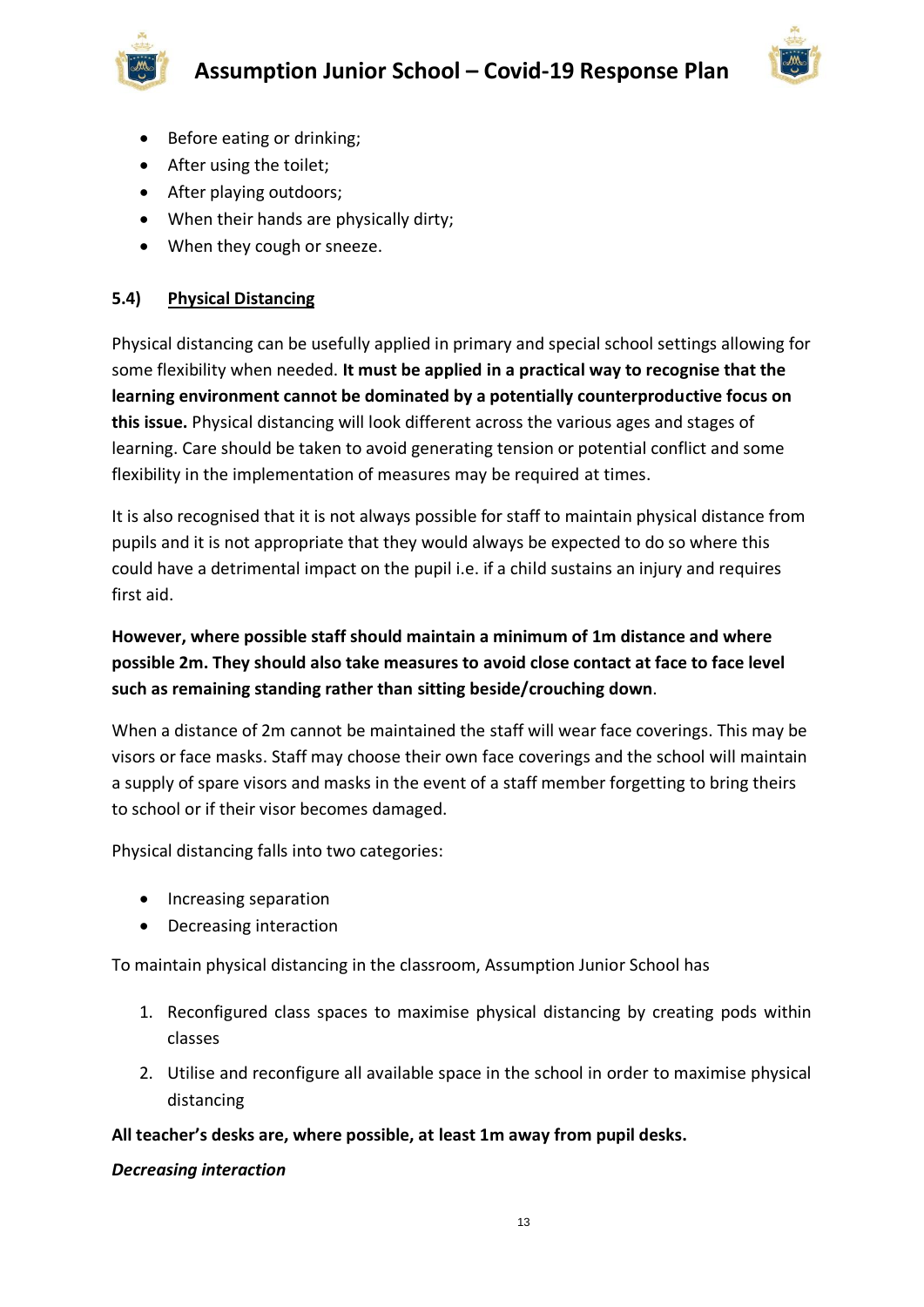



The extent to which decreasing interaction is possible in a primary or special school will depend on the school setting and a common-sense approach is required recognising the limits to which this can be achieved between pupils.

In primary and special schools a distance of 1m should be maintained between desks or between individual pupils. It is recognised that younger children are unlikely to maintain physical distancing indoors. **Therefore achieving this recommendation in the first four years of primary or special schools, is not a pre-requisite to reopening a primary or special school for all pupils.** 

Where possible work stations should be allocated consistently to the same staff and children rather than having spaces which are shared.

The risk of infection may be reduced by structuring pupils and their teachers into Class Bubbles (i.e. a class grouping which stays apart from other classes as much as possible) and discrete groups or "Pods" within those class bubbles, to the extent that this is practical.

All classes in Assumption Junior school will be divided into Pods and there will be at least 1m distance between individual Pods within the Class Bubble whenever possible.

Generally speaking the objective is to limit contact and sharing of common facilities between people in different Class Bubbles (and Pods within those Class Bubbles) as much as possible, rather than to avoid all contact between Pods, as the latter will not always be possible.

The aim of the system within the school is that class grouping mix only with their own class from arrival at school in the morning until departure at the end of the school day. The Pods within those Class Bubbles is an additional measures, to limit the extent of close contact within the Class Bubble.

Pod sizes will be kept as small as is likely to be reasonably practical in the specific classroom context.

To the greatest extent possible, pupils and teaching staff should consistently be in the same Class Bubbles although this will not be possible at all times.

Different Class Bubbles will take their breaks in designated zones in the school yard. The yard has been relined to create these distinct zones.

Sharing educational material between Pods will be avoided/minimised where possible.

Staff members who move from class bubble to class bubble will be limited as much as possible.

# *Additional measures to decrease interaction include:*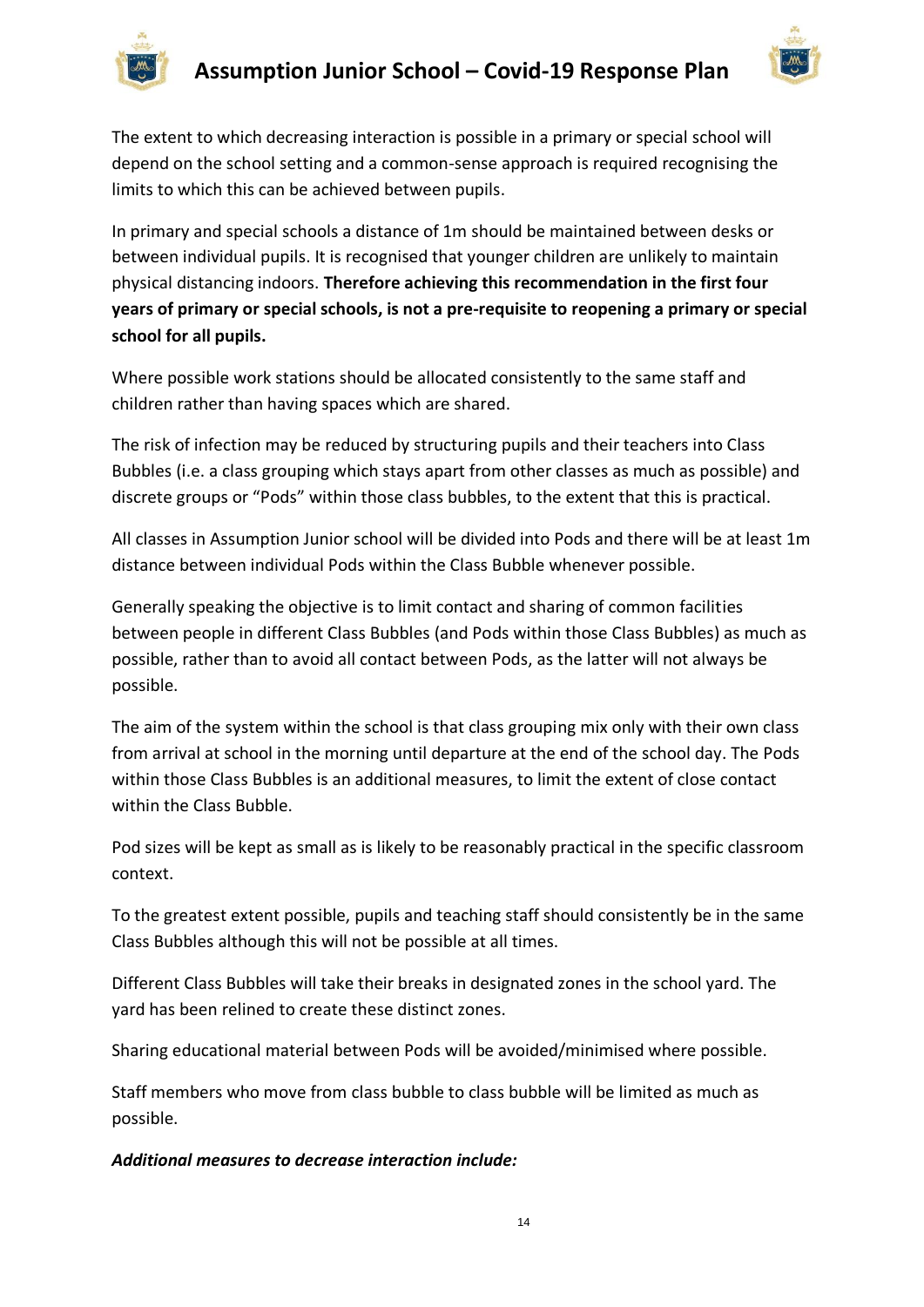



There will be limited interaction on arrival and departure and in hallways and other shared areas.

Social physical contact (hand to hand greetings, hugs) will be discouraged.

Where pupils need to move about within the classroom to perform activities (access to a shared resource) it will be organised to the greatest degree possible to minimise congregation at the shared resource.

Staff and pupils will avoid sharing of personal items.

Pupils will be encouraged to avoid behaviours that involve hand to mouth contact (putting pens/pencils in the mouth).

Where teaching and learning involves use of keyboards or tablets, the contact surface of the device will be cleaned regularly, and hand hygiene encouraged.

#### **Physical Distancing outside of the classroom and within the school**

#### *School drop off/collection*

Arrangements for dropping off/collecting pupils will be arranged to encourage physical distancing of 2m where possible.

Walking/cycling to school will be encouraged as much as possible.

Arrangements will be made to maintain a distance of 2m between parents and guardians and between parents and guardians and school staff.

Parents will be expected to socially distance with their child in the school grounds. When the bell goes the children will line up in their designated class line-up zone. Parents will not be permitted to enter these zones and will be expected to leave the school grounds promptly.

#### *Staff*

A distance of 2m is recommended for physical distancing by staff. This is particularly relevant to distancing between adults when they are not engaged in teaching such as the staff room and arriving to work.

If 2m cannot be maintained in staff groups, as much as distance as is possible and face coverings should be worn.

Staff meetings will be held remotely or outdoors or in small groups or in large spaces to facilitate physical distancing.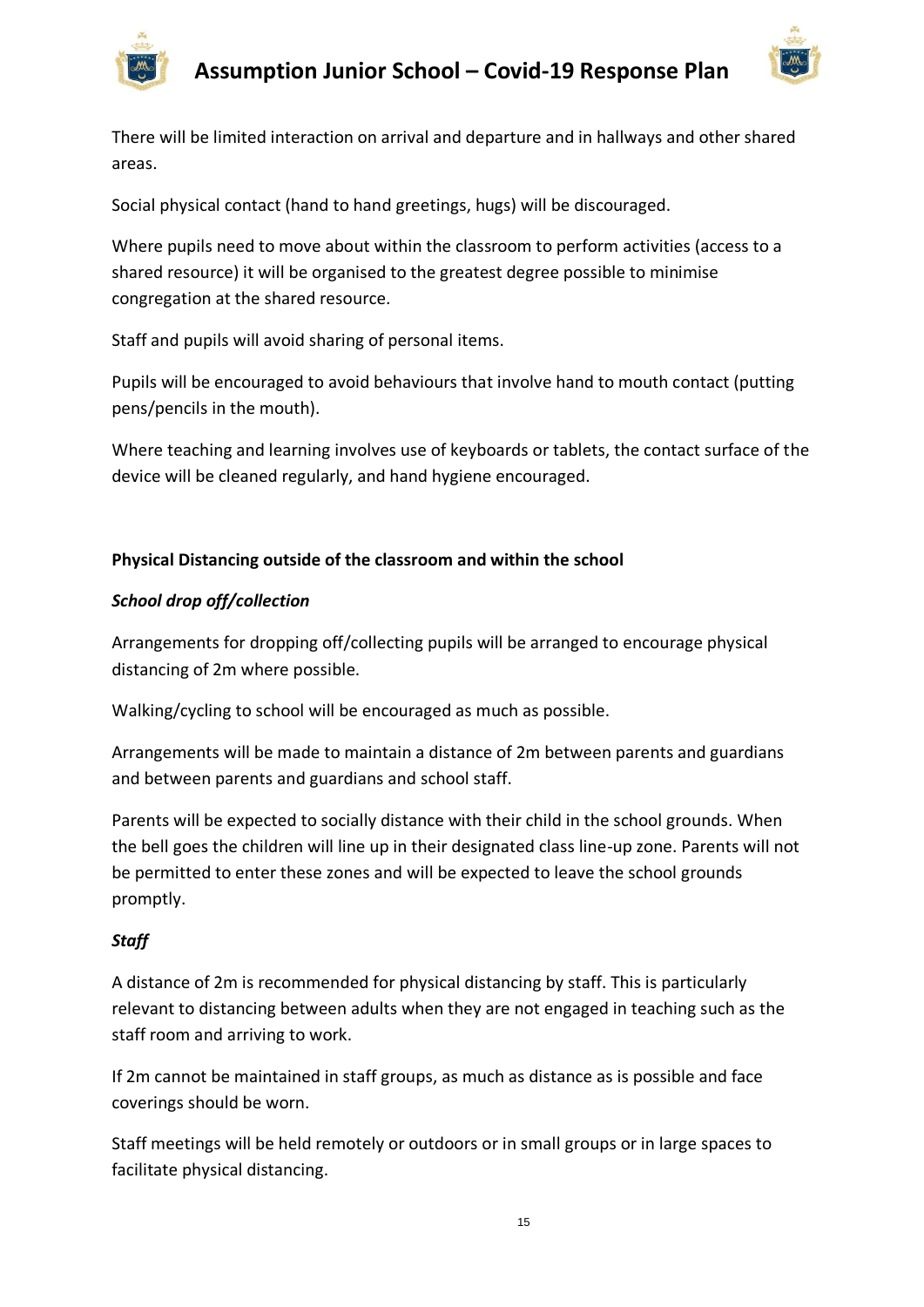



There is a strict no hand shaking policy.

Gathering of school staff at the beginning or end of the school day will be discouraged.

Staff can rotate between areas/classes but this should be minimised where possible.

#### *Staffroom*

A maximum number of staff will be permitted to sit in the staffroom at any one time.

Physical distancing will be observed between staff members within the staff room through the use of staggered breaks.

Staff may also take their lunch break in the school garden, in their classroom or on the corridor with colleagues. Social distancing must be adhered to in all of these cases.

All staff will be expected to wash their hands on entering the staffroom and to sanitise their hands on exiting.

Each staff member is responsible for sanitising the table, seat and area in which they eat (staffroom or classroom), immediately afterwards.

Particular care should be taken to ensure that no hot-water or edible hazards exist in the classroom which may pose a risk to children when they return from yard.

#### **Hot Water Boilers/Microwaves/Fridge**

Hot Water Boilers/Microwaves and refrigeration facilities will be available in the staffroom. Staff should use a section of hand towel when dispensing hot water and should wipe down the front panel of the microwave before and after use, using the sanitising spray available.

#### **Other Utensils**

Staff are required to bring, use and clean their own equipment and utensils. (cup, cutlery, plate etc.) Staff are required to tidy up their seating area after use. Use disinfectant spray to clean down all surfaces after their use.

#### *Corridors and Stairwells*

Briefly passing someone in a hall is very unlikely to contribute significantly to the spread of infection if people do not have physical contact and avoid informal group discussions.

#### *Yard/Supervision*

The Department of Education advises that public health officials state that the risk of transmission from contact with outside surfaces or play areas is low.

Yard times will be split to ease congestion on the yard and allow for class bubbles to maintain a distance from other class bubbles.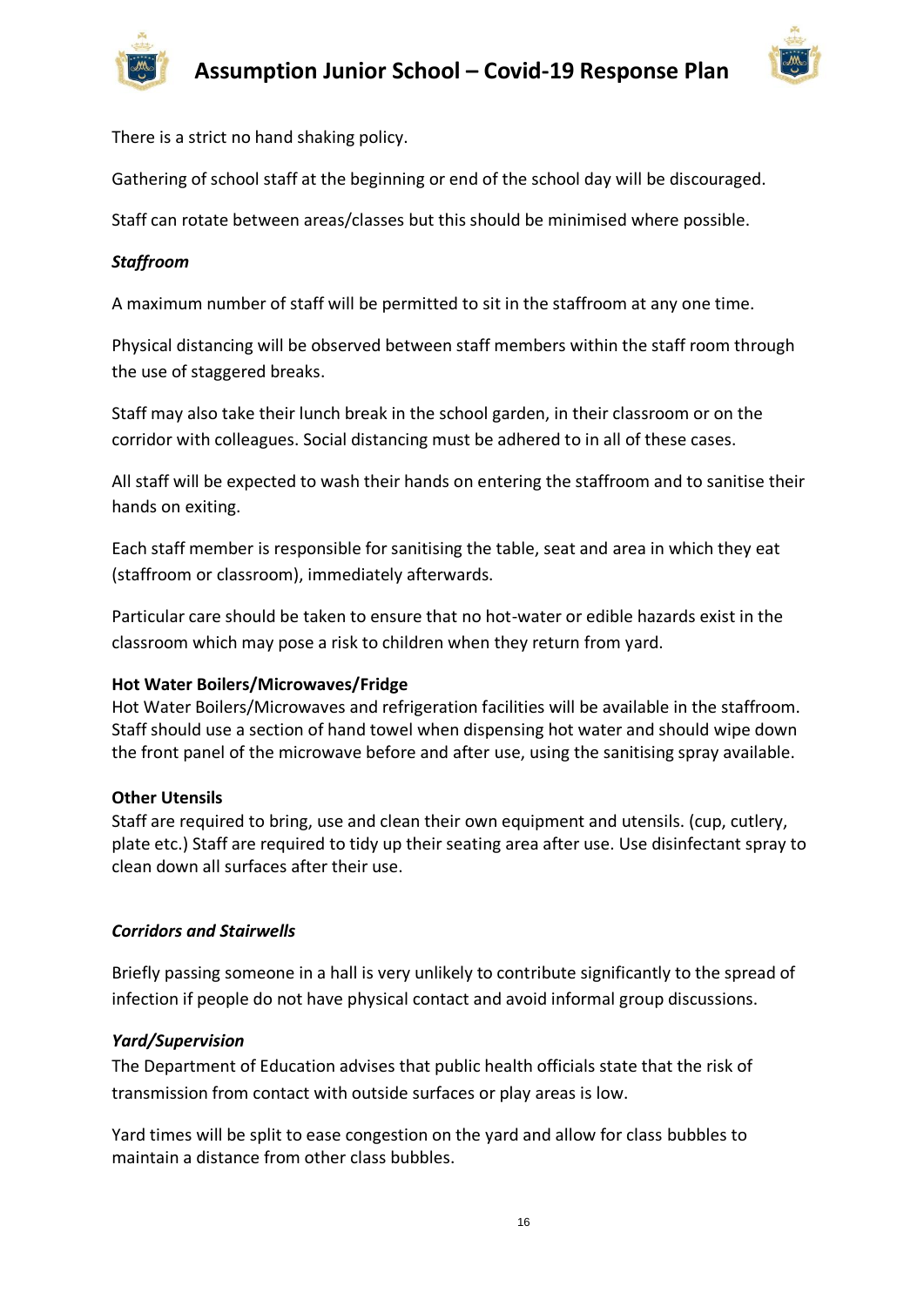



**It is not possible to maintain physical distancing when pupils in primary play together outdoors, but in so far as practical it is helpful to keep to consistent groups.**

Children will perform hand hygiene before and after outdoor activities. Yard equipment will not be shared beyond a class bubble and will be sanitised after each use.

#### **Ventilation**

The Department has published guidance setting out the practical steps for good ventilation in accordance with public health advice '*Practical Steps for the Deployment of Good Ventilation Practices in Schools'* The guidance sets out an overall approach for schools that windows should be open as fully as possible when classrooms are not in use (e.g. during break-times or lunch-times (assuming not in use) and also at the end of each school day) and partially open when classrooms are in use. The guidance provides that good ventilation can be achieved in classrooms without causing discomfort, particularly during cold weather. The Department has also published guidance regarding on how these practical steps measures can be supplemented and enhanced by the use of Carbon Dioxide (CO2) monitors.

# **5.5) Use of PPE in Schools**

The Department has published "[Guidance to Primary and Special Schools on PPE](https://assets.gov.ie/83497/d48ade18-daa1-4610-9390-46e7312a9831.pdf)  [consumables and equipment](https://assets.gov.ie/83497/d48ade18-daa1-4610-9390-46e7312a9831.pdf)" on [www.gov.ie/backtoschool](http://www.gov.ie/backtoschool)

This provides schools with the information needed on the appropriate quantities of PPE consumables and equipment to support the safe and sustainable operations of schools.

The updated advice from the HPSC to the Department of Education has recommended that face coverings should be worn by staff members where it is not possible to maintain a physical distance of 2 metres from other staff, parents, essential visitors or pupils. The Department has accepted this recommendation. Accordingly, it is now a requirement for face coverings to be worn by staff members where it is not possible to maintain a physical distance of 2 metres from other staff, parents, essential visitors or pupils. (Please see note re medical grade masks on page 23)

Workers should be trained in the proper use, donning/doffing, cleaning, storing and disposal of PPE. The HPSC has produced posters and videos on the correct donning and doffing of PPE available on the HPSC and HSA websites [https://www.hsa.ie/eng/topics/covid-](https://www.hsa.ie/eng/topics/covid-19_coronavirus_information_and_resources/covid-19_business_supports/business_supports/hse-hpsc_posters_and_videos/)

19 coronavirus information and resources/covid-

19 business supports/business supports/hse-hpsc posters and videos/

PPE will also need to be used at certain work activities or work areas. These might include roles such as:

- Performing intimate care
- Where a suspected case of COVID-19 is identified while the school is in operation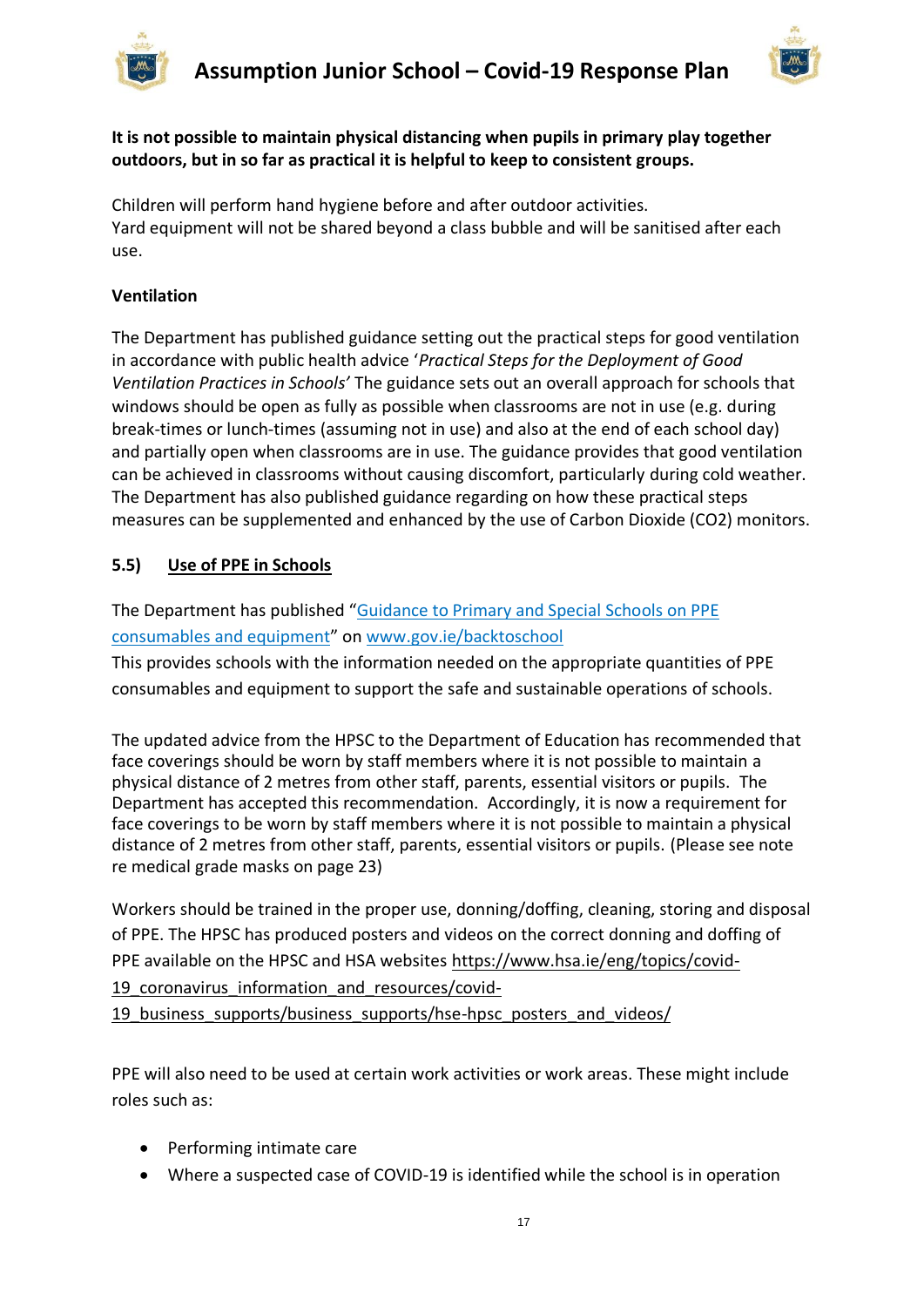



- Where staff are particularly vulnerable to infection but are not in the list of those categorised as people in very high risk groups, or may be living with people who are in a very high risk category
- Administering first aid

Where staff provide healthcare to children with medical needs in the school environment they should apply standard precautions as per usual practice.

# **Face Coverings/Masks**

The wearing of face coverings or masks in general is not a substitute for other measures outlined below (physical distancing, hand hygiene, respiratory etiquette, adequate ventilation, minimising contacts) but they may be used in addition to these protective measures, especially where maintaining physical/social distancing is difficult.

Cloth face coverings act as a barrier to help prevent respiratory droplets from travelling into the air and onto other people when the person wearing the face coverings coughs, sneezes, talks or raises their voice. Cloth face coverings are therefore intended to prevent transmission of the virus from the wearer (who may not know that they are infected) to those with whom they come into close contact.

In childcare and educational settings, the implementation of mandatory face-covering usage is challenging, as it is known that children will have a lower tolerance and ability to use the face covering properly, and use of face-coverings by teachers and staff caring for very young children may cause undue stress to the children.

It is not recommended that children attending primary school wear face-coverings.

It is now a requirement for face coverings to be worn by staff members where it is not possible to maintain a physical distance of 2 metres from other staff, parents, essential visitors or pupils.

In certain situations the use of clear visors should be considered, for example staff interacting with pupils with hearing difficulties or learning difficulties.

Cloth face coverings should not be worn by any of the following groups:

- Any person with difficulty breathing
- Any person who is unconscious or incapacitated
- Any person who is unable to remove the face-covering without assistance
- Any person who has special needs and who may feel upset or very uncomfortable wearing the face covering, for example persons with intellectual or developmental disabilities, mental health conditions, sensory concerns or tactile sensitivity.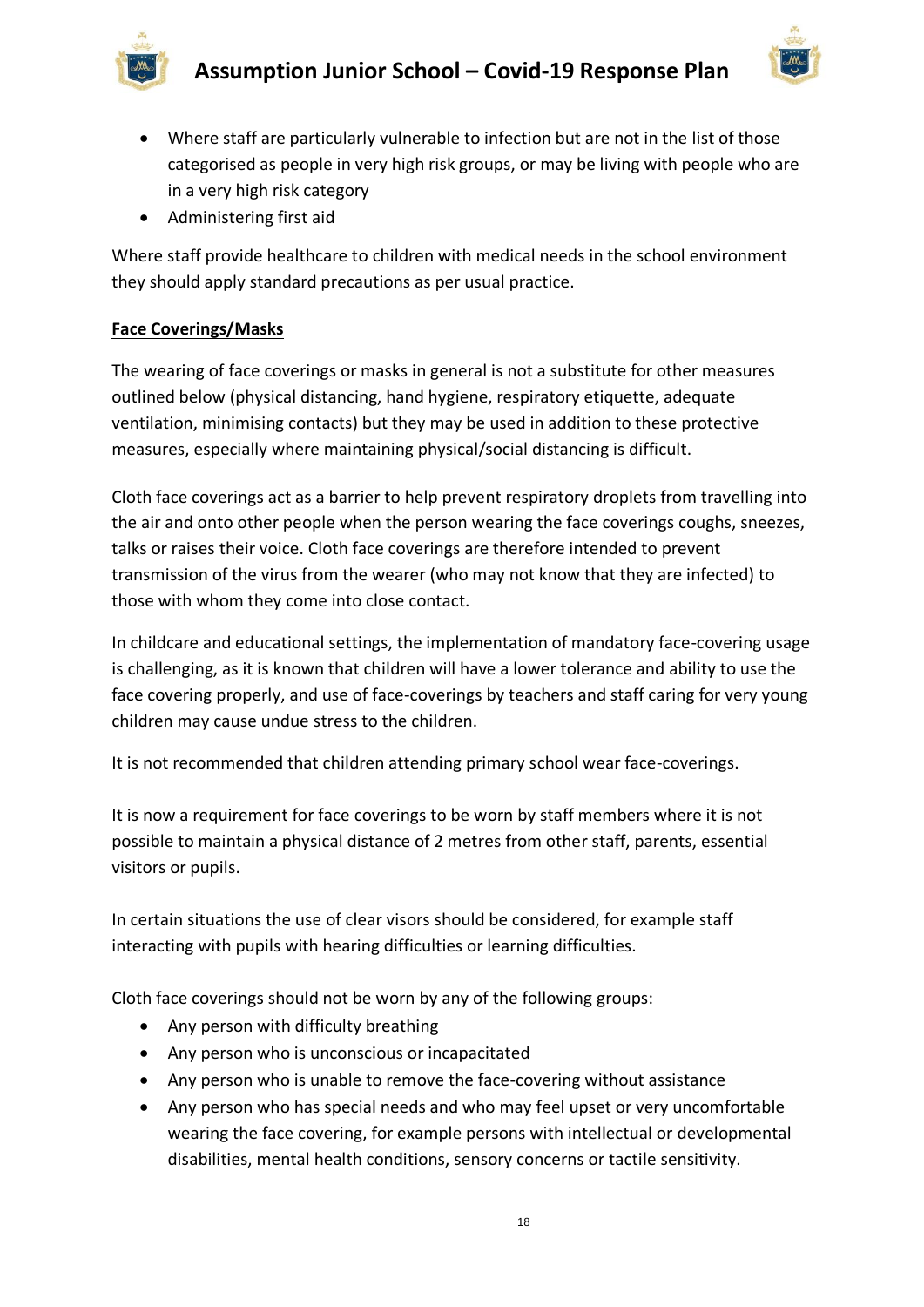



Further advice from the HPSC on the use of face coverings in educational settings was received on the 6th August 2020. This advice is available [here.](https://assets.gov.ie/83506/86fba2a7-26da-4c19-bce3-b0d01aaaf59b.pdf)

All staff wearing face coverings should be reminded to not touch the face covering and to wash or sanitise their hands (using hand sanitiser) before putting on and after taking off the face covering.

Information should be provided on the proper use, removal, and washing of cloth face coverings

#### <https://www.youtube.com/watch?v=T6ZqdpLfSqw>

Cloth face coverings should be washed after every day of use and/or before being used again, or if visibly soiled.

Face coverings should not be worn if they are wet. A wet cloth face covering may make it difficult to breathe.

Schools should consider having additional disposable face coverings available for staff in case a back-up face covering is needed during the day.

Whilst staff may wish to utilise their own face covering on a day-to-day basis, schools should have available a stock of additional disposable or multi-use face coverings, or if appropriate face visors, available for staff in case a back-up face covering is needed throughout the day or where required on an ongoing basis.

#### **Medical Grade Masks**

Schools must provide medical grade masks in the EN14683 category to all SNAs and teachers in special schools and special classes and those staff by necessity that need to be in close and continued proximity with pupils with intimate care needs including School Bus Escorts.

Wearing a face covering or mask does not negate the need to stay at home if symptomatic.

#### **Gloves**

The use of disposable gloves in the school by pupils or staff is not generally appropriate but may be necessary for cleaning, intimate care settings and when administering first aid. Routine use does not protect the wearer and may expose others to risk from contaminated gloves.

Routine use of disposable gloves is not a substitute for hand hygiene.

#### **Aprons**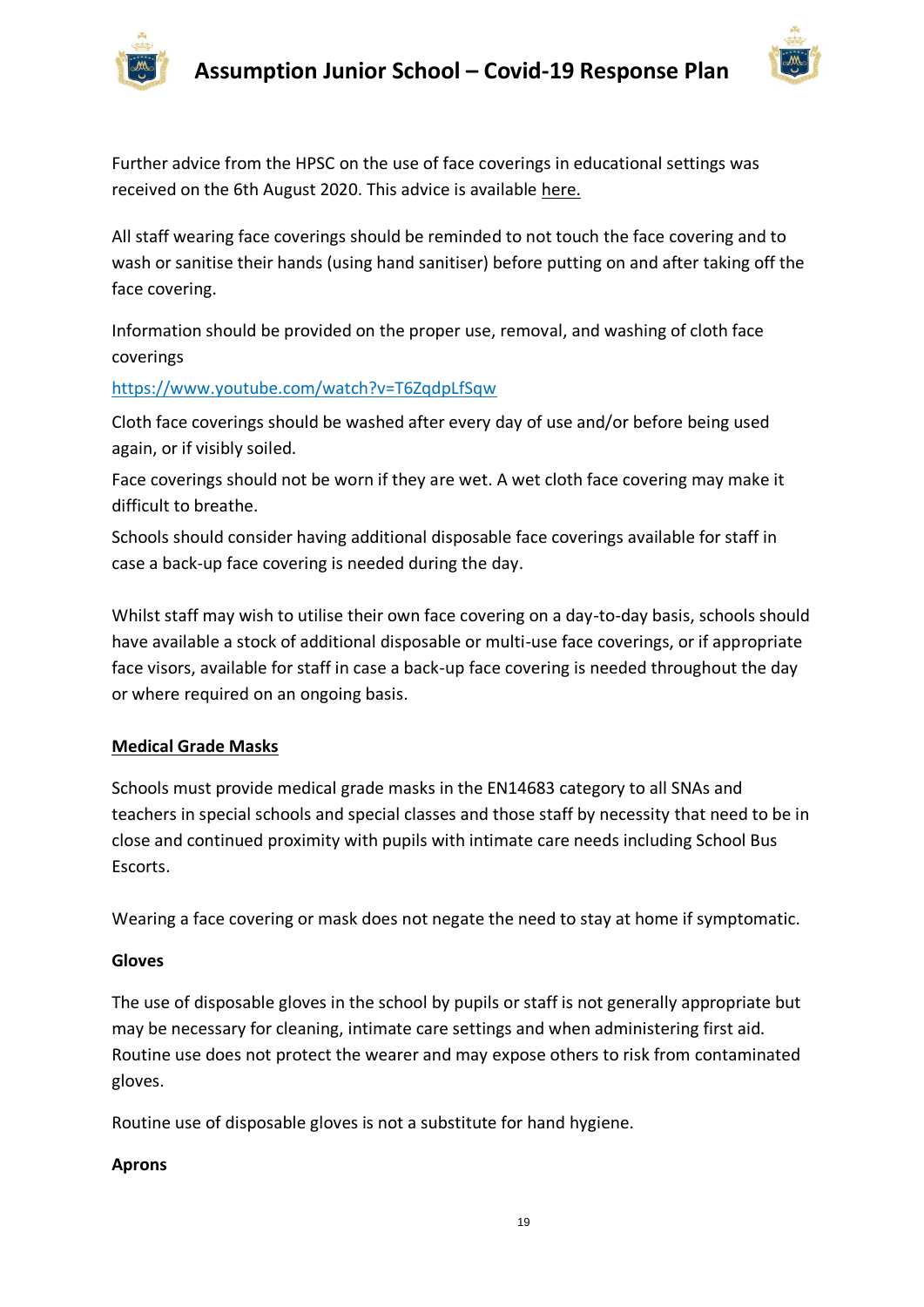



Aprons may also be appropriate in certain circumstances including for intimate care needs or for staff assigned to cleaning an area where a suspected or confirmed case of COVID-19 was present

# **6) Impact of COVID-19 on certain school activities**

Assumption Junior School will follow all advice from the Department of Education and Skills (DES) regarding school activities.

The Board acknowledge the challenges and concerns identified by the DES in some areas;

#### *Choir/Music Performance*

Choir practices/performances and music practices/performances involving wind instruments may pose a higher level of risk and will be suspended pending further advice from the DES

#### *Sport Activities*

Assumption Junior School will refer to the HPSC guidance on Return to Sport. A link to return to sport protocols can be found here.

#### <https://www.gov.ie/en/publication/07253-return-to-sport-protocols/>

#### *Shared Equipment*

**Toys** 

All toys will be cleaned on a regular basis for example weekly. This will remove dust and dirt that can harbour germs.

Toys that are visibly dirty or contaminated with blood or bodily fluids will be taken out of use immediately for cleaning or disposal.

When purchasing toys school staff will choose ones that are easy to clean and disinfect (when necessary).

If cloth or soft toys are used they will be machine washable.

Jigsaws, puzzles and toys that young pupils to those with special educational needs may be inclined to put into their mouths should be capable of being washed and disinfected.

All play equipment will be checked by teachers for signs of damage for example breaks or cracks. If they cannot be repaired or cleaned they will be discarded.

Clean toys and equipment will be stored in a clean container or clean cupboard. The manufacturer's instructions should always be followed.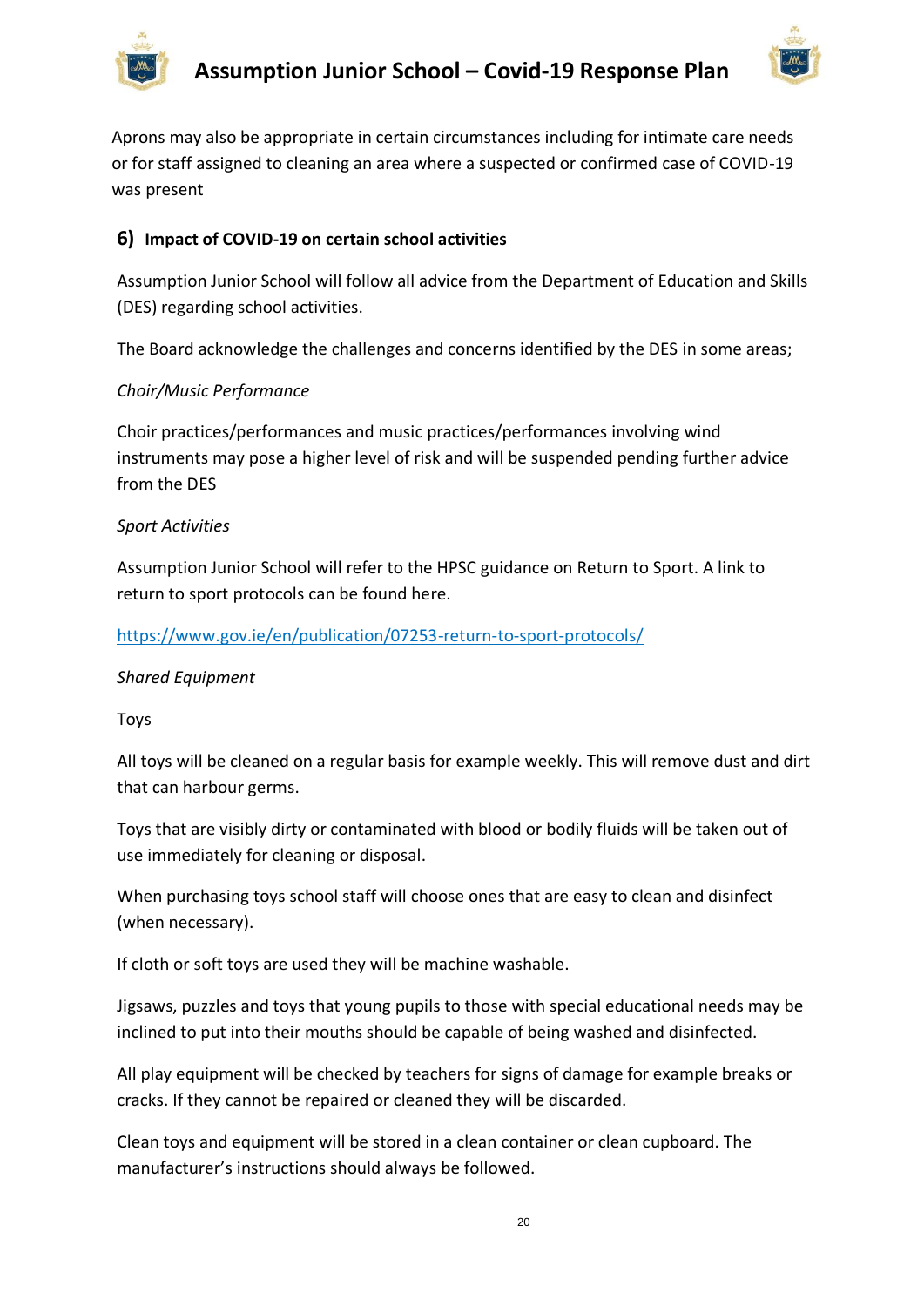

Soft modelling materials and play dough where used will be for individual use only.

#### Cleaning Procedure for Toys

- Wash the toy in warm soapy water, using a brush to get into crevices.
- Rinse the toy in clean water.
- Thoroughly dry the toy.
- Some hard plastic toys may be suitable for cleaning in the dishwasher.
- Toys that cannot be immersed in water that is electronic or wind up should be wiped with a damp cloth and dried.
- In some situations toys/equipment may need to be disinfected following cleaning for example: toys/equipment that pupils place in their mouths. Toys/equipment that have been soiled with blood or body fluids or toys where a case of COVID-19 has been identified.
- If disinfection is required: A chlorine releasing disinfectant should be used diluted to a concentration of 1,000ppm available chlorine. The item should be rinsed and dried thoroughly.

Art – All pupils will have their own individual crayons/pencils.

Electronics – Shared electronic devices such as tablets, touch screens, keyboards will be cleaned between use.

Musical Equipment/Instruments – To the greatest extent possible, instruments should not be shared between pupils and if sharing is required, the instruments should be cleaned between uses.

Library Policy – Textbooks that are shared should be covered in a wipeable plastic covering that can be wiped with a suitable household cleaning agent between uses. This will apply to readers. Pupils should be encouraged to perform hand hygiene after using any shared item.

Class libraries will be discontinued. Each pod in a class will have their own box of library books for use from Monday to Thursday. The books will then be set aside for 72 hours before being rotated to another pod within the class.

Shared Sports Equipment – Minimise equipment sharing and clean shared equipment between uses by different people.

# **7) Hygiene and Cleaning in Schools**

Assumption Junior School has arranged for enhanced cleaning of the school. All school settings will be cleaned at least once per day.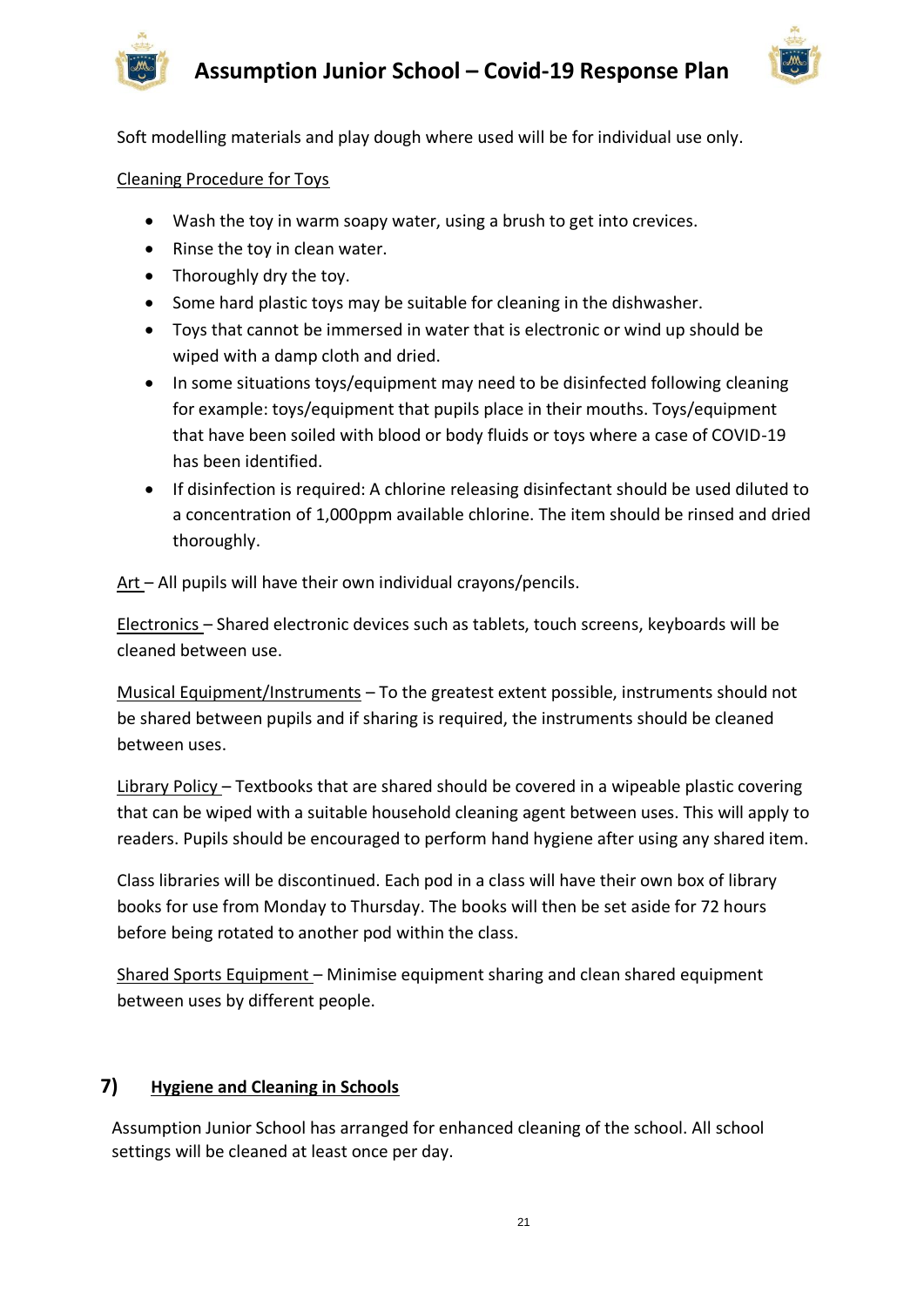



Assumption Junior School will comply with specific advice in relation to school cleaning as set by the HPSC. This advice is to support schools to prevent COVID-19 infections and the enhanced cleaning required in the event of a suspected cases of COVID-19.

Cleaning of the school will be covered in the Covid-19 induction training for all school and cleaning staff.

The BOM has arranged for additional cleaning during the school day (2 hours daily). This additional cleaning will focus on frequently touched surfaces – door handles, hand-rails, chairs/arm rests, communal eating areas, sink and toilet facilities.

All staff will have access to cleaning products and will be required to maintain cleanliness of their own work area.

Staff will thoroughly clean and disinfect their work area before and after use each day.

There will be regular collection of used waste disposal bags from offices and other areas within the school facility**.** 

Shower facilities shall not be available for use pupils due to the increased risk associated with communal shower facilities and areas. This shall be reviewed in line with government guidance.

# *Cleaning/Disinfecting rooms where a pupil/staff member with suspected COVID-19 was present*

The room should be cleaned as soon as practicably possible.

Once the room is vacated the room should not be reused until the room has been thoroughly cleaned and disinfected and all surfaces are dry.

Disinfection only works on things that are clean. When disinfection is required it is always as well as cleaning.

The person assigned to cleaning should avoid touching their face while they are cleaning and should wear household gloves and a plastic apron.

Clean the environment and furniture using disposable cleaning cloths and a household detergent followed by disinfection with a chlorine-based product (household bleach).

Pay special attention to frequently touched surfaces, the back of chairs, couches, door handles and any surfaces that are visibly soiled with body fluids.

Once the room has been cleaned and disinfected and all surfaces are dry, the room can be reused.

If a pupil or staff diagnosed with COVID-19 spent time in a communal area like a canteen, play area or if they used the toilet or bathroom facilities, then the areas should be cleaned with household detergent followed by a disinfectant (as outlined in the HPSC interim health advice) as soon as is practically possible.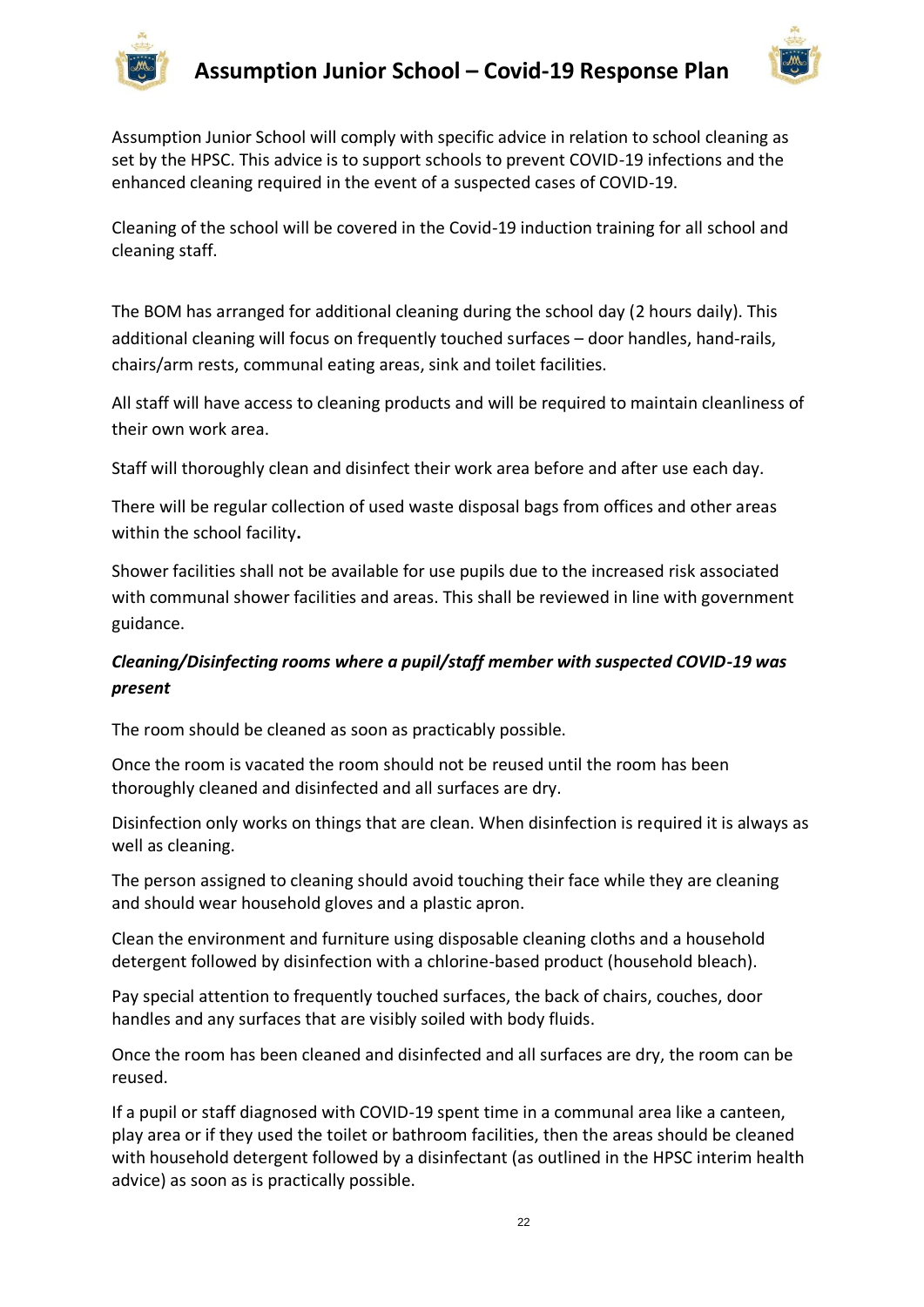



#### **8) Dealing with a Suspected Case of COVID-19**

Staff or pupils should not attend school if displaying any symptoms of COVID-19. The following outlines how the school will deal with a suspected case that may arise in a school setting.

A designated isolation area has been identified within the school building.

If a staff member/pupil displays symptoms of COVID-19 while at school the following are the procedures to be implemented:

- 1. If the person with the suspected case is a pupil, the parents/guardians will be contacted immediately;
- 2. We will isolate the person and have a procedure in place to accompany the individual to the designated isolation area via the isolation route, keeping at least 2m away from the symptomatic person and also making sure that others maintain a distance of at least 2m from the symptomatic person at all times;
- 3. The isolation area we have identified is the small room near the stairs in the Blue Hall (now known as the Covid-19 Isolation Room or Room 15)
- 4. Remember that the virus is spread by droplets and is not airborne so physical separation is enough to reduce the risk of spread to others even if they are in the same room;
- 5. If it is not possible to maintain a distance of 2m a staff member caring for a pupil should wear a face covering or mask. Gloves should not be used as the virus does not pass through skin;
- 6. Provide a mask for the person presenting with symptoms if one is available. He/she should wear the mask if in a common area with other people or while exiting the premises;
- 7. Assess whether the individual who is displaying symptoms can immediately be directed to go home/be brought home by parents who will call their doctor and continue self-isolation at home;
- 8. Facilitate the person presenting with symptoms remaining in isolation if they cannot immediately go home and facilitate them calling their doctor. The individual should avoid touching people, surfaces and objects. Advice should be given to the person presenting with symptoms to cover their mouth and nose with the disposable tissue provided when they cough or sneeze and put the tissue in the waste bag provided;
- 9. If the person is well enough to go home, arrange for them to be transported home by a family member, as soon as possible and advise them to inform their general practitioner by phone of their symptoms. Public transport of any kind should not be used;
- 10. If they are too unwell to go home or advice is required, contact 999 or 112 and inform them that the sick person is a Covid-19 suspect;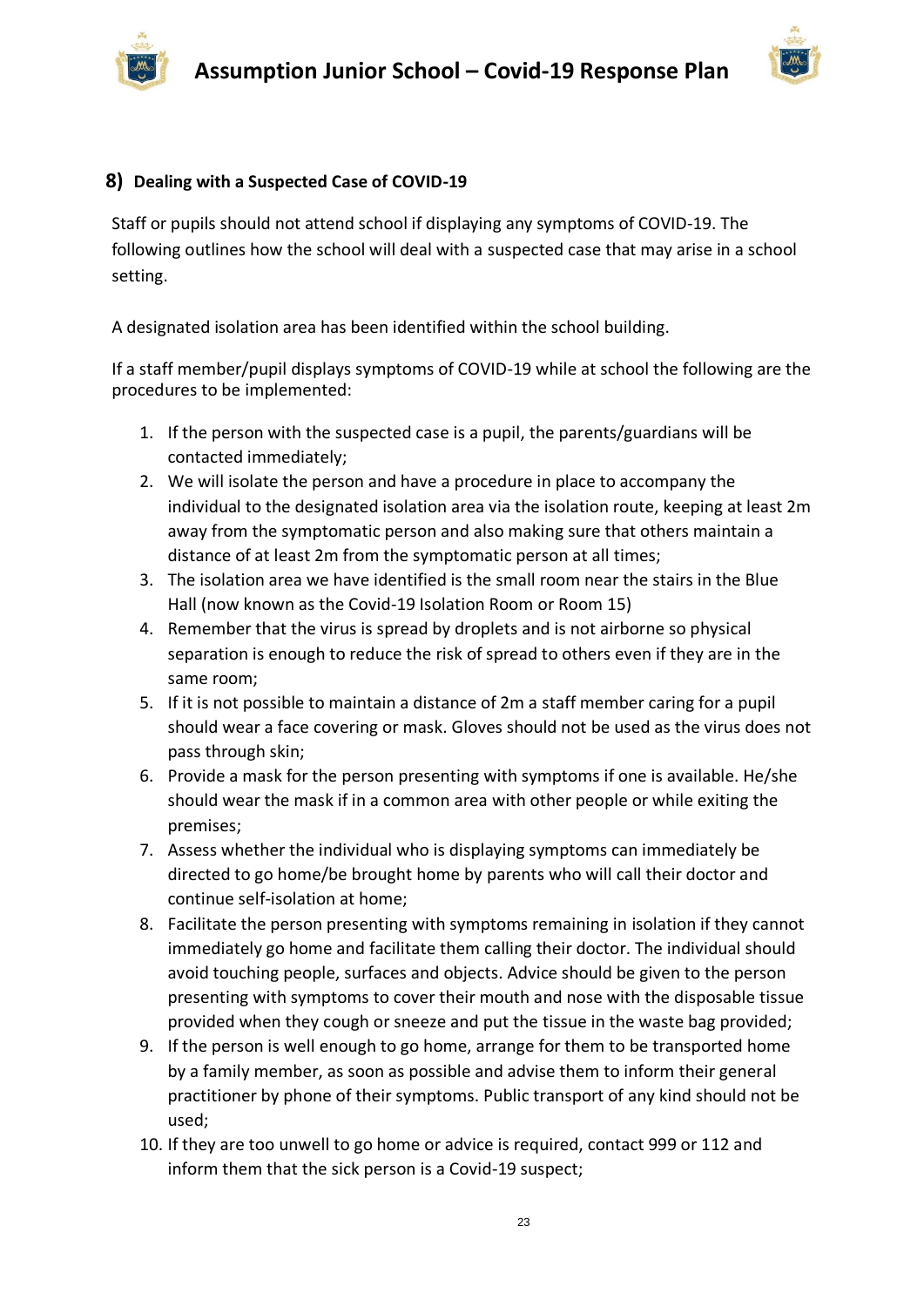

- 11. Carry out an assessment of the incident which will form part of determining followup actions and recovery;
- 12. Arrange for appropriate cleaning of the isolation area and work areas involved (*details at Section 7*).
- 13. The HSE will inform any staff/parents who have come into close contact with a diagnosed case via the contact tracing process. The HSE will contact all relevant persons where a diagnosis of COVID-19 is made. The instructions of the HSE should be followed and staff and pupil confidentiality are essential at all times. School staff will be encouraged to download the HSE COVID-19 tracker app to assist Public Health for contract tracing purposes, both in and out of the school setting.

Assumption Junior School's Covid-19 Isolation Room contains the following:

- Handwashing facilities
- Hand sanitizer gel
- Sanitizing wipes
- Disposable masks
- Visors
- Waste facilities
- Basin
- Tissues
- Disposable bags
- Digital thermometer
- Bottled water
- **9) Special Educational Needs**

#### **Additional considerations for those with Special Educational Needs**

For children with special educational needs (SEN) maintaining physical distancing in many instances will not be practical or appropriate to implement. The focus should therefore be on emphasising that parents/guardians should have a heightened awareness of signs, symptoms or changes in baseline which suggests illness/COVID-19 infection and where symptoms are present children should not attend school.

Similarly, staff should be aware of their responsibility not to attend work if they develop signs or symptoms of respiratory illness.

# *Hand hygiene*

Children who are unable to wash their hands by themselves will be assisted to clean their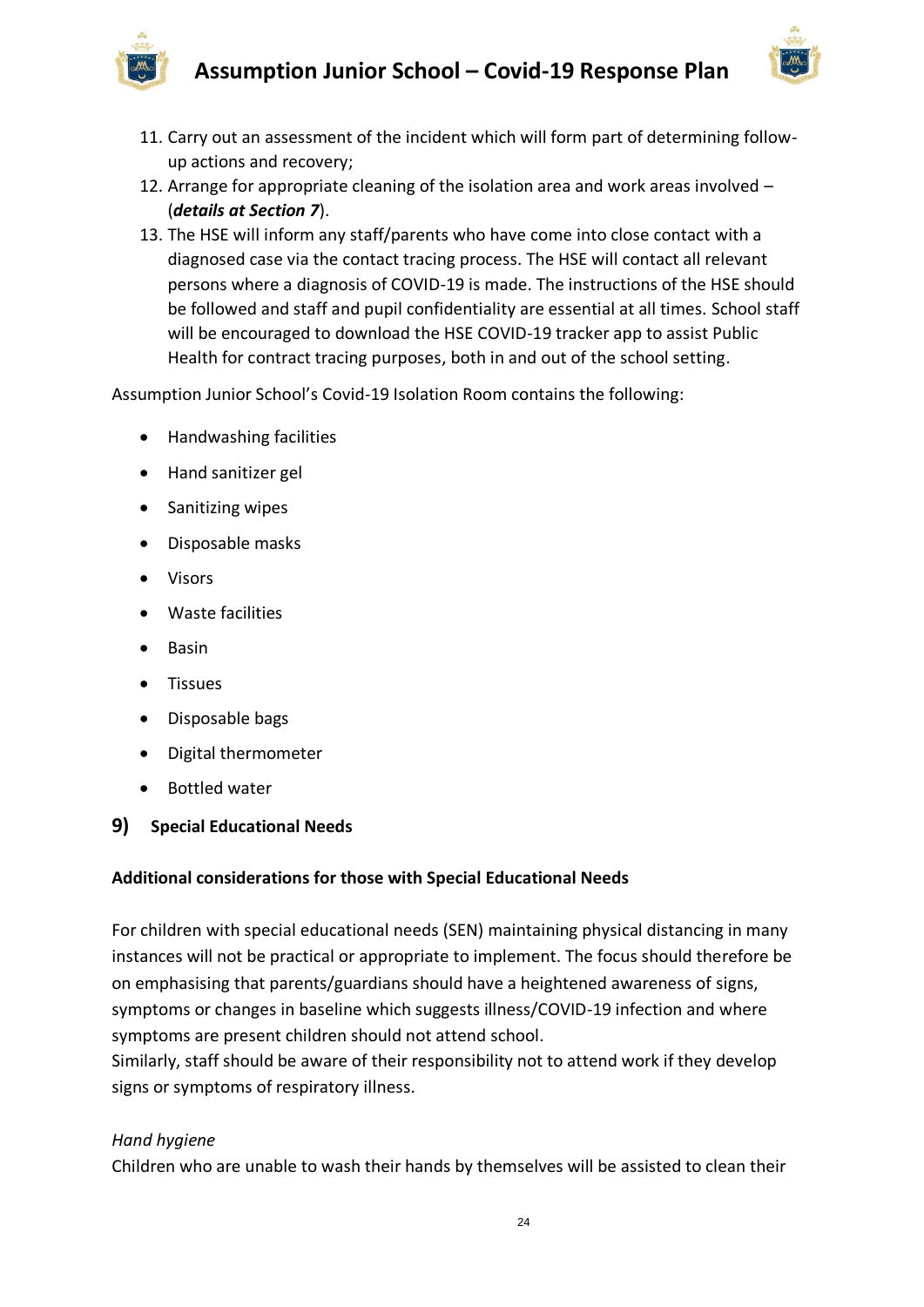

hands using soap and water or a hand sanitiser (if their hands are visibly clean) as outlined previously.

# *Equipment*

Some children may have care needs (physical or behavioural) which requires the use of aids and appliances and/or medical equipment for example toileting aids, moving and handling equipment, respiratory equipment. Where cleaning of aids and appliances is carried out in the school it is recommended that a cleaning schedule is provided, detailing when and how the equipment is cleaned and the cleaning products to be used in accordance with the manufacturers' instructions.

The following points can guide the development of such cleaning schedule:

- Equipment used to deliver care should be visibly clean;
- Care equipment should be cleaned in accordance with the manufacturers' instructions. Cleaning is generally achieved using a general-purpose detergent and warm water.
- Equipment that is used on different children must be cleaned and, if required, disinfected immediately after use and before use by another child e.g. toileting aids;
- If equipment is soiled with body fluids:
	- $\triangleright$  First clean thoroughly with detergent and water;
	- $\triangleright$  Then disinfect by wiping with a freshly prepared solution of disinfectant;
	- $\triangleright$  Rinse with water and dry.

# **10) Staff Duties**

Staff have a statutory obligation to take reasonable care for their own health and safety and that of their colleagues and other parties. The cooperation and assistance of all staff is essential to reduce the risk of spread of COVID-19 and to protect health and safety as far as possible within the school. All staff have a key role to play. In this regard and in order to facilitate a safe return to work, these duties include, but are not limited to, the following:

- Adhere to the School COVID-19 Response Plan and the control measures outlined.
- Complete the RTW form before they return to work.
- Must inform the principal if there are any other circumstances relating to COVID19, not included in the form, which may need to be disclosed to facilitate their safe return to the workplace.
- New staff must complete COVID-19 Induction Training and any other training required prior to their return to school.
- Must be aware of, and adhere to, good hygiene and respiratory etiquette practices.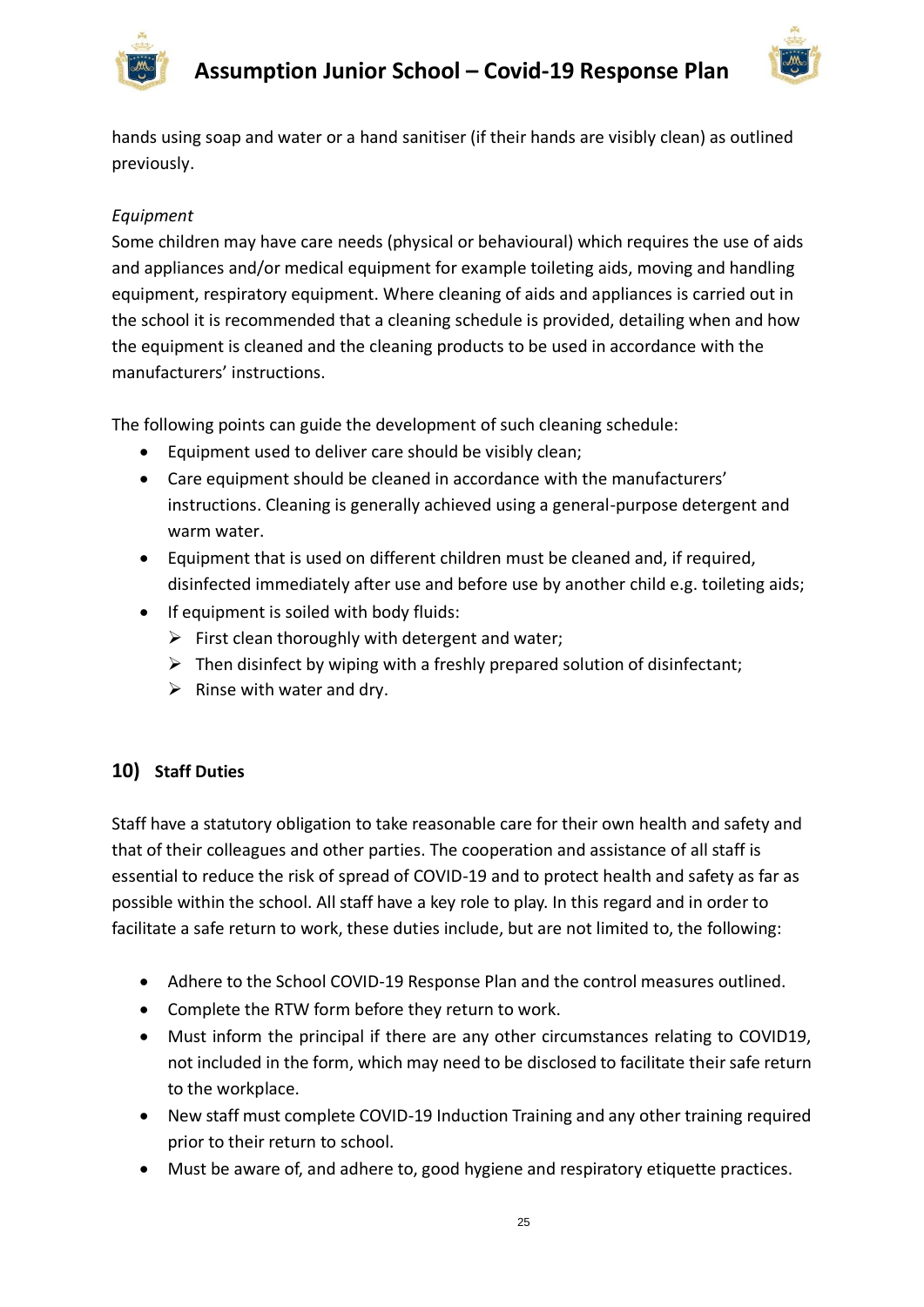



- Coordinate and work with their colleagues to ensure that physical distancing is maintained.
- Make themselves aware of the symptoms of COVID-19 and monitor their own wellbeing.
- Self-isolate at home and contact their GP promptly for further advice if they display any symptoms of COVID-19.
- Not return to or attend school if they have symptoms of COVID-19 under any circumstances.
- Follow the HSE guidance if they are identified as a close contact.
- If they have travelled outside of Ireland; in such instances staff are advised to consult and follow latest Government advice in relation to foreign travel.
- If they develop any symptoms of COVID-19 whilst within the school facility, they should adhere to the procedure outlined above.
- Keep informed of the updated advice of the public health authorities and comply with same.
- Cooperate with any public health personnel and their school for contact tracing purposes and follow any public health advice given in the event of a case or outbreak in their school
- Undergo any COVID-19 testing that may be required as part of mass or serial testing as advised by Public Health

# **11) COVID-19 related Absence Management**

The management of a COVID-19 related absence will be managed in line with agreed procedures with the Department of Education.

# **12) Employee Assistance and Wellbeing Programme**

The Department recognises the need for school staff wellbeing and collective selfcare. Support for school staff wellbeing will be provided by Department Support Services including the PDST and CSL, as well as by the HSE's Health Promotion Team. An [Occupational Health Strategy](https://www.education.ie/en/Education-Staff/Information/Occupational-Health-Strategy/) is in place as a supportive resource for individual staff members in schools. The aim of the Occupational Health Strategy is to promote the health and wellbeing of employees in the workplace, with a strong focus on prevention. The Occupational Health Strategy comprises the Employee Assistance Service and the Occupational Health Service. The Employee Assistance Service (EAS) is provided by Spectrum.Life under the logo of *'Wellbeing Together: Folláinne Le Chéile'.*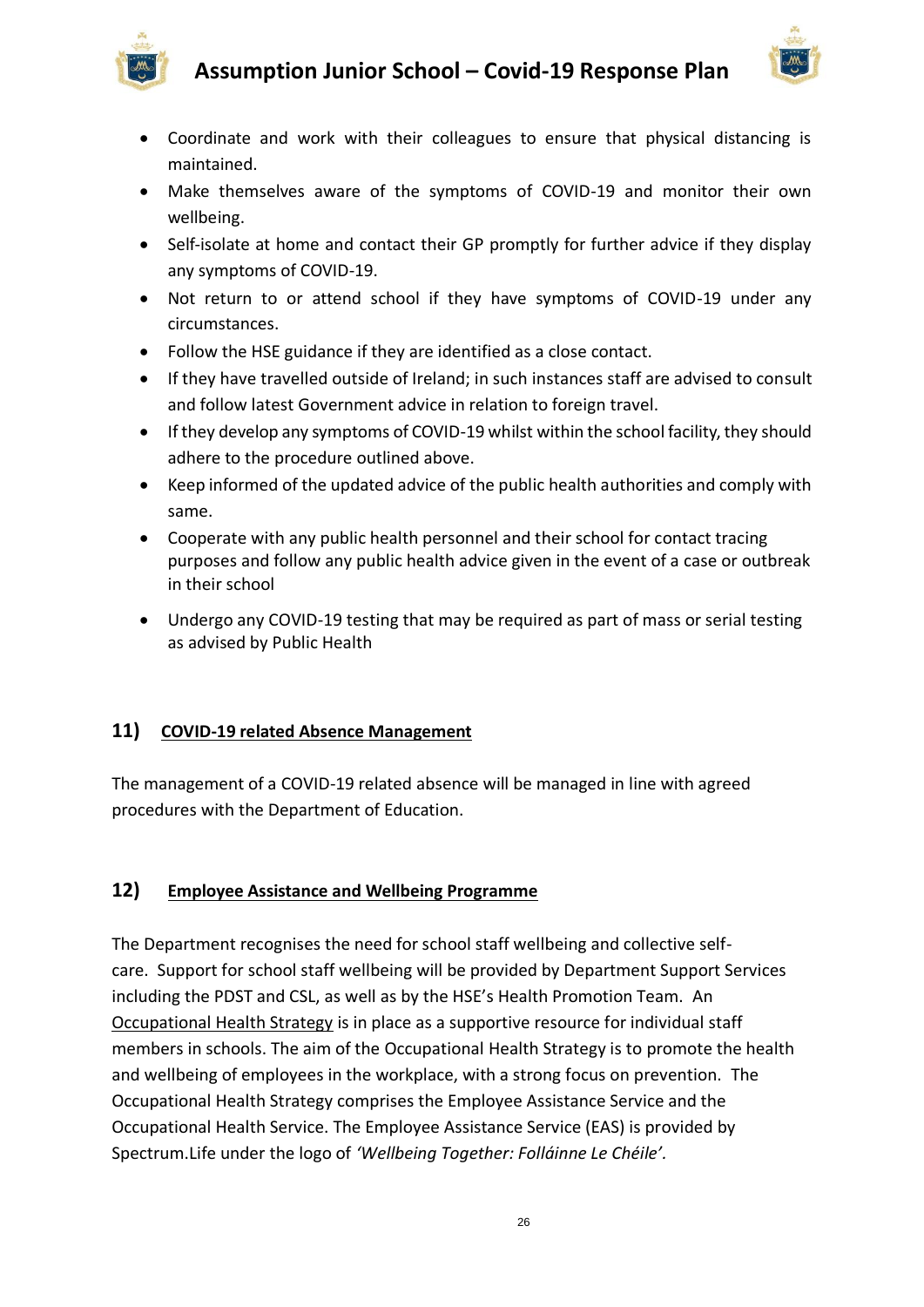



The EAS is a self-referral service where employees have access to a dedicated free-phone confidential helpline 1800 411 057 available 24 hours a day, 365 days a year providing advice on a range of issues such as wellbeing, legal, financial, mediation, management support etc. The service is also available via SMS, WhatsApp, e-mail, live chat and call back request. All points of contact for the service are qualified, accredited and experienced mental health professionals.

Where required, short-term counselling is available to employees and their families (over the age of 18 years and living at home).

The EAS also provides advice and support to managers and delivers interventions to help them deal with health and wellbeing issues in the workplace.

A bespoke wellbeing portal and app is available which offers access to podcasts, blogs, live chats and videos on topics around wellbeing and mental health, family life, exercise and nutrition. E-Learning programmes across mental health, sleep and a range of wellbeing topics are also available. In addition online cognitive behavioural therapy is provided. As part of the services provided by Spectrum.Life a Mental Health Promotion Manager is available to develop and deliver evidence based mental health and wellbeing initiatives to reduce stigma and improve mental health literacy and to increase engagement with the service. Spectrum.Life also provides a series of webinars and presentations to promote wellbeing in schools.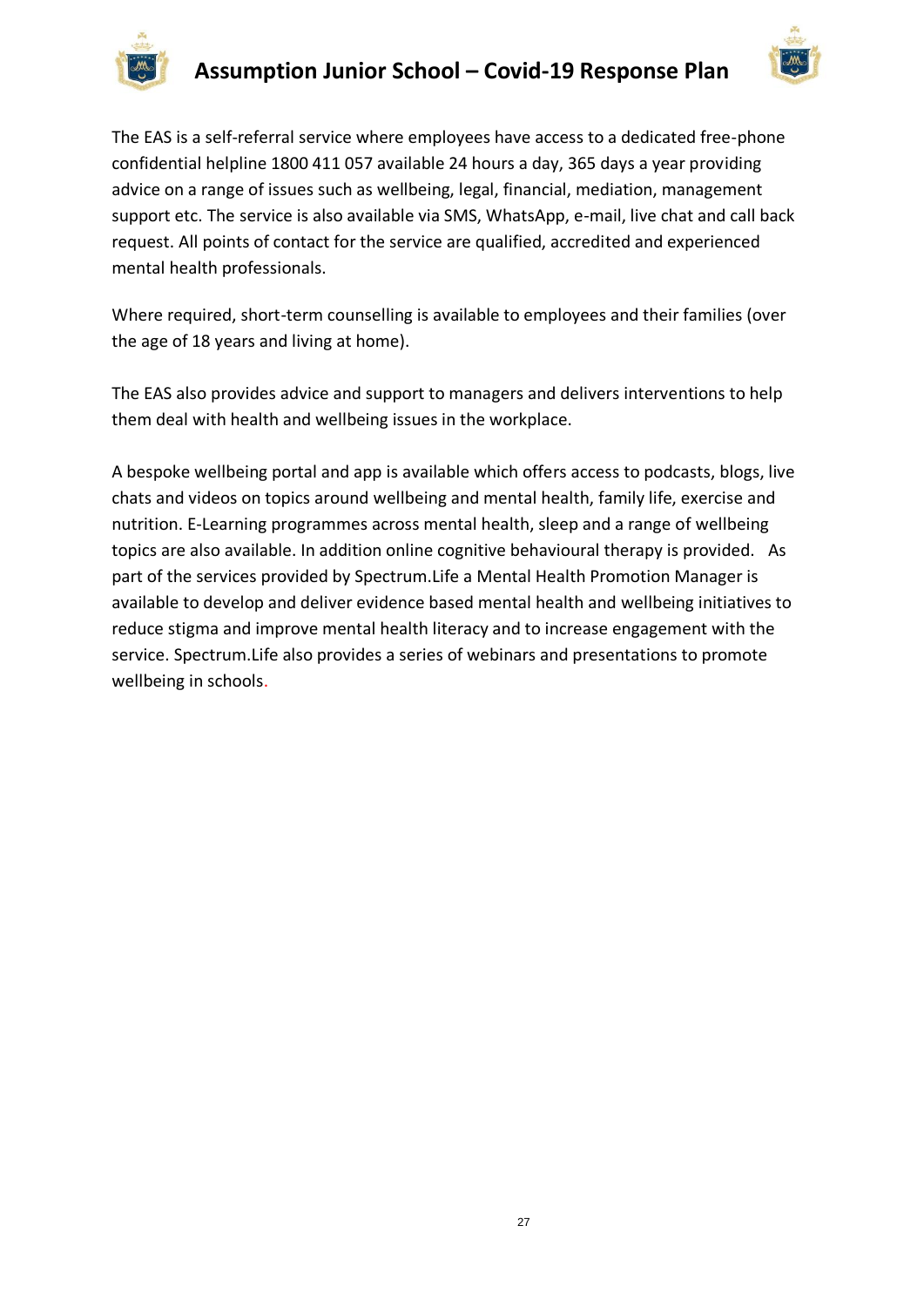



#### **APPENDIX 1 COVID-19 Policy Statement**

Assumption Junior School is committed to providing a safe and healthy workplace for all our staff and a safe learning environment for all our pupils. To ensure that, we have developed the following COVID-19 Response Plan. The BOM and all school staff are responsible for the implementation of this plan and a combined effort will help contain the spread of the virus. We will:

- continue to monitor our COVID-19 response and amend this plan in consultation with our staff
- provide up to date information to our staff and pupils on the Public Health advice issued by the HSE and Gov.ie
- display information on the signs and symptoms of COVID-19 and correct handwashing techniques
- agree with staff, a worker representative who is easily identifiable to carry out the role outlined in this plan
- inform all staff and pupils of essential hygiene and respiratory etiquette and physical distancing requirements
- adapt the school to facilitate physical distancing as appropriate in line with the guidance and direction of the Department of Education
- keep a contact log to help with contact tracing
- ensure staff engage with the induction / familiarisation briefing provided by the Department of Education
- implement the agreed procedures to be followed in the event of someone showing symptoms of COVID-19 while at school
- provide instructions for staff and pupils to follow if they develop signs and symptoms of COVID-19 during school time
- implement cleaning in line with Department of Education advice

All school staff will be consulted on an ongoing basis and feedback is encouraged on any concerns, issues or suggestions.

This can be done through the Lead Worker Representatives, who will be supported in line with the agreement between the Department and education partners.

Maura Sweeney<br>Chair-BOM Date: 12/10/2021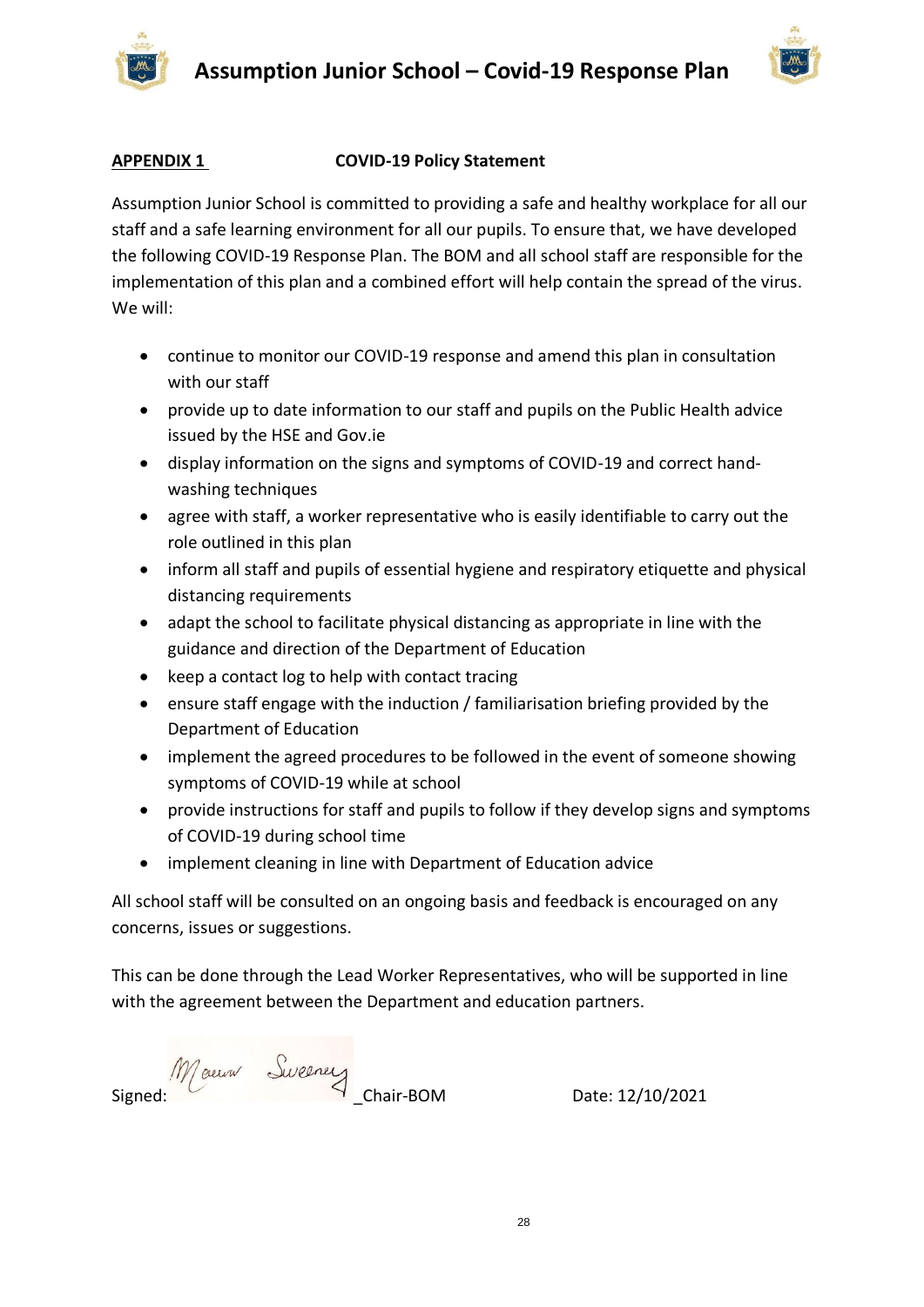



# **Appendix 2 - Return to Work Form**

This Return to Work Form must be completed by school staff in advance of returning to the workplace. If the answer is Yes to any of the below questions, you are advised to seek medical advice before returning to the workplace.

Name: \_\_\_\_\_\_\_\_\_\_\_\_\_\_\_\_\_\_\_\_\_\_\_\_ Name of School: \_\_\_\_\_\_\_\_\_\_\_\_\_\_\_\_\_\_\_\_\_\_\_\_

Name of Principal: \_\_\_\_\_\_\_\_\_\_\_\_\_\_\_\_\_\_\_\_\_\_\_\_

|    | <b>Questions</b>                                                                                                                                                                       | <b>YES</b> | <b>NO</b> |
|----|----------------------------------------------------------------------------------------------------------------------------------------------------------------------------------------|------------|-----------|
| 1. | Do you have symptoms of cough, fever, high temperature (38 degrees C or<br>above), difficulty breathing, loss or change in your sense of smell or taste now<br>or in the past 14 days? |            |           |
| 2. | Have you been diagnosed with confirmed or suspected COVID-19 infection in<br>the last 14 days?                                                                                         |            |           |
| 3. | Are you awaiting the results of a COVID-19 test?                                                                                                                                       |            |           |
| 4. | In the past 14 days, have you been in contact with a person who is a confirmed<br>or suspected case of COVID-19?                                                                       |            |           |
| 5. | Have you been advised to self-isolate at this time?                                                                                                                                    |            |           |
| 6. | Have you been advised to restrict your movements at this time?                                                                                                                         |            |           |
| 7. | Have you been categorised as 'Very High Risk' or 'High Risk' by<br>the<br>Occupational Health Service (OHS)                                                                            |            |           |

Please provide details below of any other circumstances relating to COVID-19, not included in the above, which may need to be considered to allow your safe return to work e.g. returning from travel abroad.

Signed:<br>
Signed:  $\Box$ 

\* If your situation changes after you complete and submit this Return to Work Form, please inform your employer.

\*\* Further information on people at very high risk (extremely vulnerable) or high risk from COVID-19 can be found at link[: https://www2.hse.ie/conditions/coronavirus/people-at-higher-risk.html.](https://www2.hse.ie/conditions/covid19/people-at-higher-risk/overview/)  \*\*\* Details of current arrangements for travel overseas can be found set out at <https://www.gov.ie/en/publication/77952-government-advice-on-international-travel/>

Please note: The school is collecting this sensitive personal data for the purposes of maintaining safety within the workplace in light of the COVID-19 pandemic. The legal basis for collecting this data is based on vital public health interests and maintaining occupational health and this data will be held securely in line with our retention policy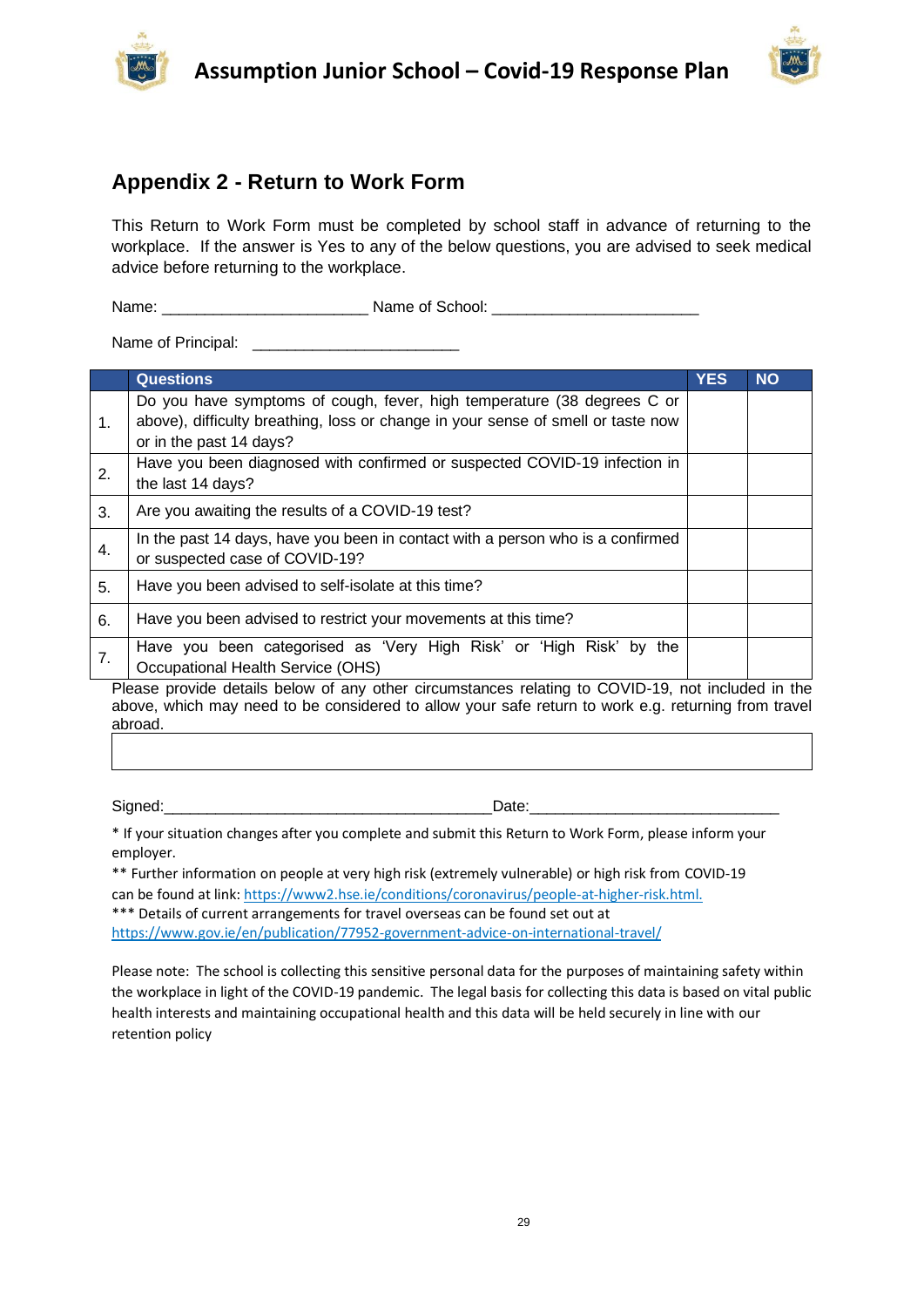



#### **Appendix 3 Lead Worker Representative – Primary and Special Schools**

The COVID-19 Return to Work Safely Protocol is designed to support employers and workers to put measures in place that will prevent the spread of COVID-19 in the workplace. The Protocol was developed following discussion and agreement between the Government, Trade Unions and Employers at the Labour Employer Economic Forum.

The Protocol provides for the appointment of a Lead Worker Representative (LWR) in each workplace. The LWR will work in collaboration with the employer to assist in the implementation of measures to prevent the spread of COVID -19 and monitor adherence to those measures and to be involved in communicating the health advice around COVID-19 in the workplace.

The purpose of this section is to set out the provisions in respect of the LWR in schools. The operation of these arrangements will be kept under review by the parties.

This document should be read in conjunction with:

- the [COVID-19 Return to Work Safely Protocol;](https://www.gov.ie/en/publication/22829a-return-to-work-safely-protocol/)
- the [Guidance and FAQs for Public Service Employers during COVID-19;](https://www.gov.ie/en/news/092fff-update-on-working-arrangements-and-leave-associated-with-covid-19-fo/)
- COVID-19 Response Plan for Primary and Special Schools (available on the Department of Education website).

#### **1. Collaborative Approach**

Responsibility for the development and implementation of the COVID-19 Response Plan and the associated control measures lies primarily with the Board of Management and school management.

Strong communication and a shared collaborative approach are key to protecting against the spread of COVID-19 in schools, and looking after the health, safety and wellbeing of staff and students. Adherence to the Return to Work Protocol will only be achieved if everyone has a shared responsibility in implementing the measures contained within the Protocol in their place of work.

If a staff member has any concerns or observations in relation to the COVID-19 Response Plan, control measures or the adherence to such measures by staff, students or others, they should contact the LWR who will engage with school management.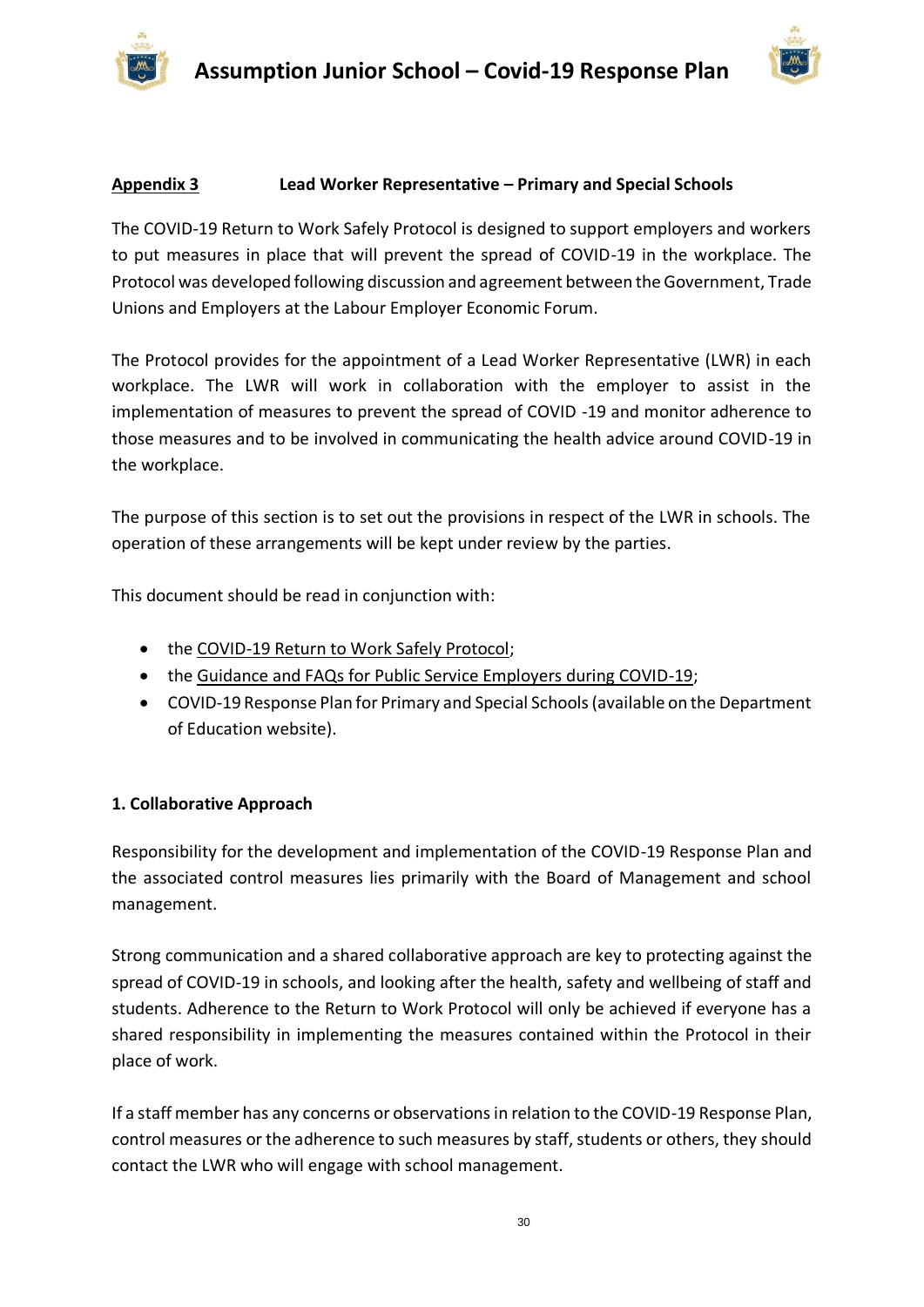

#### **2. Role of the Lead Worker Representative**

In summary, the role of the LWR is to:

- Represent all staff in the workplace regardless of role, and be aware of specific issues that may arise in respect of different staff cohorts;
- Work collaboratively with school management to ensure, so far as is reasonably practicable, the safety, health and welfare of employees in relation to COVID-19;
- Keep up to date with the latest COVID-19 public health advice;
- In conjunction with school management, promote good hygiene practices such as washing hands regularly and maintaining good respiratory etiquette along with maintaining social distancing in accordance with public health advice;
- Assist school management with the implementation of measures to suppress COVID-19 in the workplace in line with the Return to Work Safely Protocol and current public health advice;
- In conjunction with school management, monitor adherence to measures put in place to prevent the spread of COVID-19;
- Conduct regular reviews of safety measures;
- Report any issues of concern immediately to school management and keep records of such issues and actions taken to rectify them;
- Consult with the school management on the school's COVID-19 Response Plan in the event of someone developing COVID-19 while in school including the location of an isolation area and a safe route to that area;
- Following any incident assess with the school management any follow up action that is required;
- Consult with colleagues on matters relating to COVID-19 in the workplace;
- Make representations to school management on behalf of their colleagues on matters relating to COVID-19 in the workplace.

# **3. What can a Lead Worker Representative Do?**

The LWR may consult with, and make representations to, school management on any issue of concern in relation to COVID-19. These include issues in relation to:

- Cleaning protocols and their implementation
- Physical Distancing
- Implementation of one-way systems in the school to ensure social distancing including when entering and exiting the school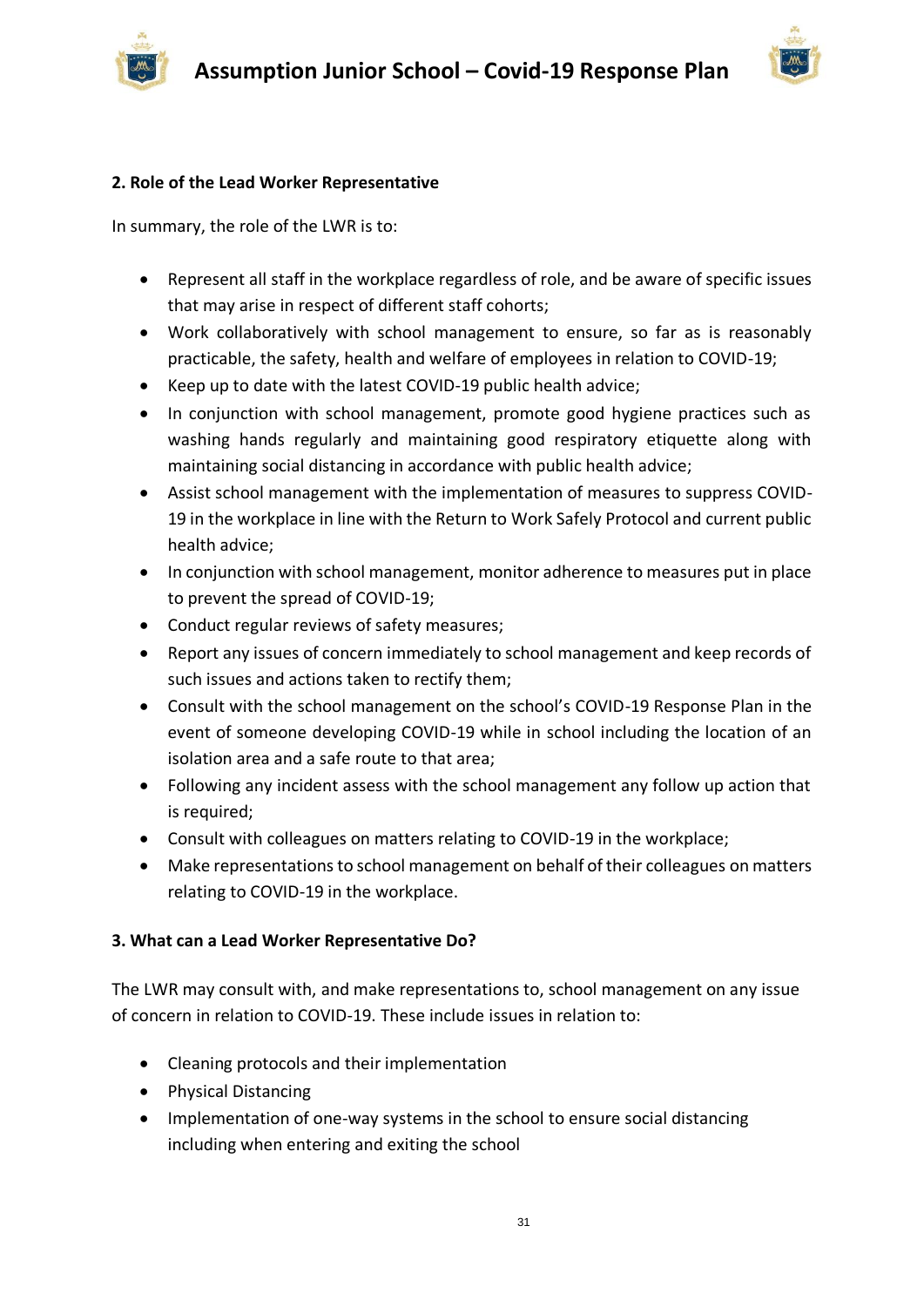



- Hand Hygiene facilities including their location and whether they are stocked and maintained
- Hand sanitising
- Staff awareness around hand hygiene in the school
- Respiratory hygiene
- Personal Protective Equipment
- At Risk Groups
- Visitors/Contractors

#### **4. Lead Worker Representative**

No. A Lead Worker Representative does not have any duties in relation to COVID-19 other than those that apply to employees generally. In other words, the LWR is not responsible for the control measures within an organisation, which remains the employer's responsibility.

# **5. Deputy Lead Worker Representative/ Assistant Lead Worker Representative**

In schools with less than 30 staff, a Deputy Lead Worker Representative will be appointed in addition to the LWR. The role of the Deputy LWR will be to deputise as LWR where the LWR is absent.

In schools with 30 or more staff and in all Special schools, an Assistant Lead Worker Representative will be appointed in addition to the LWR. The role of the Assistant LWR will be to:

- assist the LWR in their duties as set out above; and
- deputise as LWR where the LWR is absent

# **6. Selection of Lead Worker Representative/ Deputy LWR/ Assistant LWR**

The school staff are entitled to select staff members for the LWR, Deputy LWR and Assistant LWR positions as appropriate. The LWR/ Deputy LWR/ Assistant LWR represents all staff in the workplace regardless of role and must be aware of specific issues that may arise in respect of different staff cohorts. In this regard, if a teacher is selected for the role of LWR, then the Deputy LWR/ Assistant LWR should be selected from the non-teaching staff where feasible and vice versa.

The process for the selection and appointment of the LWR/ Deputy LWR/ Assistant LWR as appropriate should be arrived at by consultation and consensus at school level, through the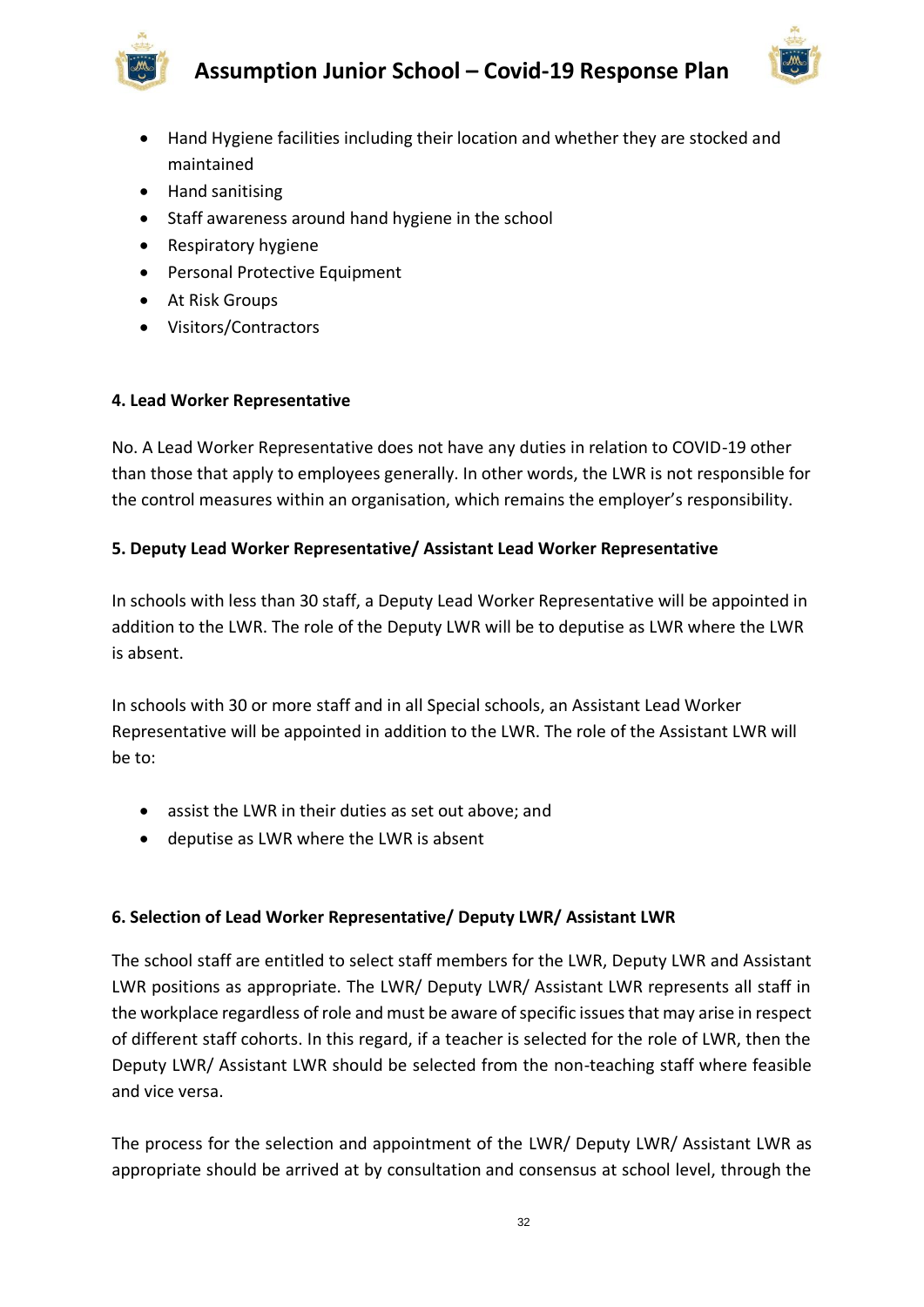

seeking of volunteers to act in that capacity. Where there is more than one volunteer, all school staff should vote to select the LWR/ Deputy LWR/ Assistant LWR.

The LWR/ Deputy LWR/ Assistant LWR will, following selection by the school staff, be formally appointed by the employer. LWR/ Deputy LWR/ Assistant LWR will be required to confirm, prior to taking up the role, that they have completed the provided training and that they are fully aware of the requirements of the role.

# **7. Supports for the Lead Worker Representative/ Deputy LWR/ Assistant LWR**

The LWR/ Deputy LWR/ Assistant LWR shall be entitled to:

- Receive information and training in respect of their role from the DES;
- Be consulted by school management on the control measures being put in place by the school to minimise the risk of being exposed to COVID-19;
- Regular communication with school management on issues related to COVID-19;
- Be informed of changes in practice arising from COVID-19 response measures;

Where the LWR/ Assistant LWR is a teacher (including a postholder), the 10 Croke Park hours which can currently be used for planning on other than a whole school basis will be utilised by the LWR and Assistant LWR to carry out their duties in that role.

Where the LWR/ Assistant LWR is an SNA, 10 of the "72 hours" will be utilised by the LWR and Assistant LWR to carry out their duties in that role.

Where the LWR/ Assistant LWR is a Secretary or Caretaker, a re-prioritisation of duties by school management should be carried out to afford the staff member sufficient time to carry out their duties in that role.

# **8. Procedure for dealing with issues that arise**

Where an issue of concern is identified by the LWR (or is notified to the LWR by a staff member), the LWR should bring this to the attention of the Principal. Action points for addressing the issue should where possible be agreed between the LWR and the Principal. Staff should be informed of the outcome.

If agreement cannot be reached, the LWR may notify the Board of Management (Chairperson of the BoM in the first instance)/ Education and Training Board head office of the issue. Action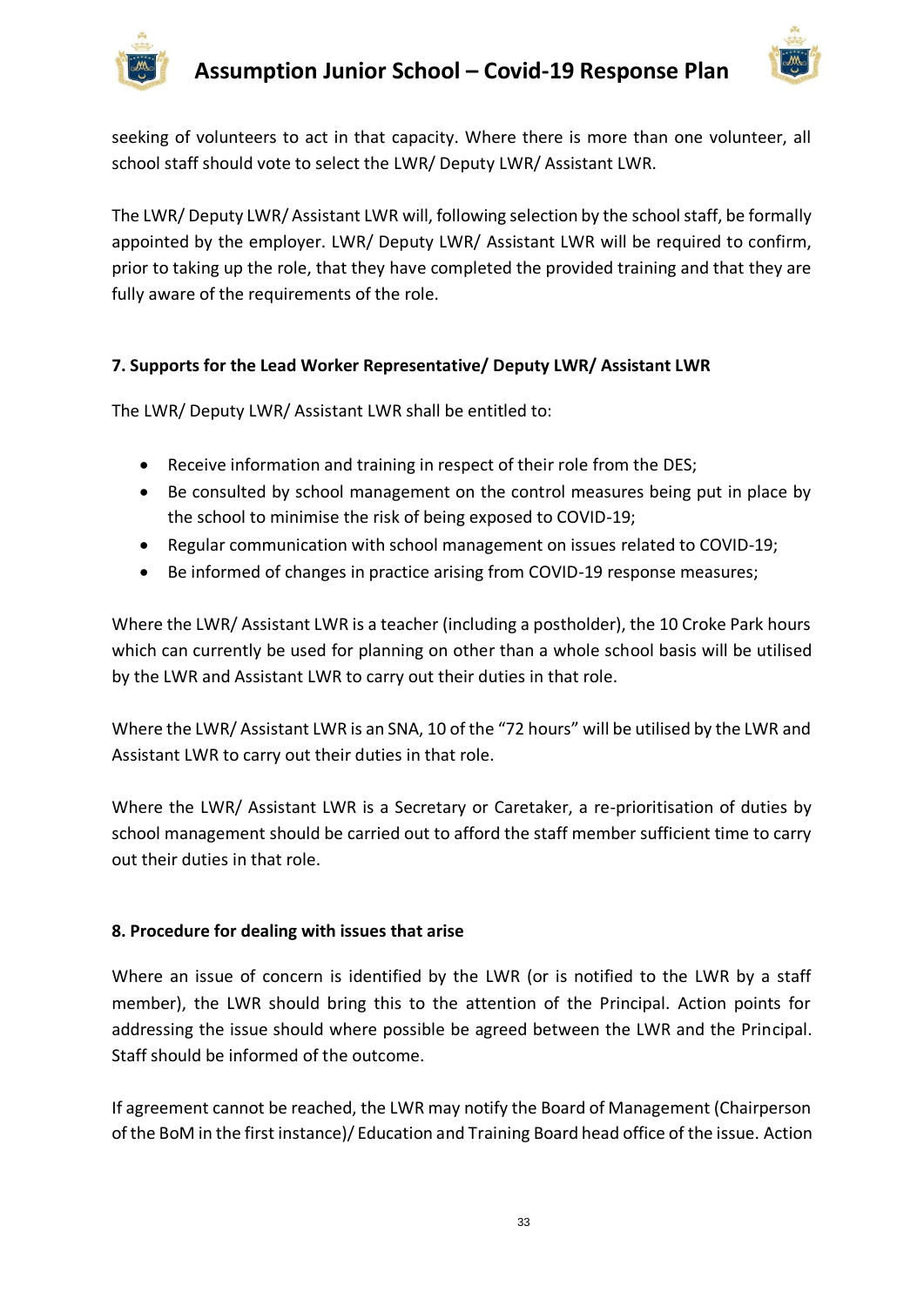



points for addressing the issue should where possible be agreed between the LWR and the BoM/ETB head office. Staff should be informed of the outcome.

#### **Glossary of Terms**

- **COVID-19 Response Plan:** plan designed to support the staff and BOM/ ETB in putting measures in place that will prevent the spread of COVID-19 in the school environment. The plan details the policies and practices necessary for a school to meet the Return to Work Safely Protocol, the Department of Education plan for school reopening and to prevent the introduction and spread of COVID-19 in the school environment. COVID-19 Response Plans for Primary and Special Schools are available on the Department's website.
- **Labour Employer Economic Forum (LEEF):** the forum for high level dialogue between Government, Trade Union and Employer representatives on matters of strategic national importance - involves the Irish Congress of Trade Unions, Government & Employers.
- **Return to Work Protocol:** national protocol designed to support employers and workers to put measures in place that will prevent the spread of COVID-19 in the workplace.
- **Safety Representative:** Section 25 of the Safety, Health and Welfare at Work Act 2005 sets out the selection and role of the Safety Representative in the workplace. The rights of the Safety Representative are set out in legislation. (Note: A Safety Representative has rights and not duties under the 2005 Act). This role is separate to the LWR under COVID-19.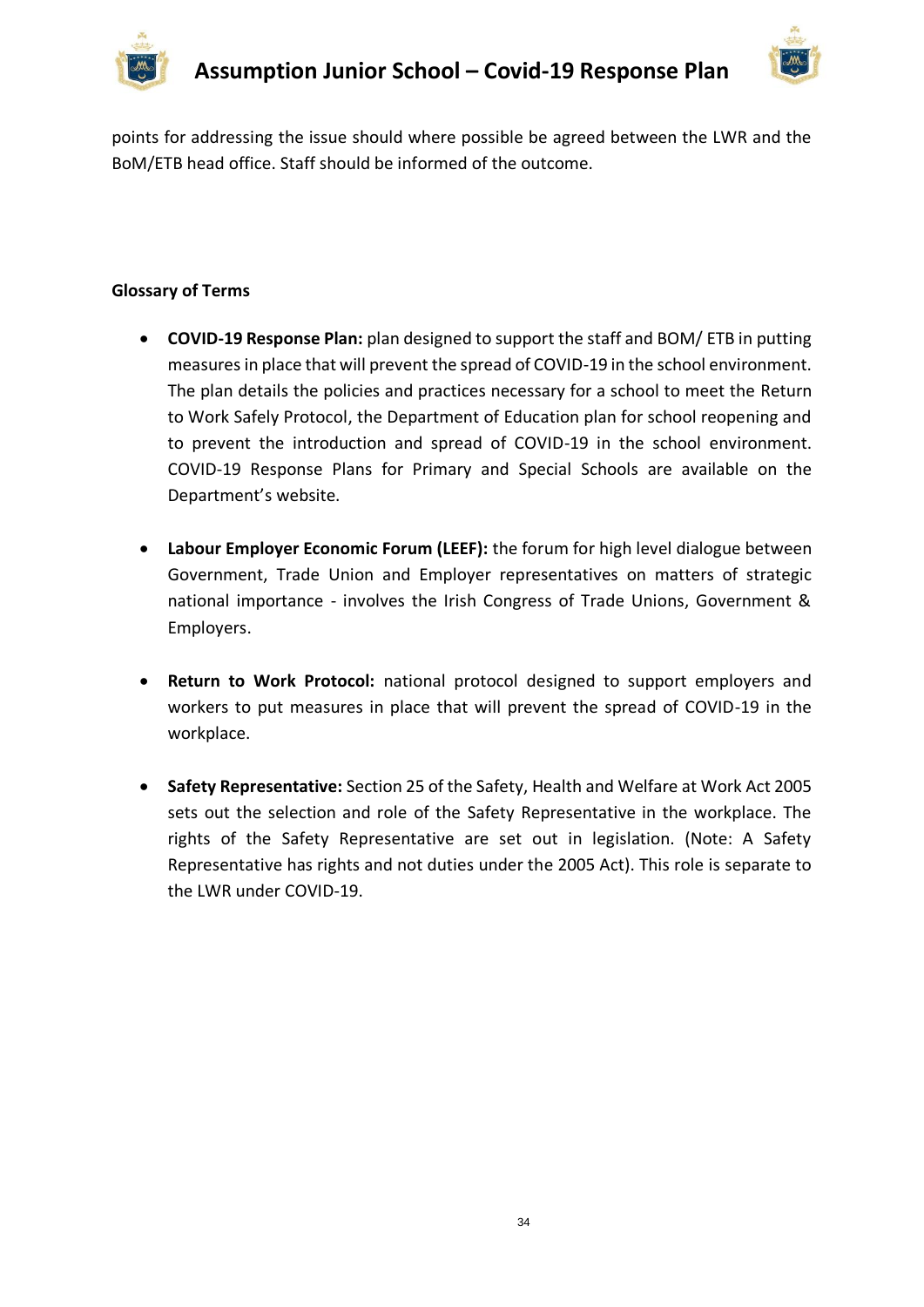



# **Appendix 6 Checklist for School Management**

#### **Composite Checklist for Schools**

This checklist supports planning and preparation, control measures and induction needed to support a safe return to school for pupils, staff, parents and others.

For completion by the agreed person with overall responsibility of managing the implementation of the COVID-19 Response plan in line with the supports as agreed with Department of Education.

#### **Planning and Systems**

- **1.** Is there a system in place to keep up to date with the latest advice from Government and Department of Education, to ensure that advice is made available in a timely manner to staff and pupils and to adjust your plans and procedures in line with that advice?
- **2.** Have you prepared a school COVID-19 response plan and made it available to staff and pupils?
- **3.** Have you a system in place to provide staff and pupils with information and guidance on the measures that have been put in place to help prevent the spread of the virus and what is expected of them?
- **4.** Have you displayed the COVID-19 posters in suitable locations highlighting the signs and symptoms of COVID-19?
- **5.** Have you told staff of the purpose of the COVID-19 contact log?
- **6.** Have you a COVID-19 contact log in place to support HSE tracing efforts if required?
- **7.** Have you informed staff on the measures and provided a system for them to raise issues or concerns and to have them responded to?
- **8.** Have you reviewed and updated risk assessments in line with DES advice to take account of any controls to help prevent the spread of COVID-19?
- **9.** Have you updated emergency plans, if necessary, to take account of the COVID-19 response plan?

#### **Staff**

**10.** Have you made available to each staff member a COVID-19 return-to-work form to be completed and returned before they return to the workplace? *(Template attached)*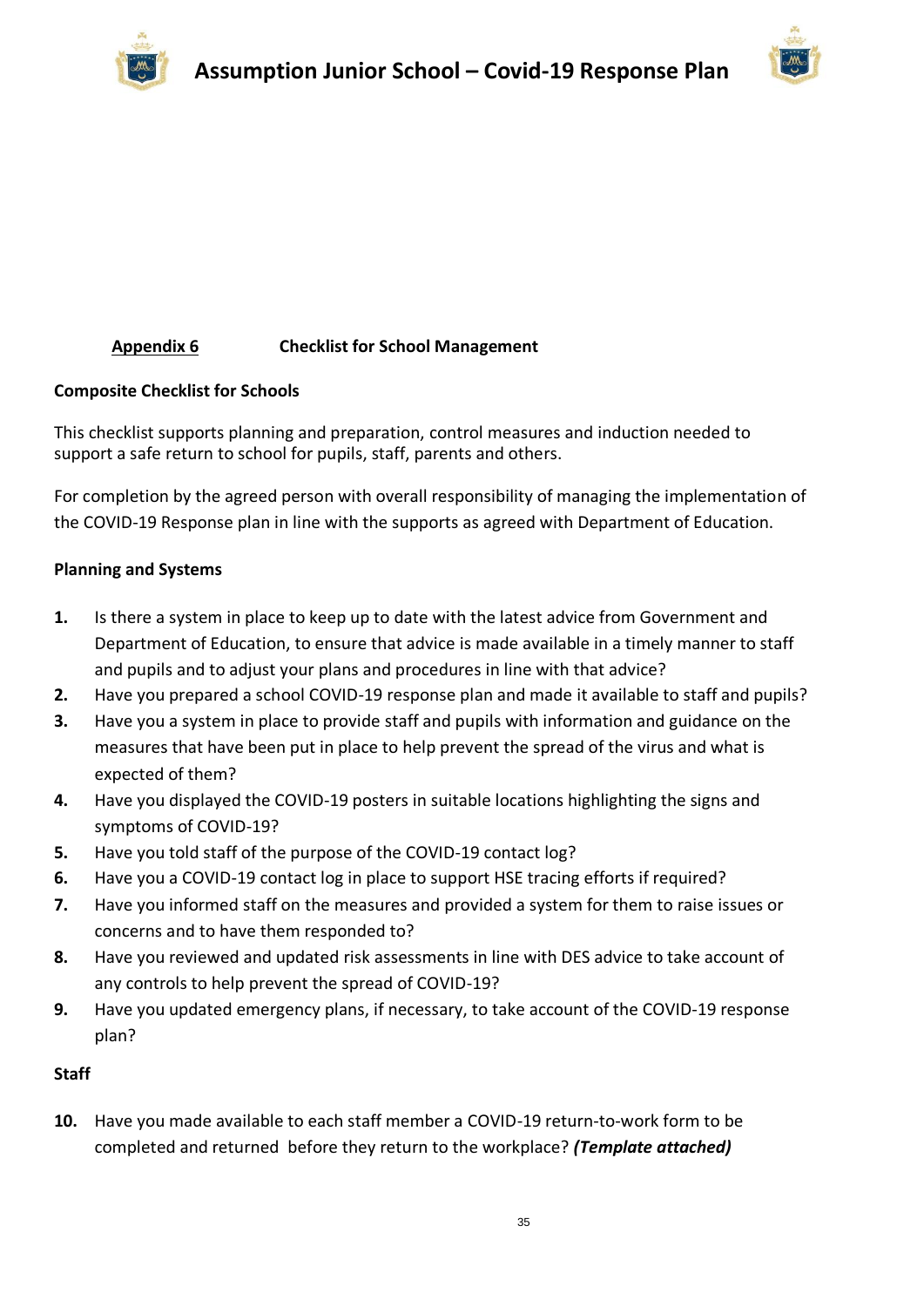



- **11.** Have you request confirmation that the details in the Return to Work Form remain unchanged following periods of closure such as school holidays.
- **12.** Are you aware of staff members who are at very high risk under the HSE guidance on people most at risk (HSE guidance on people most at-risk) and advised them of the DES agreed arrangements for management of those staff?
- **13.** Have you advised staff and pupils they must stay at home if sick or if they have any [symptoms](https://www2.hse.ie/conditions/coronavirus/symptoms.html)  [of COVID-19?](https://www2.hse.ie/conditions/coronavirus/symptoms.html)
- **14.** Have you advised staff and pupils not to return to or attend school if they are identified by the HSE as a close contact of a confirmed case of COVID-19 or if they live with someone who has symptoms of the virus.
- **15.** Have you advised staff and pupils not to return or attend school if they have travelled outside of Ireland; in such instances staff are advised to consult and follow latest Government advice in relation to foreign travel.
- **16.** Have you told staff and pupils what to do and what to expect if they start to develop symptoms of COVID-19 in school, including where the isolation area is?
- **17.** Have you advised staff and pupils to cooperate with any public health officials and the school for contact tracing purposes and follow any public health advice in the event of a case or outbreak in the school;
- **18.** Have you advised staff of the availability of the supports of the occupational health and wellbeing programme through Spectrum Life?
- **19.** Has a lead worker representative been identified (in line with the process agreed with the DES and education partners) and detailed at Section 4.3 of this plan to help advise staff and to monitor compliance with COVID-19 control measures in the school and taken measures to ensure all staff know who the representative is?

# **Training and Induction**

- **20.** Have you advised staff to view the Department of Education's training materials which are available online?
- **21.** Have you taken the necessary steps to update your school induction / familiarisation training to include any additional information relating to COVID-19 for your school?
- **22.** Have first aiders, if available, been given updated training on infection prevention and control re: hand hygiene and use of PPE as appropriate?

# **Buildings / Equipment**

- **23.** If you have mechanical ventilation does it need cleaning or maintenance before the school reopens? – N/A
- **24.** Does your water system need flushing at outlets following low usage to prevent Legionnaire's Disease? – N/A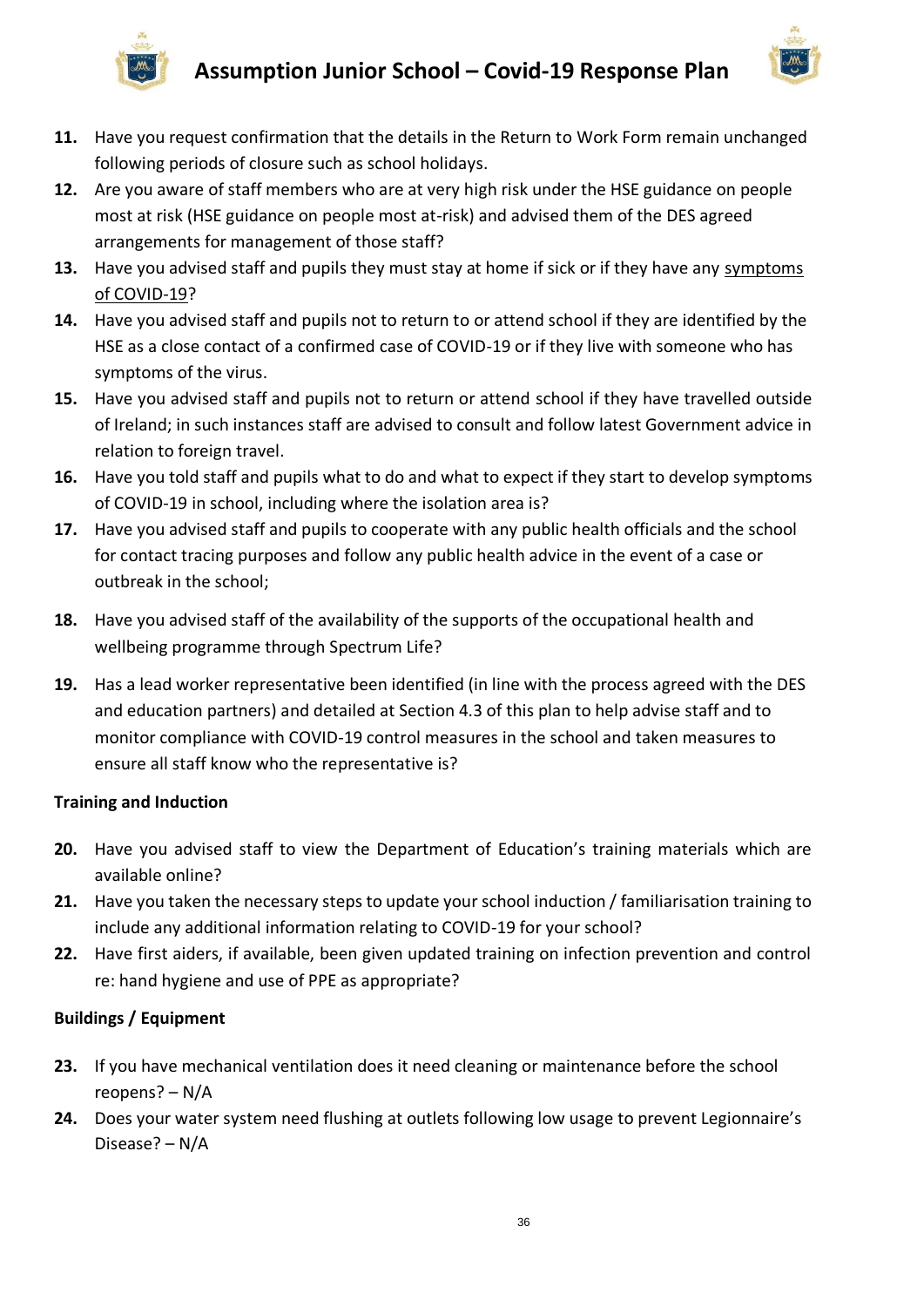





- **25.** Have you visually checked, or had someone check, all equipment in the school for signs of deterioration or damage before being used again?
- **26.** Have you arranged for the school, including all equipment, desks, benches, doors and frequent touched surfaces points, to be cleaned before reopening?

#### **Control Measures in place**

#### **Hand / respiratory hygiene**

- **27.** Have you accessed supplies of hand sanitisers and any necessary PPE equipment in line with the interim HPSC health guidance relating to the reopening of schools, from the national framework provided by the Department?
- **28.** Are there hand washing/hand sanitising stations in place to accommodate staff, pupils and visitors adhering to hand hygiene measures in accordance with Department guidance?
- **29.** Have arrangements been made for staff and pupils to have regular access to handwashing/hand sanitising facilities as appropriate?
- **30.** Are hand sanitisers easily available and accessible for all staff, pupils and visitors e.g. in each classroom and at entry and exit points to school buildings?
- **31.** Have you made arrangements to ensure hand hygiene facilities are regularly checked and wellstocked?
- **32.** Does the alcohol-based hand sanitiser have at least 60% ethanol or 70% isopropanol as the active ingredient?
- **33.** Have you informed staff about the importance of hand washing?
- **34.** Have you arranged for staff to view [how to wash their hands](https://www2.hse.ie/wellbeing/how-to-wash-your-hands.html) (with soap and water for at least 20 seconds) and dry them correctly through the use of the HSE video resource?
- **35.** Have you shown staff and pupils how to use hand sanitiser correctly and where handsanitising stations are located?
- **36.** Have you [displayed posters](https://www.gov.ie/en/collection/ee0781-covid-19-posters-for-public-use/) on how to wash hands correctly in appropriate locations?
- **37.** Have you told staff and pupils when they need to wash their hands or use hand sanitiser? This includes:
	- $\triangleright$  before and after eating and preparing food
	- $\triangleright$  after coughing or sneezing
	- $\triangleright$  after using the toilet
	- $\triangleright$  where hands are dirty
	- $\triangleright$  before and after wearing gloves
	- $\triangleright$  before and after being on public transport
	- $\triangleright$  before leaving home
	- $\triangleright$  when arriving/leaving the school /other sites
	- $\triangleright$  after touching potentially contaminated surfaces
	- $\triangleright$  if in contact with someone displaying any COVID-19 symptoms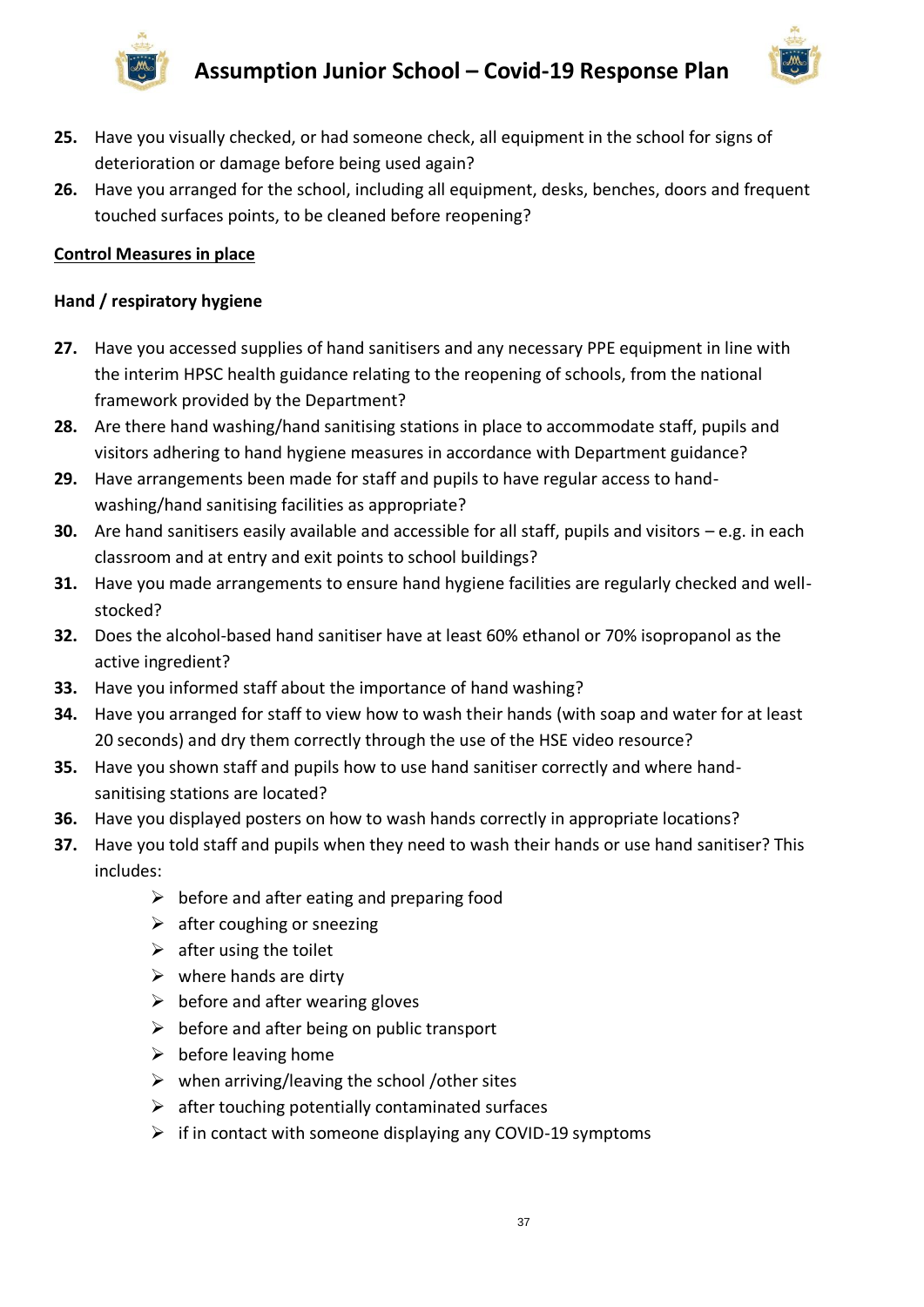



- **38.** Have you told staff and pupils of the importance of good respiratory measures to limit the spread of the virus?
	- $\triangleright$  avoid touching the face, eyes, nose and mouth
	- $\triangleright$  cover coughs and sneezes with an elbow or a tissue
	- $\triangleright$  dispose of tissues in a covered bin

#### **Physical Distancing:**

- **39.** Have you identified all available school space to be used to maximise physical distancing?
- **40.** Have you reviewed the templates provided by the Department of Education which show options for revised layout of school rooms to meet physical distancing requirements?
- **41.** Have you arranged to revise the layout of the rooms and furniture as per the Department guidelines if necessary?
- **42.** Have you arranged in each room that the teacher's desk should be at least 1m and where possible 2m away from pupil desks?
- **43.** Have you arranged in each room that pupils would be at least 1m away from each other? N/A
- **44.** Have you allocated work-stations consistently to the same staff and children rather than having spaces that are shared?
- **45.** Have you structured pupils and their teachers into Class Bubbles (i.e. a class grouping which stays apart from other classes as much as possible) and discrete groups or "Pods" within those class bubbles to the extent that this is practical?
- **46.** If you have divided a class into Pods, have you arranged at least 1m distance between individual Pods within the class bubble and between individuals in the pod, whenever possible?
- **47.** Have you taken steps to limit contact and sharing of common facilities between people in different Class Bubbles (and Pods within those class bubbles) as much as possible?
- **48.** Have you arranged Pod sizes to be as small as it is likely to be reasonably practical in the specific classroom context?
- **49.** Have you arranged to the greatest extent possible for pupils and teaching staff to be consistently in the same Class Bubbles acknowledging that this will not be possible at all times?
- **50.** Have you arranged where possible that different class bubbles to have separate breaks and meal-times or separate areas at break or meal times?
- **51.** Have you made arrangements to limit interaction on arrival and departure from school and in other shared areas?
- **52.** Have you encouraged walking or cycling to school as much as possible?
- **53.** Have you made arrangements, in so far as practicable, to open additional access points to school to reduce congestion?
- **54.** Can you provide a one system for entering and exiting the school, where practical?
- **55.** Have you arranged for staff meetings to be held remotely or in small groups or in large spaces to facilitate physical distancing?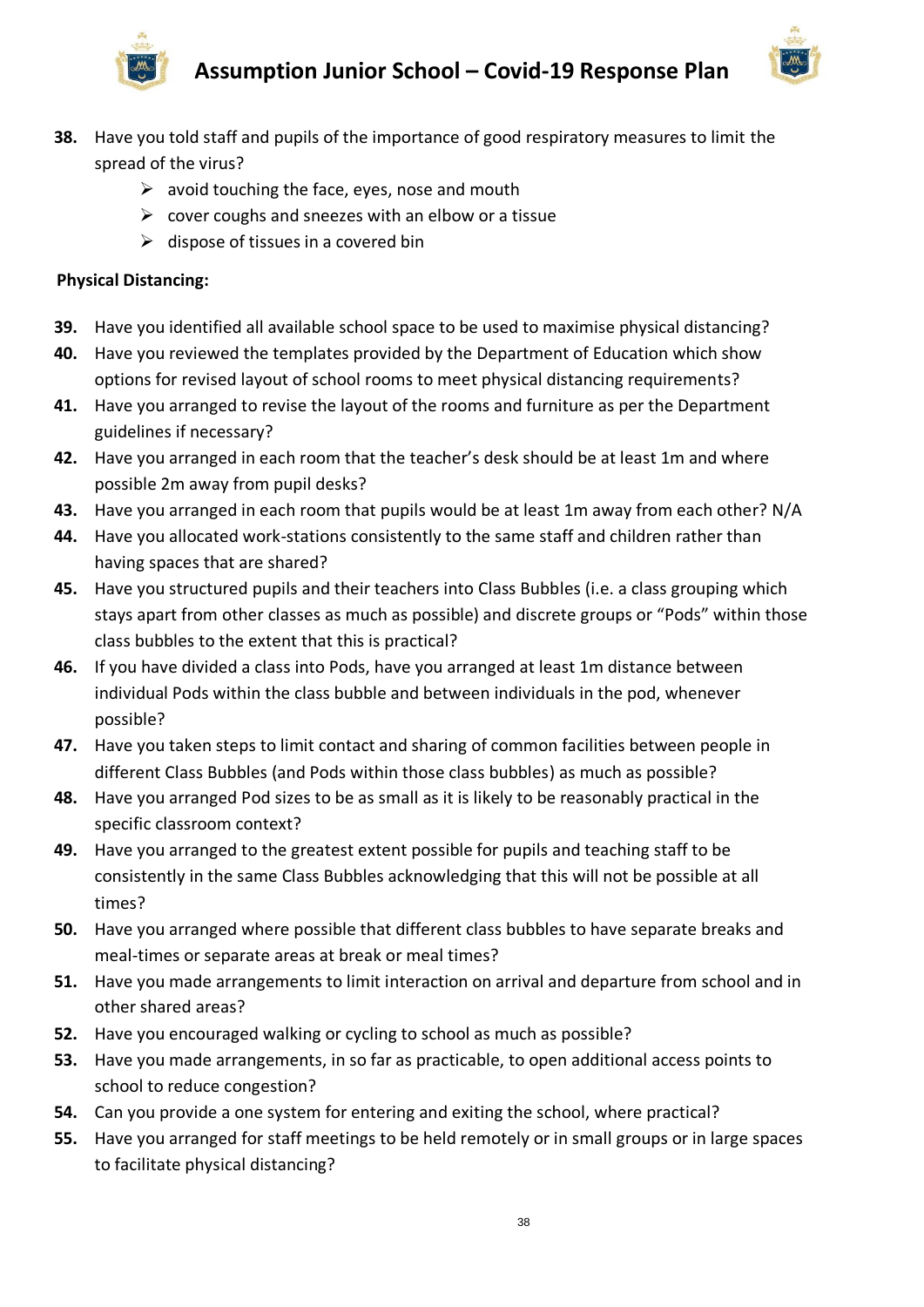



- **56.** Have you a system to regularly remind staff and pupils to maintain physical distancing
- **57.** Have you advised staff not to shake hands and to avoid any physical contact?
- **58.** Have you advised staff of the Department's guidance to achieve good ventilation
- **59.** Have you checked any mechanical ventilation systems to ensure an adequate supply of fresh air is used

#### **Visitors to Schools**

- **60.** Have you identified the activities that involve interacting with essential visitors to the school, made arrangements to minimise the number of such visitors and put in place measures to prevent physical contact, as far as possible?
- **61.** Are there arrangements in place to inform essential visitors to the school of the measures to help prevent the spread of infection?
- **62.** Have you a system in place for all visitors who do need to come to the school to make appointment, arrange to contact a central point and to record their visit using the contact tracing log?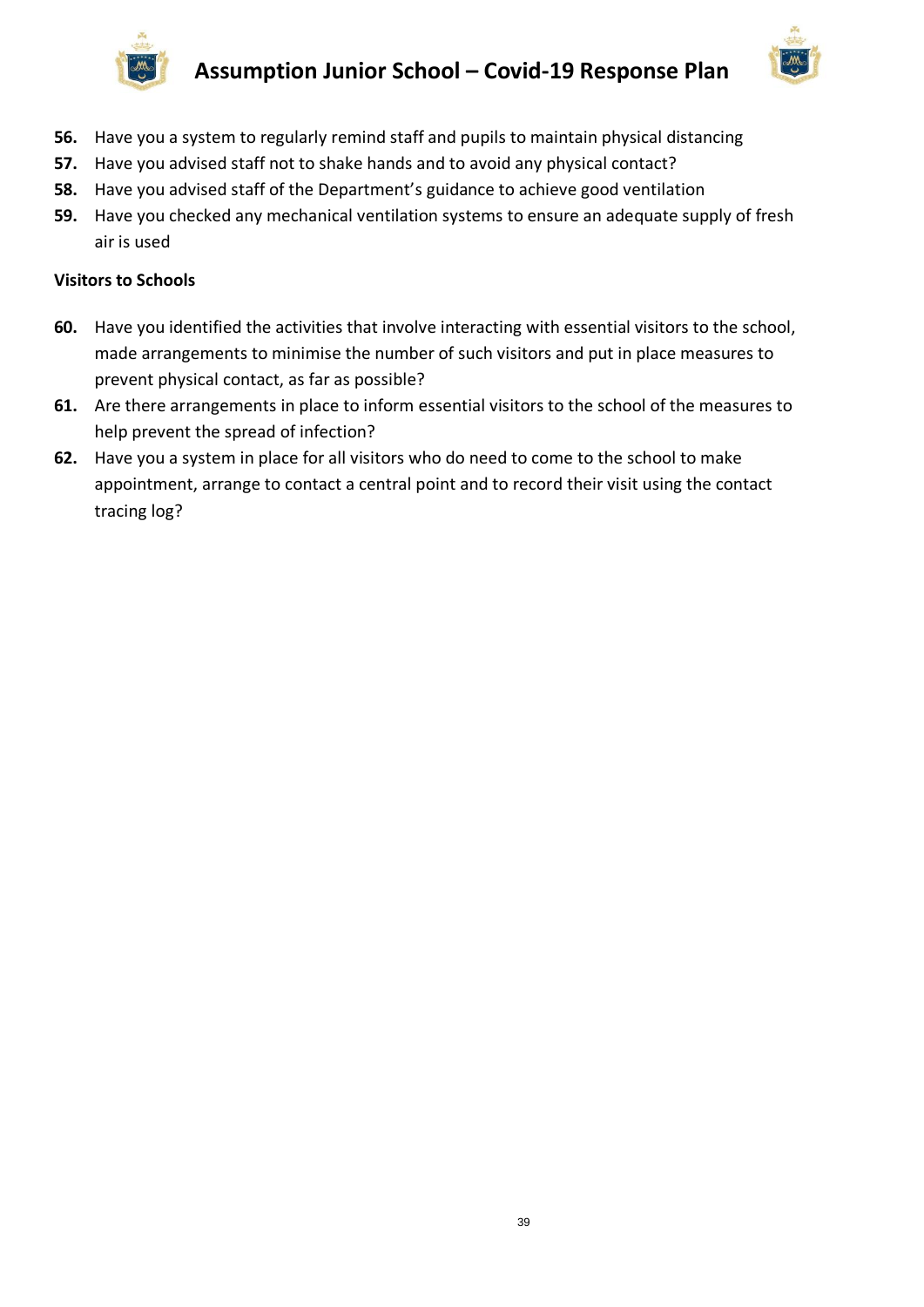

# **Appendix 7 Checklist for dealing with a suspected case of COVID-19**

Staff members will be required to manage a suspected case in line with the protocol and training.

A nominated member of the school management team will be responsible for ensuring that all aspects of the protocol to deal with suspected cases have been adhered to.

#### **Isolation Area**

- **1.** Have you identified a place that can be used as an isolation area, preferably with a door that can close?
- **2.** The isolation area does not have to be a separate room but if it is not a room it should be 2m away from others in the room.
- **3.** Is the isolation area accessible, including to staff and pupils with disabilities?
- **4.** Is the route to the isolation area accessible?
- **5.** Have you a contingency plan for dealing with more than one suspected case of COVID-19?
- **6.** Are the following available in the isolation area(s)?
	- ➢ Tissues
	- ➢ Hand sanitiser
	- ➢ Disinfectant/wipes
	- ➢ Gloves/Masks
	- ➢ Waste Bags
	- ➢ Bins

#### **Isolating a Person**

- **7.** Are procedures in place to accompany the infected person to the isolation area, along the isolation route with physical distancing from them?
- **8.** Are staff familiar with this procedure?
- **9.** Have others been advised to maintain a distance of at least 2m from the affected person at all times?
- **10.** Is there a disposable mask to wear for the affected person while in the common area and when exiting the building?

#### **Arranging for the affected person to leave the school**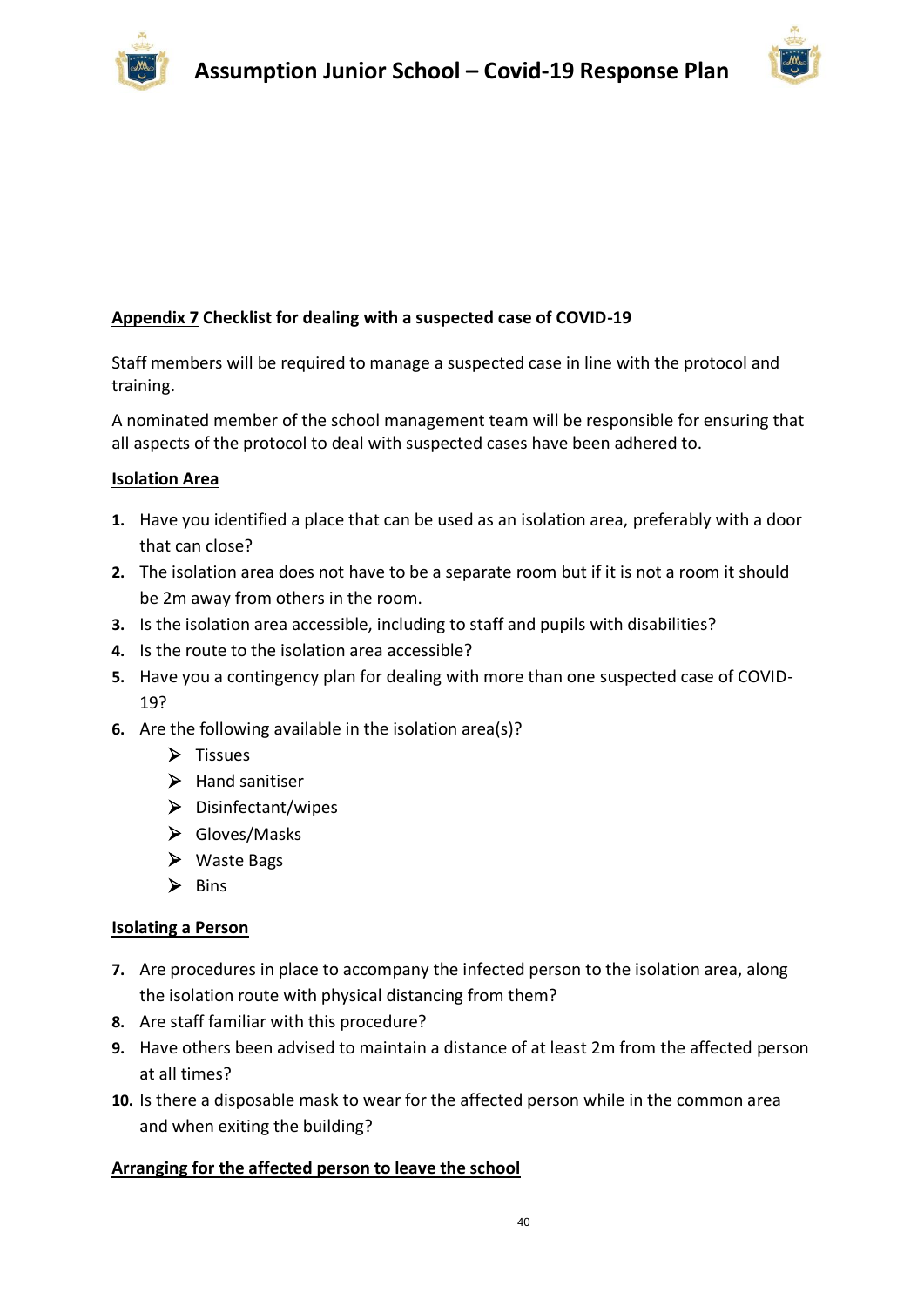



- **11.** Staff have you established by asking them if the staff members feel well enough to travel home?
- **12.** Pupil have you immediately contacted their parents/guardians and arranged for them to collect their pupil? Under no circumstances can a pupil use public or school transport to travel home if they are a suspected case of COVID-19.
- **13.** The affected person should be advised to avoid touching other people, surfaces and objects.
- **14.** The affected person been advised to cover their mouth and nose with disposable tissue(s) when they cough or sneeze, and to put the tissue in the bin.
- **15.** Has transport home or to an assessment centre been arranged if the affected person has been directed to go there by their GP?
- **16.** Has the affected person been advised not to go to their GP's surgery or any pharmacy or hospital?
- **17.** Has the affected person been advised they must not use public transport?
- **18.** Has the affected person been advised to continue wearing the face mask until the reach home?

#### **Follow up**

- **19.** Have you carried out an assessment of the incident to identify any follow-up actions needed?
- **20.** Are you available to provide advice and assistance if contacted by the HSE?

# **Cleaning**

- **21.** Have you taken the isolation area out-of-use until cleaned and disinfected?
- **22.** Have you made arrangements to clean and disinfect any classroom space where the staff or pupils were located?
- **23.** Have you arranged for cleaning and disinfection of the isolation area and any other areas involved, as soon as practical after the affected person has left the building?
- **24.** Have the cleaners been trained in dealing with contaminated areas and supplied with the appropriate PPE? (*It is intended to provide online training for cleaning staff. Appropriate PPE will be available to schools through the national procurement process which schools can access before reopening).*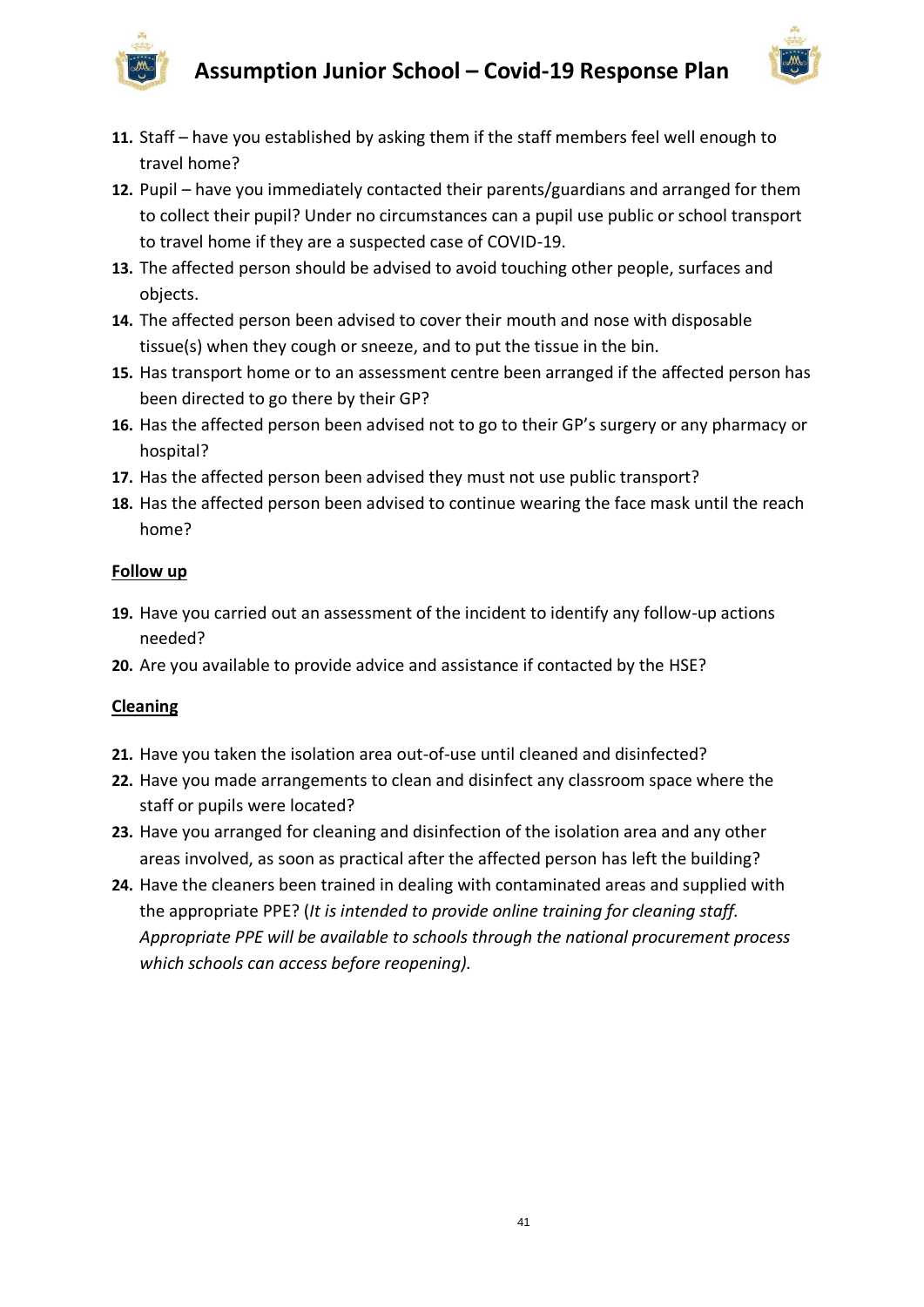



# **Appendix 8 Checklist Lead Worker Representative**

- **1.** Have you agreed with your school to act as a Lead worker representative for your school?
- **2.** Have you been provided with information and training in relation to the role of lead worker representative? *).*
- **3.** Are you keeping up to date with the latest COVID-19 advice from Government?
- **4.** Are you aware of the [signs and symptoms of COVID-19?](https://www2.hse.ie/conditions/coronavirus/symptoms.html)
- **5.** Do you know [how the virus is spread?](https://www2.hse.ie/conditions/coronavirus/how-coronavirus-is-spread.html)
- **6.** Do you know how to help prevent the spread of COVID-19?
- **7.** Have you watched and do you understand the online Induction Training provided by the Department of Education before returning to school?
- **8.** Are you helping in keeping your fellow workers up to date with the latest COVID-19 advice from Government?
- **9.** Have you completed the COVID-19 return-to-work form and given it to your school?
- **10.** Are you aware of the control measures your school has put in place to minimise the risk of you and others being exposed to COVID-19?
- **11.** Did your school consult with you when putting control measures in place? *Control measures will be agreed centrally between the Department and education partners. Consultation at school level should take place on any specific local arrangements necessary to implement the protocol*
- **12.** Have you a means of regular communication with the person with overall responsibility for the school COVID-19 plan?
- **13.** Are you co-operating with your school to make sure these control measures are maintained?
- **14.** Have you familiarised yourself with the cleaning requirements needed to help prevent cross contamination?
- **15.** Have you been asked to walk around and check that the control measures are in place and are being maintained?
- **16.** Are you reporting immediately to the person with overall responsibility for the school COVID-19 plan any problems, areas of non-compliance or defects that you see?
- **17.** Are you keeping a record of any problems, areas of non-compliance or defects and what action was taken to remedy the issue?
- **18.** Are you familiar with what to do in the event of someone developing the symptoms of COVID-19 while at school?
- **19.** Are you co-operating with your school in identifying an isolation area and a safe route to that area?
- **20.** Are you helping in the management of someone developing symptoms of COVID-19 while at school?
- **21.** Once the affected person has left the school, are you helping in assessing what follow-up action is needed?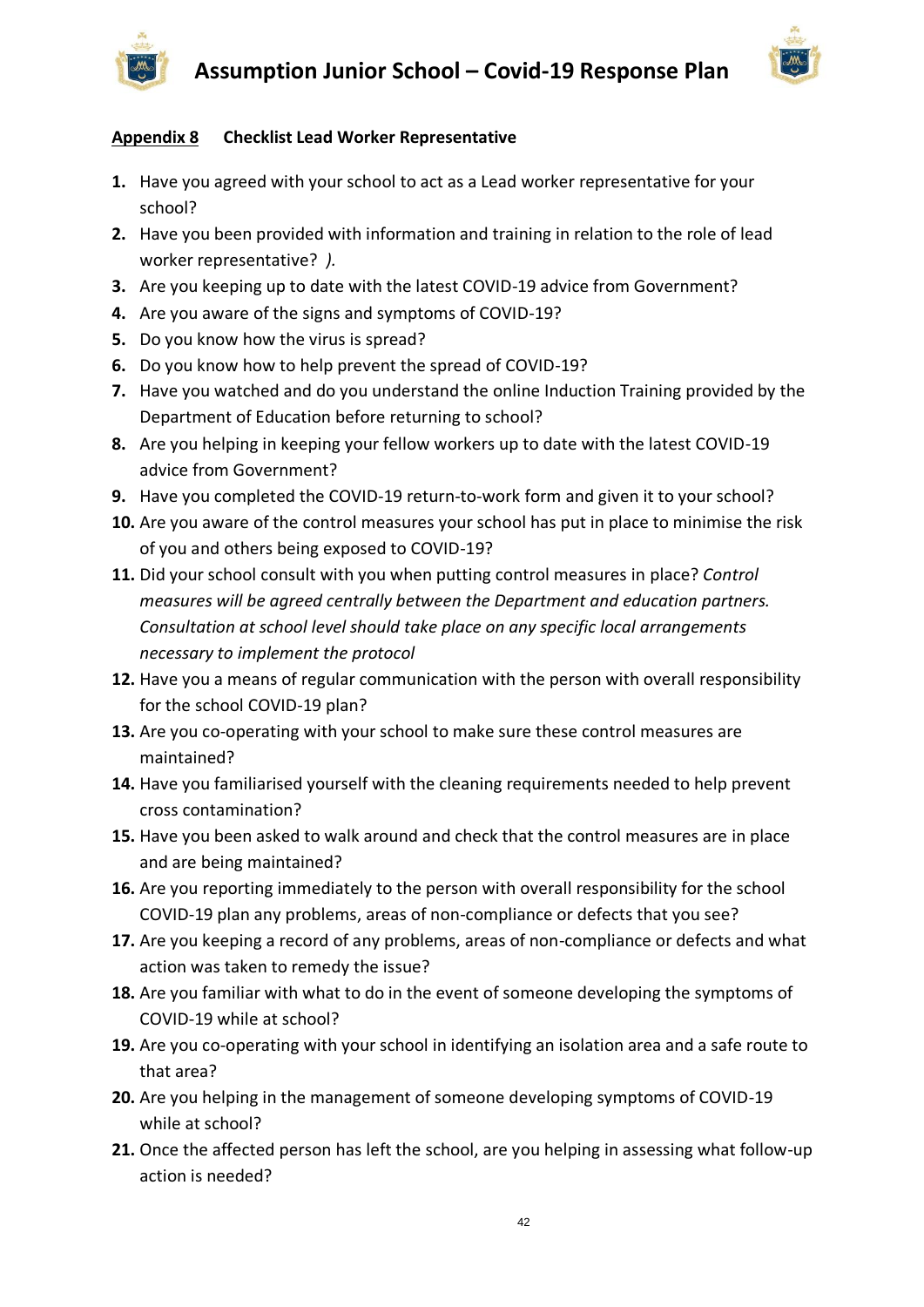

- **22.** Are you helping in maintaining the contact log?
- **23.** Have you been made aware of any changes to the emergency plans or first aid procedures for your school?
- **24.** Are you making yourself available to fellow staff to listen to any COVID-19 control concerns or suggestions they may have?
- **25.** Are you raising those control concerns or suggestions with your school and feeding back the response to the worker who raised the issue?
- **26.** Are you aware of the availability of the Spectrum Life Wellbeing Together Programme?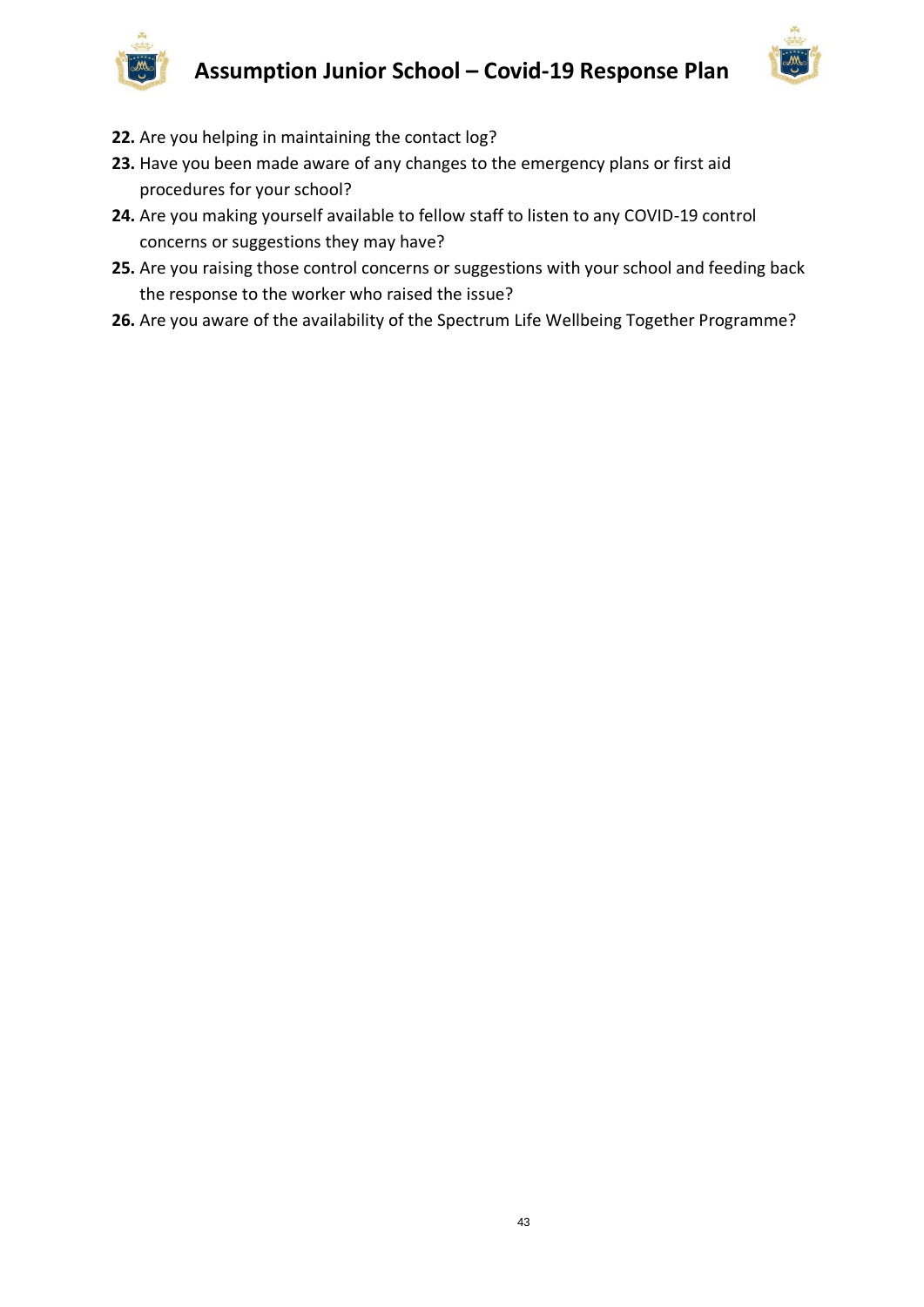



# **Appendix 9 Checklist for Cleaning**

- **1.** Have you a system in place for checking and keeping up to date with the latest public health advice from Government and the Department of Education, to ensure that advice is made available in a timely manner in order to adjust your cleaning procedures in line with that advice?
- **2.** Have you reviewed the HPSC interim health advice for the safe reopening of schools, in particular *Section 5.6 Environmental Hygiene*?
- **3.** Have you explained the need for the enhanced cleaning regime to staff?
- **4.** Are you aware that cleaning is best achieved using a general-purpose detergent and warm water, clean cloths, mops and the mechanical action of wiping and cleaning, following by rinsing and drying?
- **5.** Have you sufficient cleaning materials in place to support the enhanced cleaning regime?
- **6.** Have you provided training for cleaning staff on the enhanced cleaning regime?
- **7.** Have you made arrangements for the regular and safe emptying of bins?
- **8.** Are you familiar with the cleaning options for school settings set out in the interim HPSC health advice for schools for surfaces, toilets, cleaning equipment, PPE and waste management?
- **9.** Are you aware that each school setting should be cleaned once per day?
- **10.** Have you provided cleaning materials to staff so that they can clean their own desk or immediate workspace?
- **11.** Have you advised staff that they are responsible for cleaning personal items that have been brought to work and are likely to be handled at work or during breaks (for example, mobile phone and laptops) and to avoid leaving them down on communal surfaces or they will need to clean the surface after the personal item is removed?
- **12.** Have you advised staff and pupils to avoid sharing items such as cups, bottles, cutlery, and pens?
- **13.** Have you put in place a written cleaning schedule to be made available to cleaning staff including:
	- $\triangleright$  Items and areas to be cleaned
	- $\triangleright$  Frequency of cleaning
	- $\triangleright$  Cleaning materials to be used
	- $\triangleright$  Equipment to be used and method of operation?
- **14.** Details of how to clean following a suspected case of COVID-19 are at *Section 7 of the Plan above*
- **15.** If disinfection of contaminated surfaces is required, is a system in place to do this following cleaning?
- **16.** If cleaning staff have been instructed to wear gloves when cleaning are they aware of the need to wash their hands thoroughly with soap and water, both before and after wearing gloves?